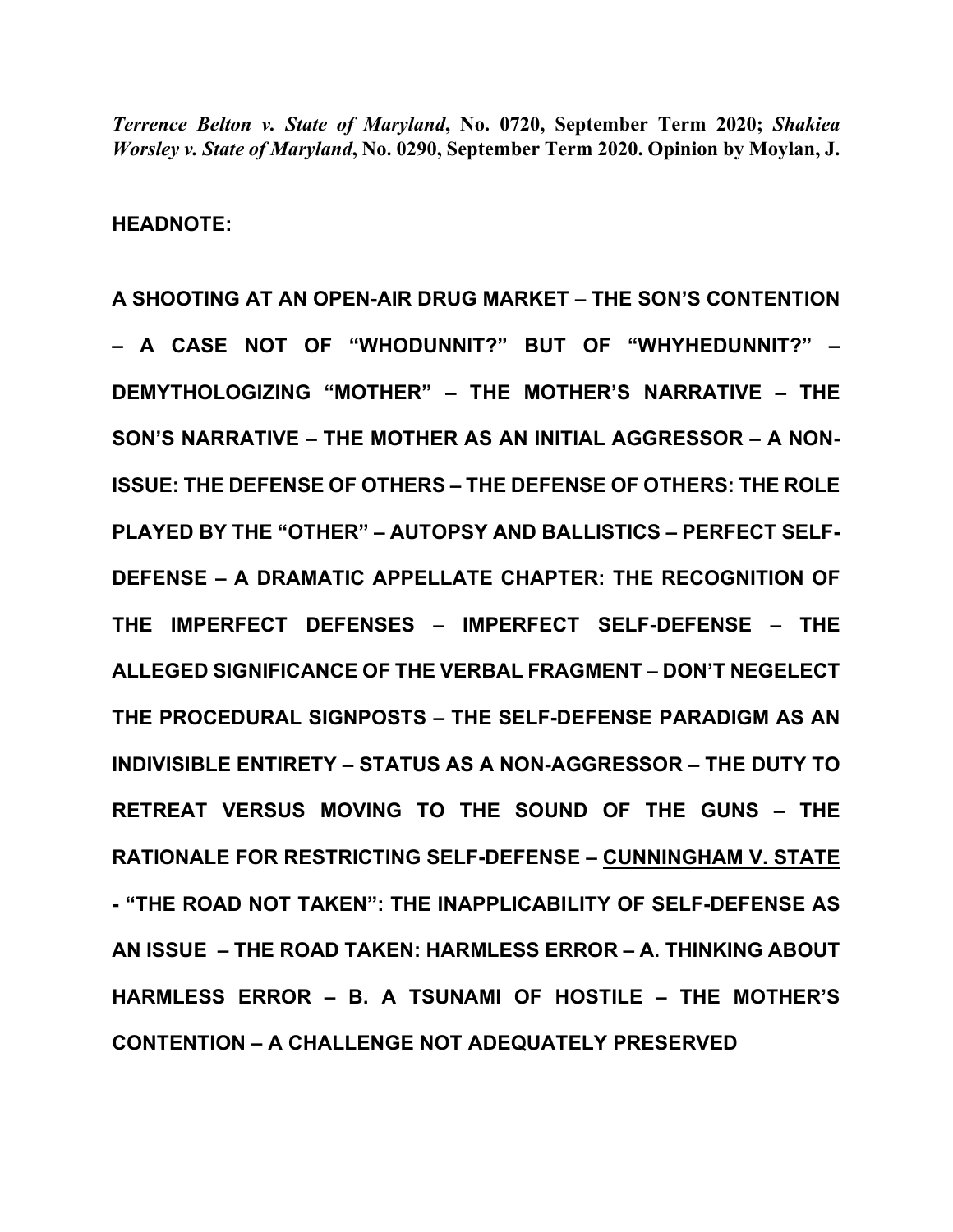Circuit Court for Baltimore City Case Nos. 119015009-10

### REPORTED

IN THE COURT OF SPECIAL APPEALS

### OF MARYLAND

No. 0720 & No. 0290

September Term, 2020

TERRENCE BELTON

v.

STATE OF MARYLAND

SHAKIEA WORSLEY

v.

STATE OF MARYLAND

Leahy, Shaw Geter, Moylan, Charles E., Jr. (Senior Judge, Specially Assigned),

JJ.

Opinion by Moylan, J.

Pursuant to Maryland Uniform Electronic Legal Materials Act (§§ 10-1601 et seq. of the State Government Article) this document is authentic.

2022-01-03 15:18-05:00

Filed: December 28, 2021

Suzanne C. Johnson, Clerk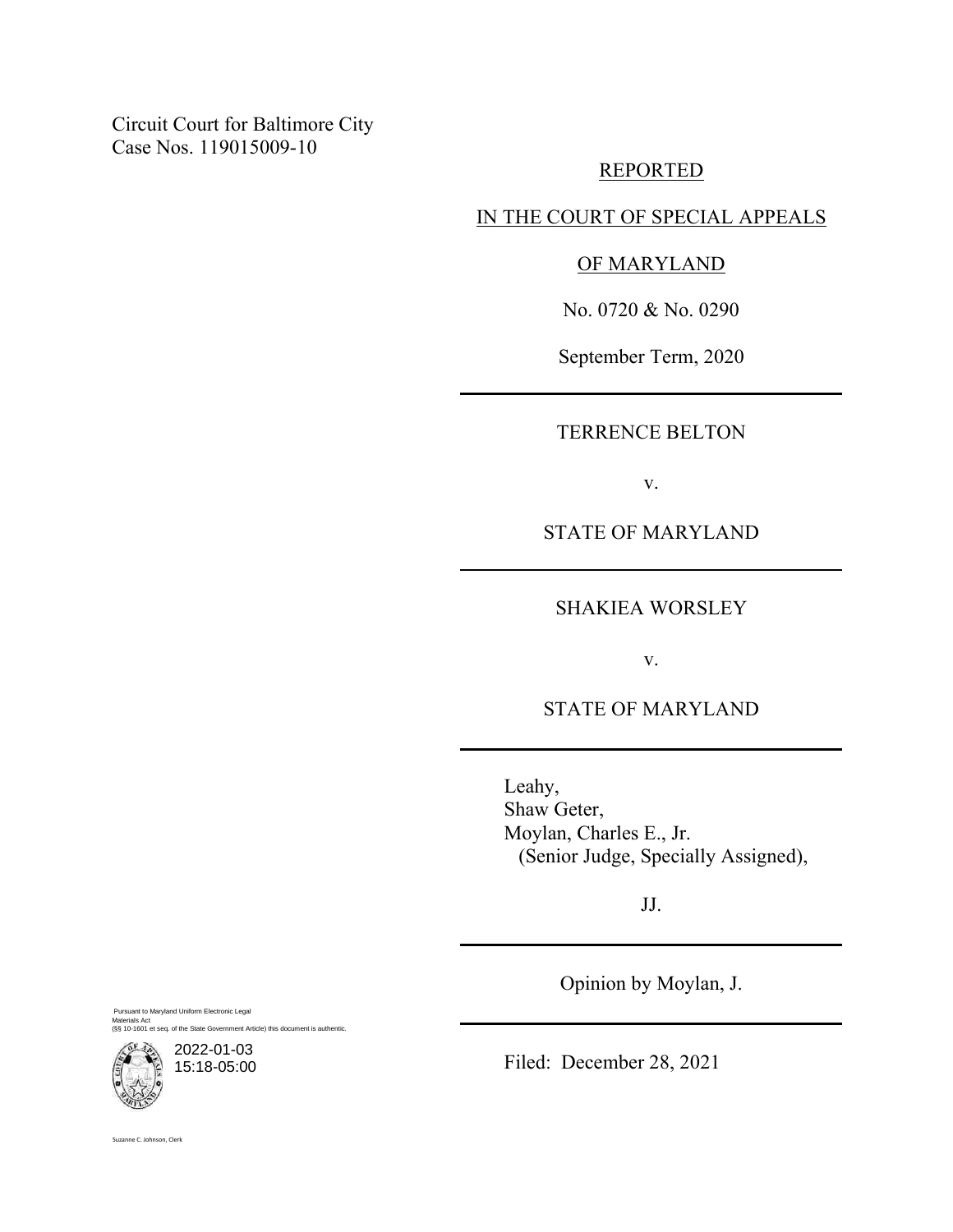In the Old English epic of Beowulf, the peace and tranquility of Hrothgar's Hall was initially shattered by the unexpected appearance of the monster Grendel. It was, even more direly, terrorized by the subsequent arrival of Grendel's Mother. In the case now before us, the peace and tranquility of South Monroe Street at McHenry Street was ruptured on December 6 of 2018 by the simultaneous appearances of both the son, Terrence Belton, and the mother, Shakiea Worsley. Literary scholars tell us that Hrothgar's Hall was situated in Geatland in what is now the southwestern corner of modern-day Sweden. Police experts tell us that the intersection of South Monroe Street and McHenry Street is an open-air drug market in what is now the southwestern corner of Baltimore City.

The appellant, Terrance Belton ("Son"), was convicted in the Circuit Court for Baltimore City by a jury of manslaughter and of two handgun offenses. The appellant, Shakiea Worsley ("Mother"), was convicted by the same jury in a joint trial of being an accessory after the fact to the manslaughter committed by the Son. Each appellant has filed a separate appeal raising separate issues. Because both appeals arose out of a single criminal incident, however, and because both sets of convictions were rendered in a single trial, we have consolidated the two appeals for present consideration.

Each appellant has raised a single contention. The contentions are completely unrelated. Although the legal analyses diverge widely and could easily have given rise to and, in effect, are two separate appeals, the two tightly interwoven factual narratives need to be told as a single tale.

# **The Son's Contention**

The Son raises a single contention: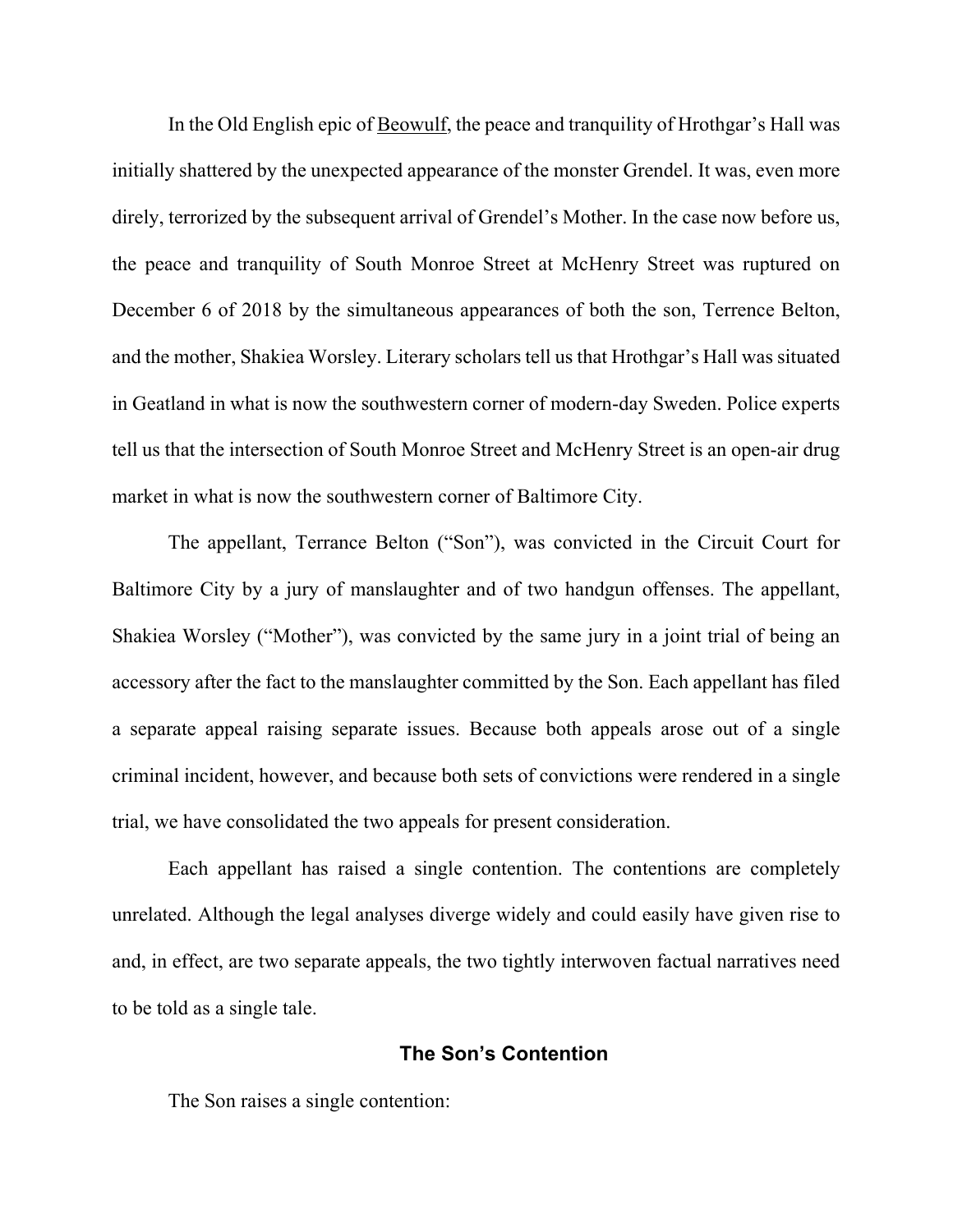# **THE COURT ERRED IN EXCLUDING APPELLANT'S TESTIMONY REGARDING THE VICTIM'S STATEMENT, "THIS IS MY BLOCK," WHICH WAS NOT HEARSAY AND CRITICAL TO APPELLANT'S SELF-DEFENSE AND DEFENSE-OF-OTHERS DEFENSES.**

 The issue is not the admissibility of hearsay. It is rather the definition of hearsay. All parties, including the Son, agree that hearsay is inadmissible. Maryland Rule of Procedure 5-802. Nor is there any quarrel over the basic, and universally accepted, definition of hearsay. Hearsay is an out-of-court assertion offered in court for the truth of the thing asserted. Maryland Rule 5-801(c). "[A]ppellate review of whether evidence is hearsay and, if so, whether it falls within an exception and is therefore admissible is de novo." Hallowell v. State, 235 Md. App. 484, 522, 178 A.3d 610 (2018).

 In this case, the out-of-court declarant was Edward Calloway, the ultimate manslaughter victim, now dead. He was speaking to several of his friends and associates as the Son, the auditor of the assertion, approached to within hearing distance. The Son testified that Calloway spoke the words, "This is my block." The State objected on the ground that the words were hearsay. After some wrangling at the bench, the State's objection was sustained. Both the State and the Son now agree that the assertion, "This is my block," was not offered to prove the truth of the thing asserted, to wit, that Calloway enjoyed an entrepreneurial monopoly over the selling of drugs sold in the Monroe-McHenry open-air market. That, of course, is the last thing in the world that the Mother and Son, as entrepreneurial rivals of Calloway, would have wished to prove.

The Son maintains that as non-hearsay, the words spoken were not, per se, inadmissible. He argues that he heard them and that they had an effect on his state of mind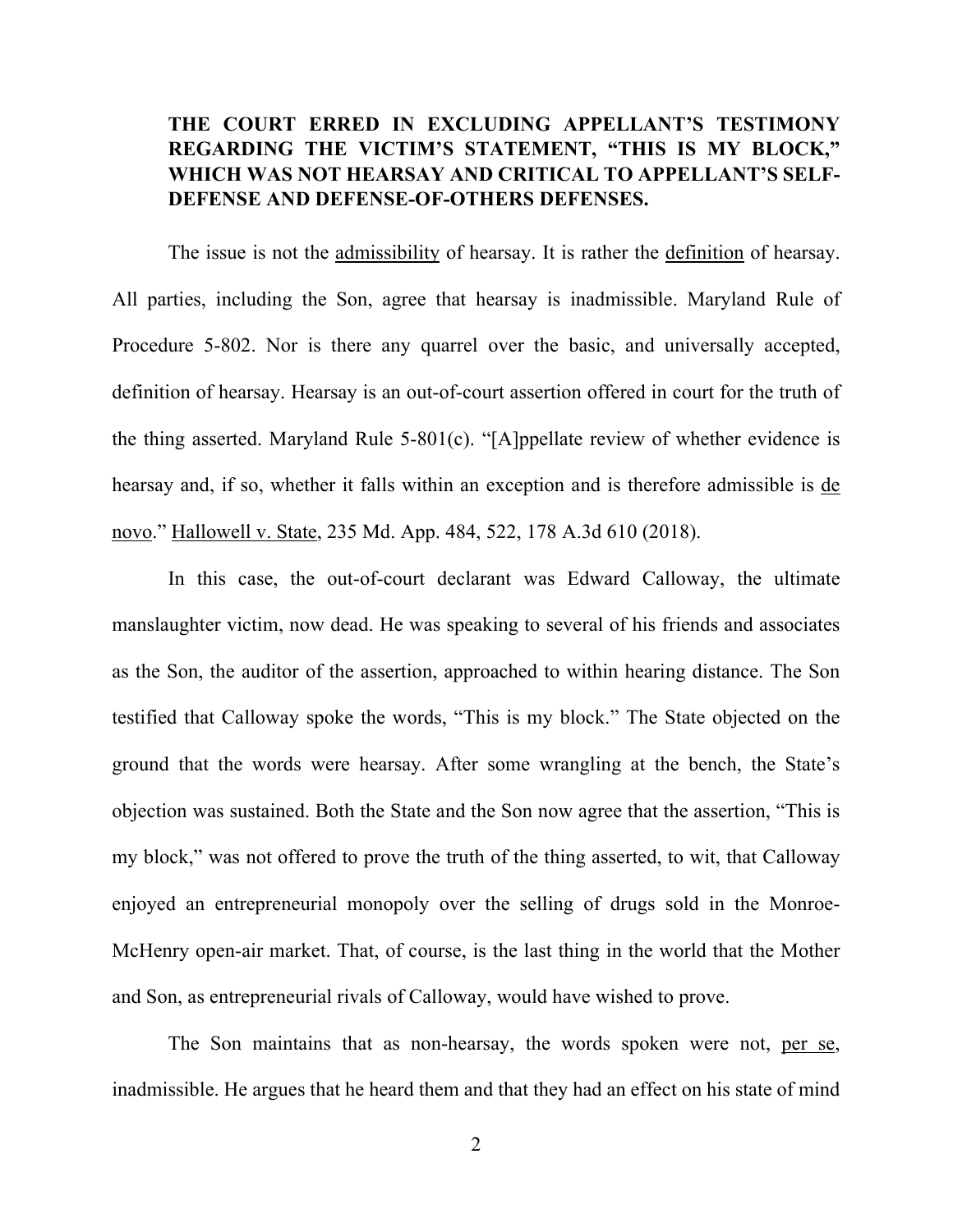as he concluded that Calloway was hostile both to him and to his Mother and that Calloway, therefore, posed a danger to both him and his Mother. Burgess v. State, 89 Md. App. 522, 538, 598 A.2d 830 (1991); Brown v. State, 80 Md. App. 187, 194, 560 A.2d 605 (1989). An appraisal of the admissibility of this particular instance of arguably pertinent nonhearsay depends, of course, upon the context. Banks v. State, 92 Md. App. 422, 434, 608 A.2d 1249 (1992). That context is the entire narrative of the criminal episode now before us.

# **A Case Not Of "Whodunnit?" But Of "Whyhedunnit?"**

 The issue before us is a limited one. We are spared the usual Big-W questions of **WHO?, WHAT?, WHEN?,** and **WHERE? WHO?** The appellant, Terrence Belton (the "Son"). **WHAT?** The Son shot and killed Edward Calloway. **WHEN?** December 6, 2018. **WHERE?** The intersection of South Monroe Street and McHenry Street in Southwest Baltimore. Those answers were all undisputed. There remains only the little-W question of **WHY?** This case against the Son posed the single question: **WHY** did the Son kill Edward Calloway?

 In appellate brief, the Son advances two reasons for killing Calloway – self-defense and the defense of others, to wit, his Mother. At trial, he offered evidence as to one of those defenses – self-defense. The presence of the other defense – the defense of his Mother – was largely taken for granted, but even its unspoken presence permeated the trial.

### **Demythologizing "Mother"**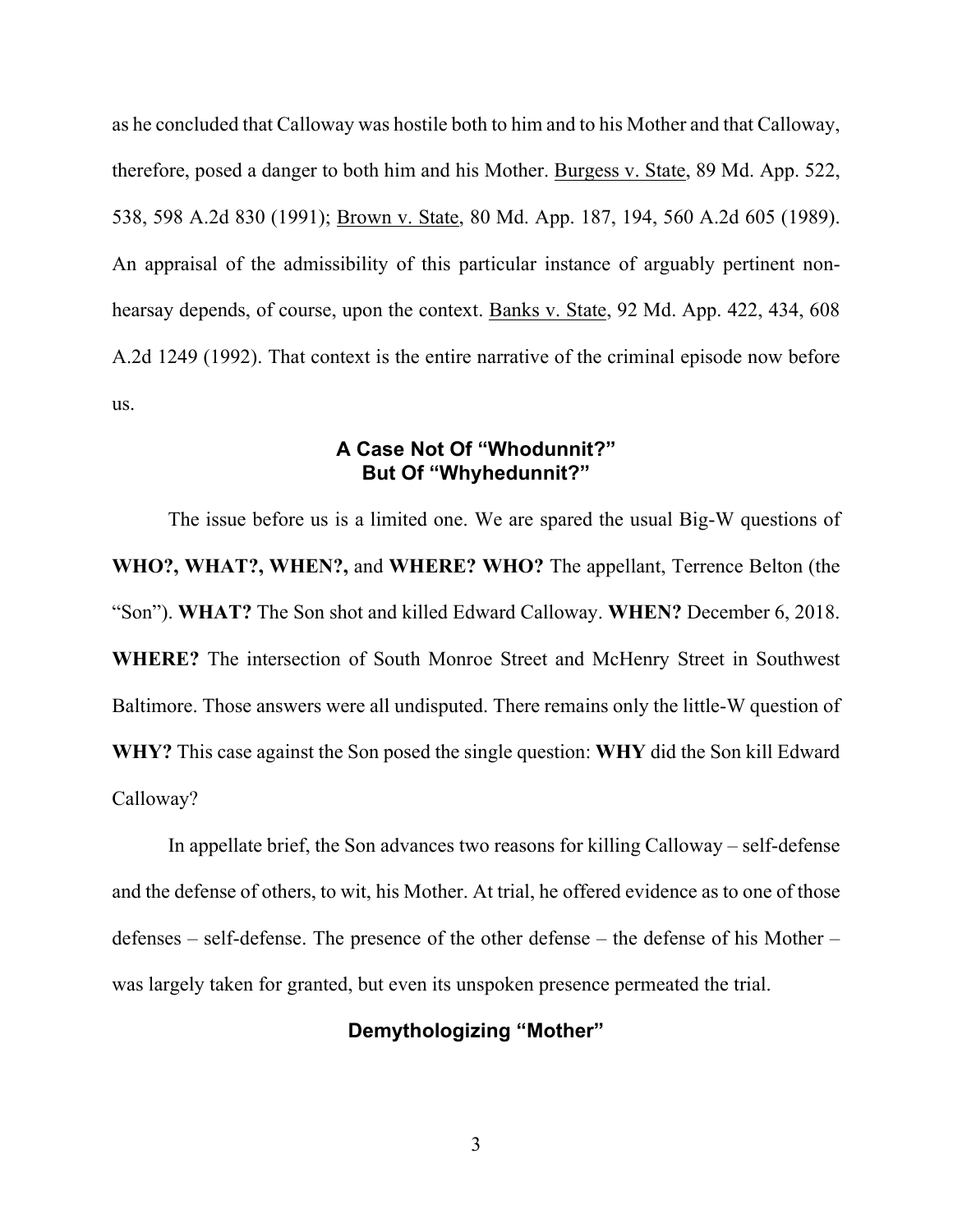With the only question before the jury being **WHY?**, the Son's apparent answer was that he had no choice but to kill because he was protecting his Mother from the imminent and immediate threat of death. That defense packs a heavy emotional punch. It is this defense of his mother, therefore, that creates the necessity for the following admonitory caveat. Before an appropriately neutral analysis of the hard facts could even begin to emerge, there was a potentially distracting ambience hovering over the trial that had to be dissipated. The intersection of South Monroe Street and McHenry Street was not the Hallmark Hall of Fame. The appellant Belton, however, cast his very presence at that crime scene as the fulfilment of his filial duty to protect his mother in a potentially dangerous and violent environment. That was why he was there. He defended his ultimate shooting of Edward Calloway as necessitated by his defense of others, to wit, his Mother, from the imminent threat of death or serious bodily harm. Those, of course, are exemplary qualities, calculated to engender a sense of juror sympathy.

 The Son's arguably dubious guilty verdict of mitigated voluntary manslaughter rather than of unmitigated second-degree murder may almost certainly be attributed to such sympathies in the minds of the jurors. The skimpy factual predicate advanced for this defense of others may, to be sure, have permitted such an extenuated verdict, but the case for it was certainly not compelling. "The homicide victim was, after all, only a dope dealer" (forgetting the inconvenient fact that the mother whose life and limb were ostensibly being protected was also a dope dealer).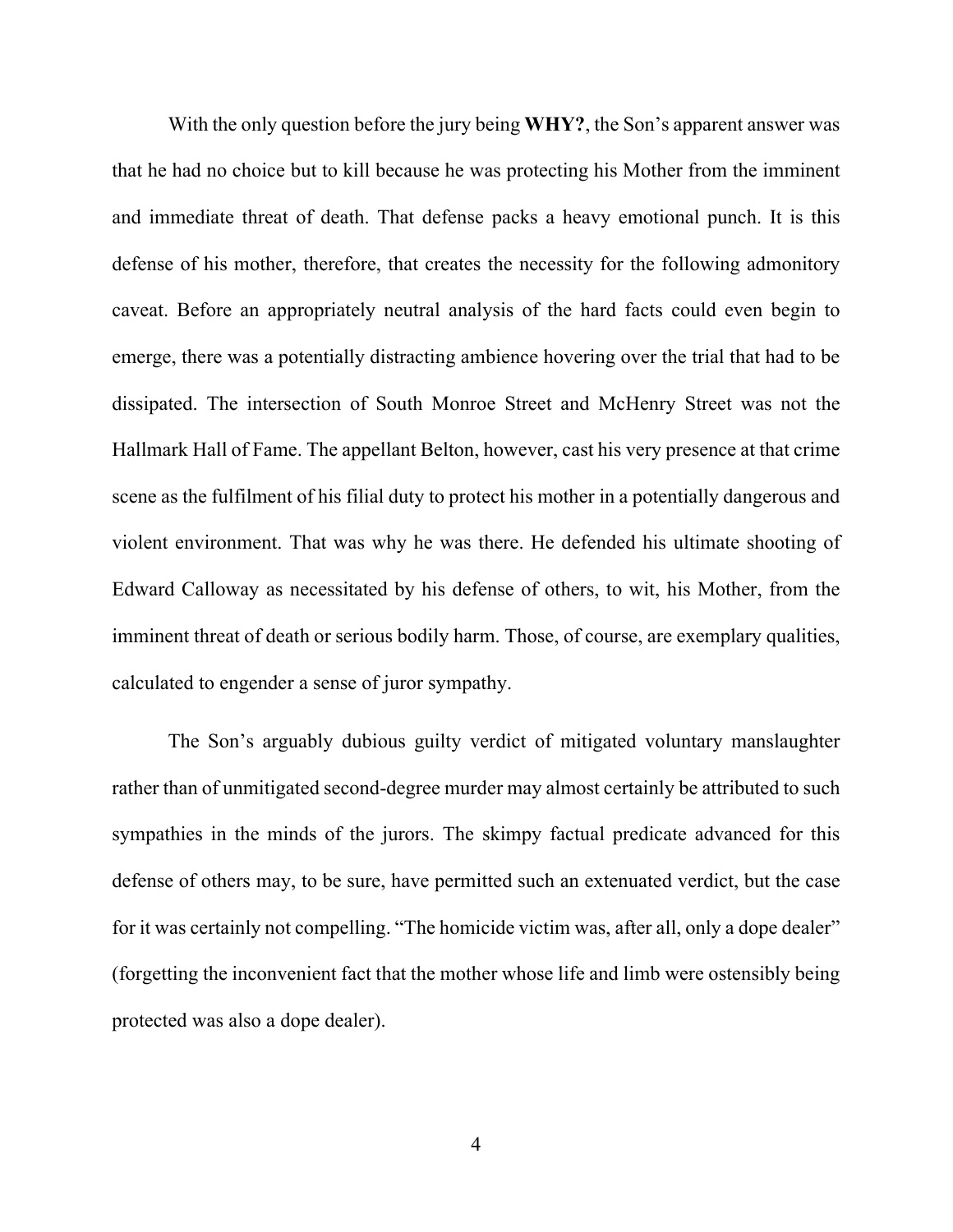In this case particularly we must remove the sentimental stereotype. We must forgo any temptation to think of the appellant Shakiea Worsley as Whistler's Mother<sup>1</sup>, calling out from her decrepitude for protection from the slings and arrows of the Monroe-McHenry open-air drug market. Far from being decrepit, the appellant Worsley was a young and vigorous 35-year-old. Two years earlier, she had lost her license to practice as a nursing assistant because of her conviction in the District Court for the unlawful possession of narcotic drugs. She received a suspended sentence. It was then that she turned to selling drugs for a living, heroin and crack cocaine. To put her age in generational perspective, she lived with, and was charged with taking care of, her own grandmother, who was suffering from Alzheimer's disease. We must remember, therefore, that the appellant Worsley in this case was not the grandmother in that household but the granddaughter. In terms of physical prowess, moreover, the appellant Worsley was not the fragile victim of a physical assault, but was unquestionably the initial aggressor (see infra) who actually precipitated the fistfight with her rival drug dealer that turned into the catalyst for the ultimate killing.

 Indeed, just several weeks earlier, the Mother had herself been the victim of a robbery at gunpoint, at night and in an alley just off McHenry Street. Her drugs had been taken from her by force. She did not even report the robbery to the police because she did not want to compromise her own drug-selling activity. She did, however, notify her fellow drug dealers. This was why both Calloway and "Nut," a close associate of Calloway, first

<sup>1</sup> James Whistler, "Arrangement in Grey and Black No. 1" ("Whistler's Mother") (1871).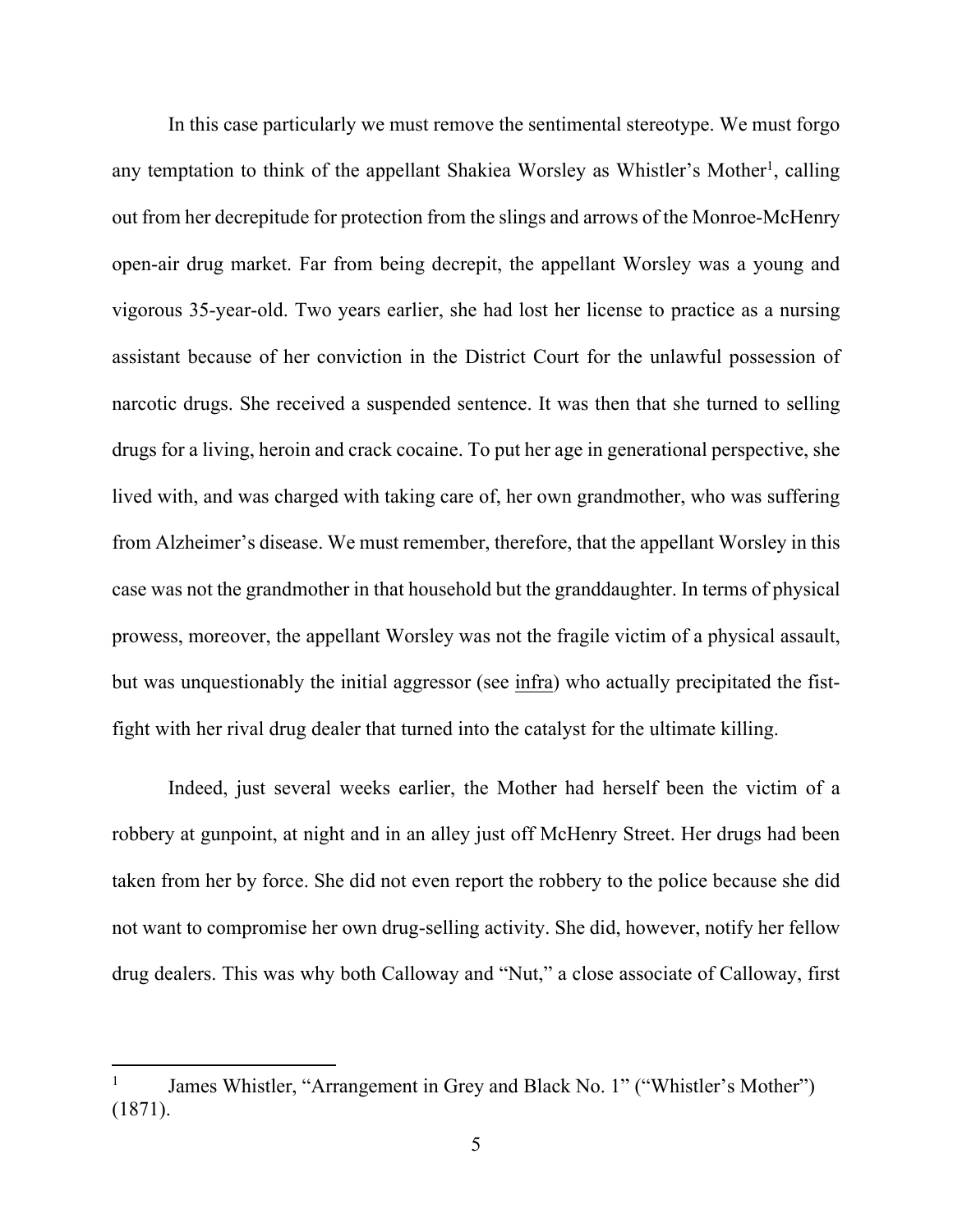armed themselves. Their guns were deliberately on open display thereafter at the drug market to deter other would-be robbers from interfering with the orderly transaction of their unlawful business. That presumably traumatic incident, moreover, did not deter the Mother from continuing to sell drugs on a daily (nightly) basis.

 It finally behooves us to remember that far from being imperiled by slings and arrows, the Mother was herself the source of many of the slings and arrows that randomly pervaded the Monroe-McHenry open-air drug market. She had been a regular drug peddler of heroin and crack cocaine there on a daily (actually a nightly) basis for over two years. She held her own in that largely male-dominated criminal venue for all of those two years.

 In making our mental appraisal of the cold hard facts, therefore, we must scrupulously avoid looking at the scene through the sentimentally distorting lens of James Abbott McNeill Whistler or of Norman Rockwell or of Currier and Ives. We must appraise the legal status of the two co-appellants essentially as if they were unrelated. The Son may have been in league with his Mother but he was not protecting a helpless Old Lady from harm. It was not Whistler's Mother selling drugs on South Monroe Street. In advancing his claim that he acted in defense of his Mother, the Son must not be suffered the benefit of an unexamined but powerful stereotype.

### **The Mother's Narrative**

 A large part of the total narrative and all of the narrative of events prior to the early morning of December 6, 2018, came directly from the testimony of the Mother, who took the stand in her own defense. As of December 6, she was, as we have mentioned, a 35-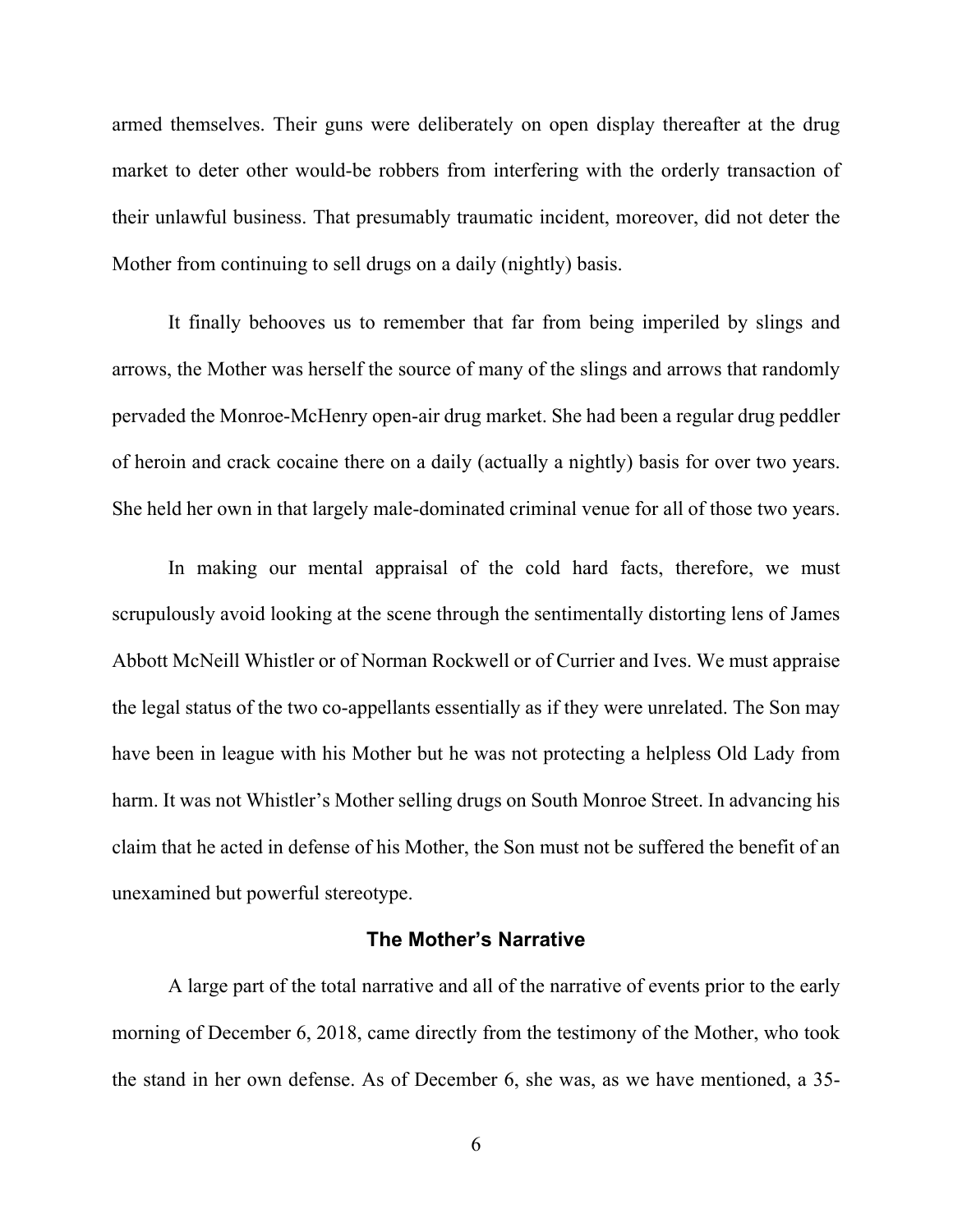year-old woman living at 1607 Lorman Court with her own grandmother. 1607 Lorman Court is but a four or five minute drive from the intersection of South Monroe Street and McHenry Street. She had at one time worked as a geriatric nursing assistant but lost her job in nursing because of her conviction for possessing drugs. It was then that the Mother turned to selling narcotic drugs. From the beginning of her new career as a drug peddler, her regular work venue was the Monroe-McHenry open-air drug market. Her daily (nightly) regimen typically began at or shortly after 11 P.M. She regularly punched out at approximately 7 A.M.

 The homicide victim, Edward Calloway, was a rival drug seller in the same Monroe-McHenry open-air market. As of December 6, the Mother had known Calloway since at least the previous "July or August." She referred to him as "Cally." Her nickname was "Kia." Asked about her relationship with Calloway, she described it as "pretty cool in the beginning." She described the drug market generally as an "open market" where "anybody can come and pretty much sell anything." She testified that her interaction with Calloway was on a regular daily basis. At the open-air drug market, Calloway was frequently accompanied by his associate and co-worker, "Nut."

 Focusing in on the early morning of December 6, the Mother had first arrived at the drug market at approximately 2 A.M. Calloway was there, "drinking, smoking, selling drugs." According to the Mother, he appeared to be "very intoxicated." Calloway was also "more agitated than usual." Asked whether she and Calloway were involved in an argument, the Mother replied, "Not really. I mean, a couple, but not nothing that wasn't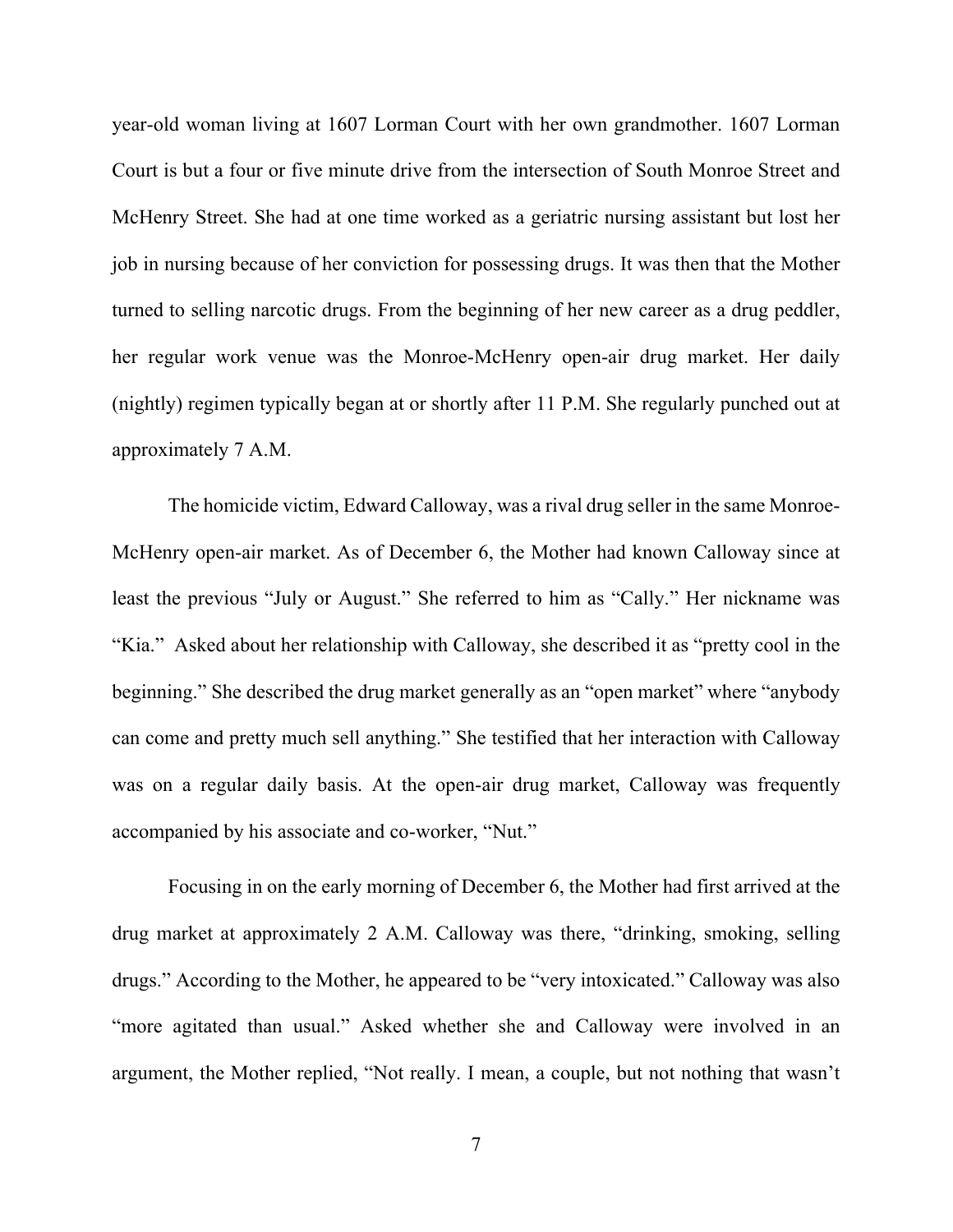unusual. But, yeah, we had a couple of arguments." She confirmed that it was not the first time that she and Calloway had had arguments. That argument was at about 2 A.M. or 3 A.M. No fight of any sort ensued. The Mother left the Monroe-McHenry market area briefly at about "daylight." The Mother had been approached by a customer who wanted Percocet and the Mother did not carry it. The Mother, however, drove the customer to her home on Lorman Court. She explained, "I drove to my house because my cousin was in there. And he sold Percocet."

 It was at that point, approximately 7 A.M., that the Son, the appellant Belton, first enters the narrative. That day, December 6, just happened to be the fifth birthday of the Mother's granddaughter. The little girl whose fifth birthday was pending was the only child of the Son and the only grandchild of the Mother. On the return to the Monroe-McHenry drug market, therefore, the Son rode along so that he and the Mother could go and buy cupcakes to deliver, along with the granddaughter, to the granddaughter's Headstart program at 8 A.M. At this point, the Mother had a busy agenda:

So I had to take the gentleman that was with me back down to Monroe and McHenry. And I also had to meet somebody, you know, to sell drugs to them. So my son rode with me because he was going to go with me anyway, you know, to take my granddaughter to school.

(Emphasis supplied.)

 It will be noted that at that point there had been no suggestion that the Son was accompanying the Mother to protect her from any special danger of violence looming at her regular place of self-employment. The Son was not riding shotgun, except in retrospect. The initial focus was on cupcakes, not Calloway. On later cross-examination, the Mother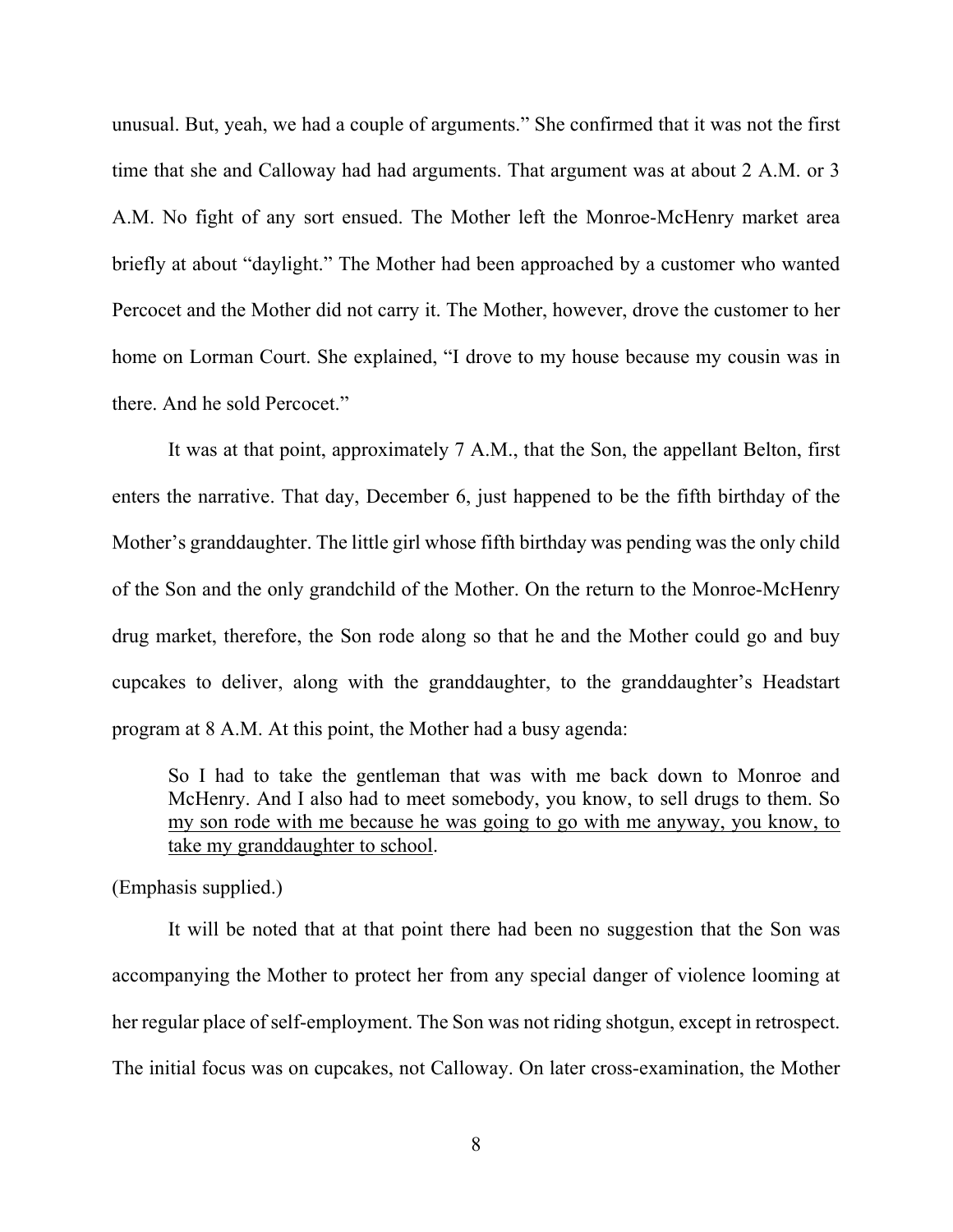insisted that her Son had not accompanied her to the Monroe-McHenry open-air drug market on December 6 for her protection but only to get cupcakes for her granddaughter's 5<sup>th</sup> birthday:

# A. No, it was supposed to be a quick stop. We actually were going to the Head Start to take my granddaughter cupcakes. Like I said, it was her birthday.

(Emphasis supplied.)

 In any event, the Mother, the Son, and the Percocet customer arrived back at the Monroe-McHenry drug market at between 7 A.M. and 7:15 A.M. When asked if Calloway was present, the Mother testified, "He had left before me…He was already gone." The Mother then met her scheduled customer. She explained that a store, the Best Crabs located at 1850 McHenry Street, is regularly utilized by the drug dealers to facilitate their trade:

- Q. Was it typical to use that store for drug dealing?
- A. Yes

The Mother explained, "I went in the store, got out what I had to get for the person that I was getting it for." It was also in that store, "in the corner by the door, on the ledge," that Calloway routinely kept a gun. It was as the Mother, who had then finished her sales for the day, was preparing to leave the scene, that Calloway returned.

### **The Son's Narrative**

 The narrative is now supplied by both the Mother and the Son, who also testified in his own defense. It was at this point, moreover, that the preliminary hand-to-hand combat broke out that became the final catalyst for the fatal shooting. It was that preliminary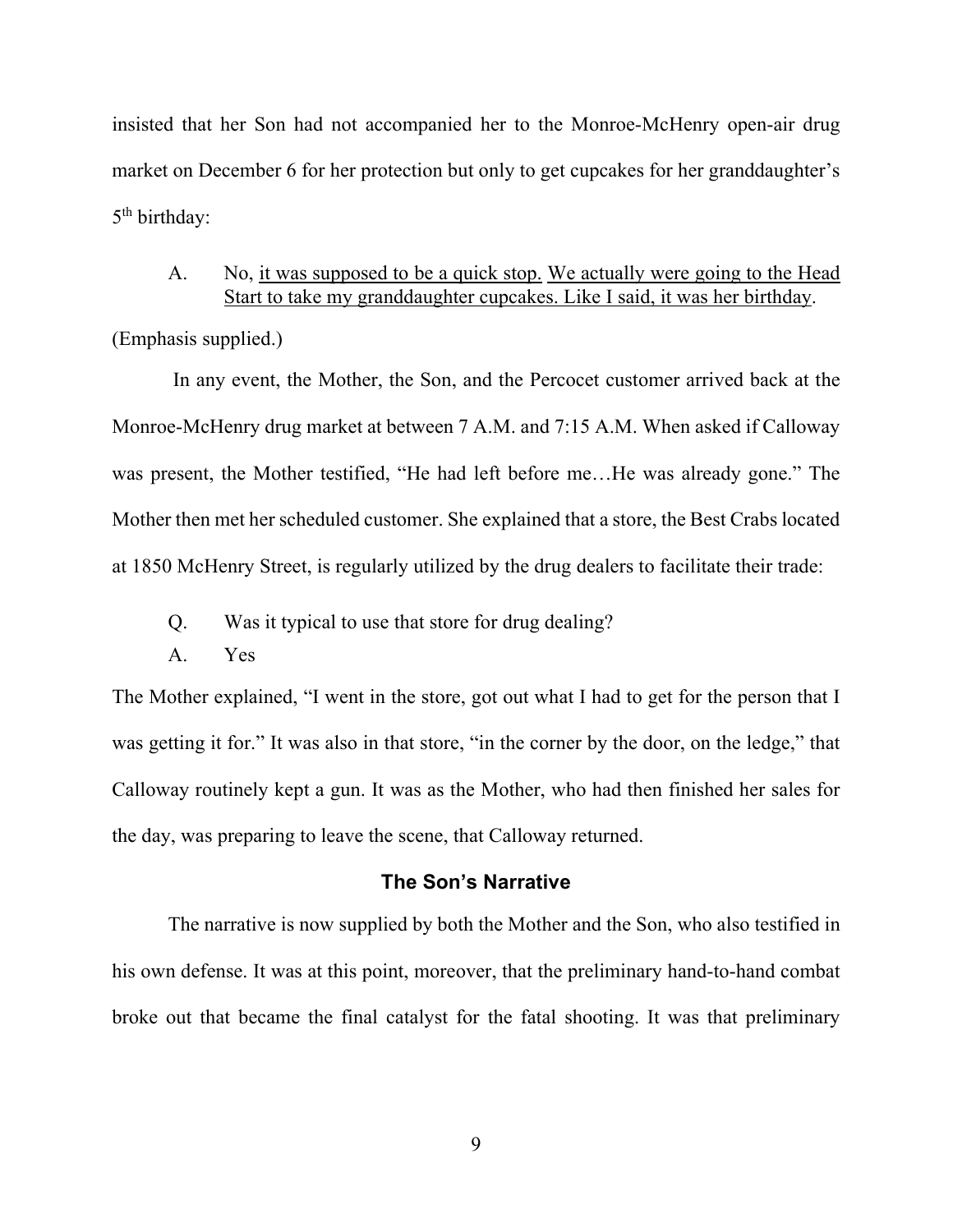outbreak of violence that was proffered by the Son as his justification for or, at the very least, extenuation of the fatal shooting.

 On the question of why the Son was even with the Mother at the Monroe-McHenry drug market on the morning of December 6, the Son's testimony differed widely from that of the Mother. The Mother's testimony, of course, was that after she had briefly finished up her drug-selling business by returning the Percocet customer to his car and making her scheduled sale to yet another customer, she and her Son were scheduled to go and buy cupcakes for her granddaughter's (his daughter's) fifth birthday and then drive the granddaughter and the cupcakes to her Headstart program by the school's 8 A.M. convening hour. The Son, however, made no mention of the cupcakes or of his daughter. The Son gave his reason for accompanying his Mother to work: "Just to make sure she's okay." He further explained:

### Q. Why do you feel the need to make sure your Mom's okay?

### A. It's South Baltimore. It's a violent area. It's a drug shop.

(Emphasis supplied.) In his mind at least, he was riding shotgun. Advertently or inadvertently, a predicate was being laid for the defense of others defense.

 In any event, at approximately 7 A.M. the Mother, having earlier left the drug market, had returned to the scene. Calloway had also temporarily left the scene and he returned minutes after the Mother returned. He was in an agitated state and he took obvious umbrage at the very presence of the Son. That is when he made to several of his friends and associates the angry comment, "This is my block." He walked right up to the Son with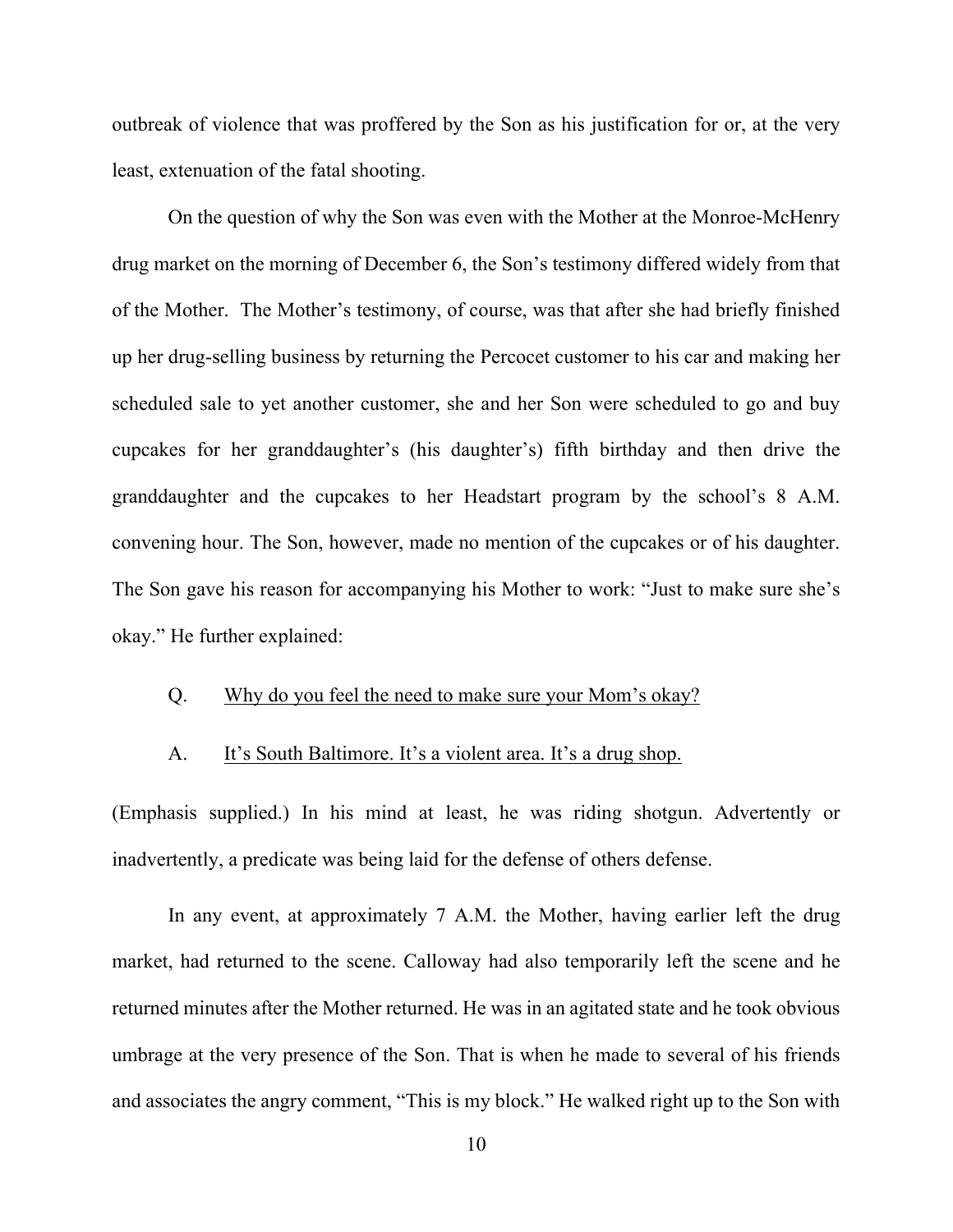the challenging confrontation, "Do you want some smoke? Why did you come down here?" At that point, Calloway had his gun out. The Son attempted to de-escalate the encounter by suggesting that the disagreement, whatever it was, was not severe enough to call for gunplay but could be resolved by a non-lethal fistfight. The Son explained:

- A. I'm trying to sort of de-escalate him, like, because I'm not aware of what's going on. But I don't want to show too much fear because he might go a little farther, you know, like, physically touch me or physically touch her.
- Q. Okay
- A. So I tell him, like, it's not that serious. Like, we can just fight.
- Q. And when you say, we can just fight, what do you mean?
- A. Meaning, like, whatever it is that's going on, I'm not willing to go that far.
- Q. When you say, we can just fight what do you mean by fight? You mean physically fight?
- A. Like, fistfight. Fistfight.

(Emphasis supplied.)

 Instead of shooting it out, they would duke it out. Calloway apparently agreed and he handed over the gun that he had been brandishing to Nut, who was, in effect, acting as his second. The Son, who was also armed, however, did not turn over his gun to anyone. The Son quoted Calloway, "He says, okay, we can fight." The Son walked up McHenry Street away from the Best Crabs grocery store:

- A. Well, I guess, after everybody came to a conclusion, like, okay, this is going to be a petty fistfight, I started to walk away, taking my jacket off, thinking we going to fistfight.
- Q. Okay. So you walked away. Do you remember where you walked?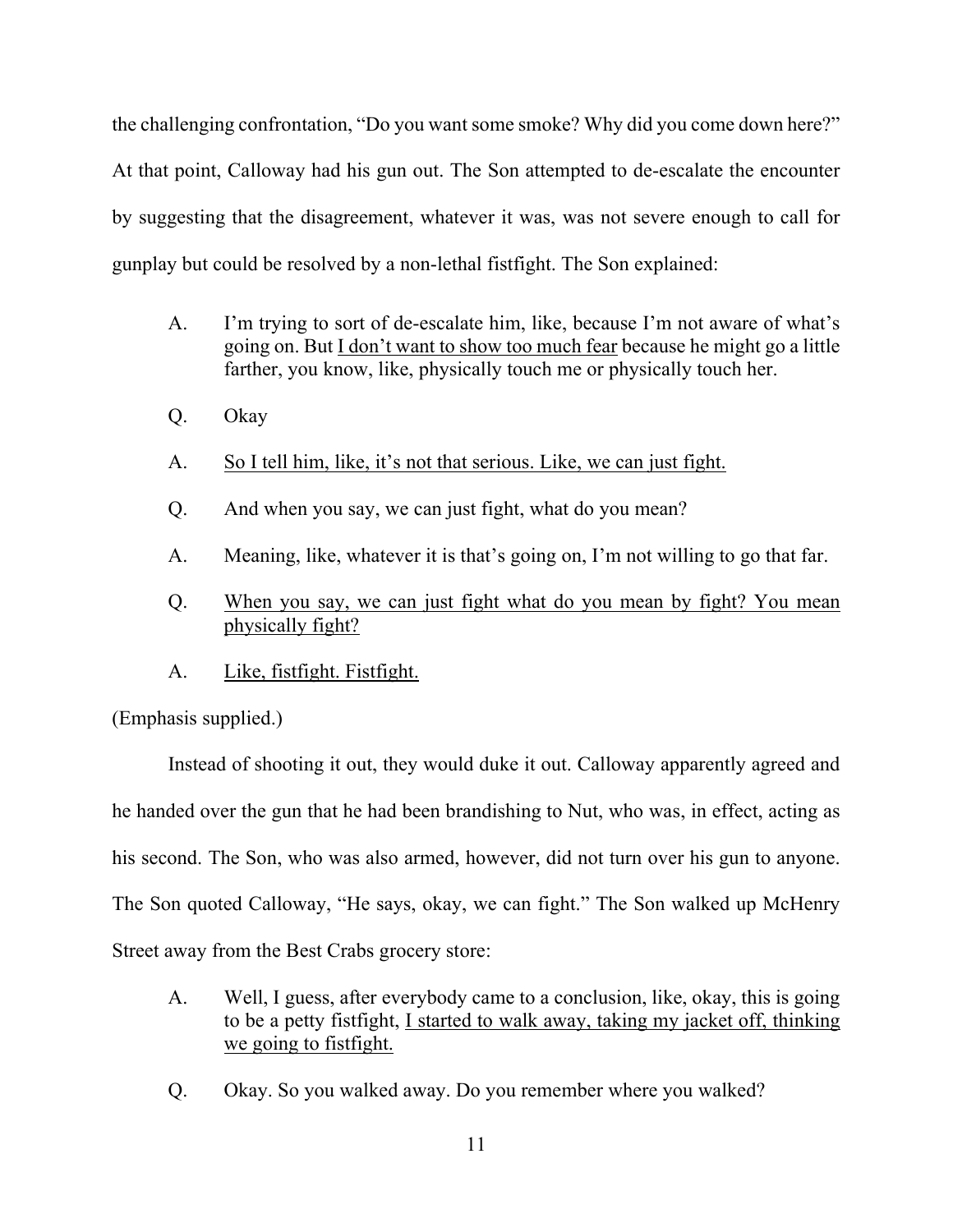- A. I walked up McHenry –
- Q. Okay.
- A. -- <u>away from the grocery store.</u>
- Q. Okay. And where did your mother go?
- A. Sort of watching Calloway.
- Q. And where did Cally go?
- A. Into the store.

### (Emphasis supplied.)

 As the Son was engaging in the leisurely preparation of shedding his jacket and hoodie (it was December), however, he was "frantically" summoned back with the unexpected news that the fight had started without him, his Mother taking his place on the fight card. Nut informed him, using the words, "They're fighting." The Son put his own spin on the words, "Nut informed me that my mother was being physically assaulted." (Emphasis supplied.) That's more than spin. That is centrifugal fury. Far from being "physically assaulted," the Mother was actually the initial aggressor. The Son's attention at that juncture, however, focused on Nut, who had removed from his pocket the gun that had been turned over to him by Calloway and was holding it in his hand. The fight between his Mother and Calloway was largely obscured from the Son's view by a crowd of onlookers that had begun to gather. At one point, the crowd started to back up.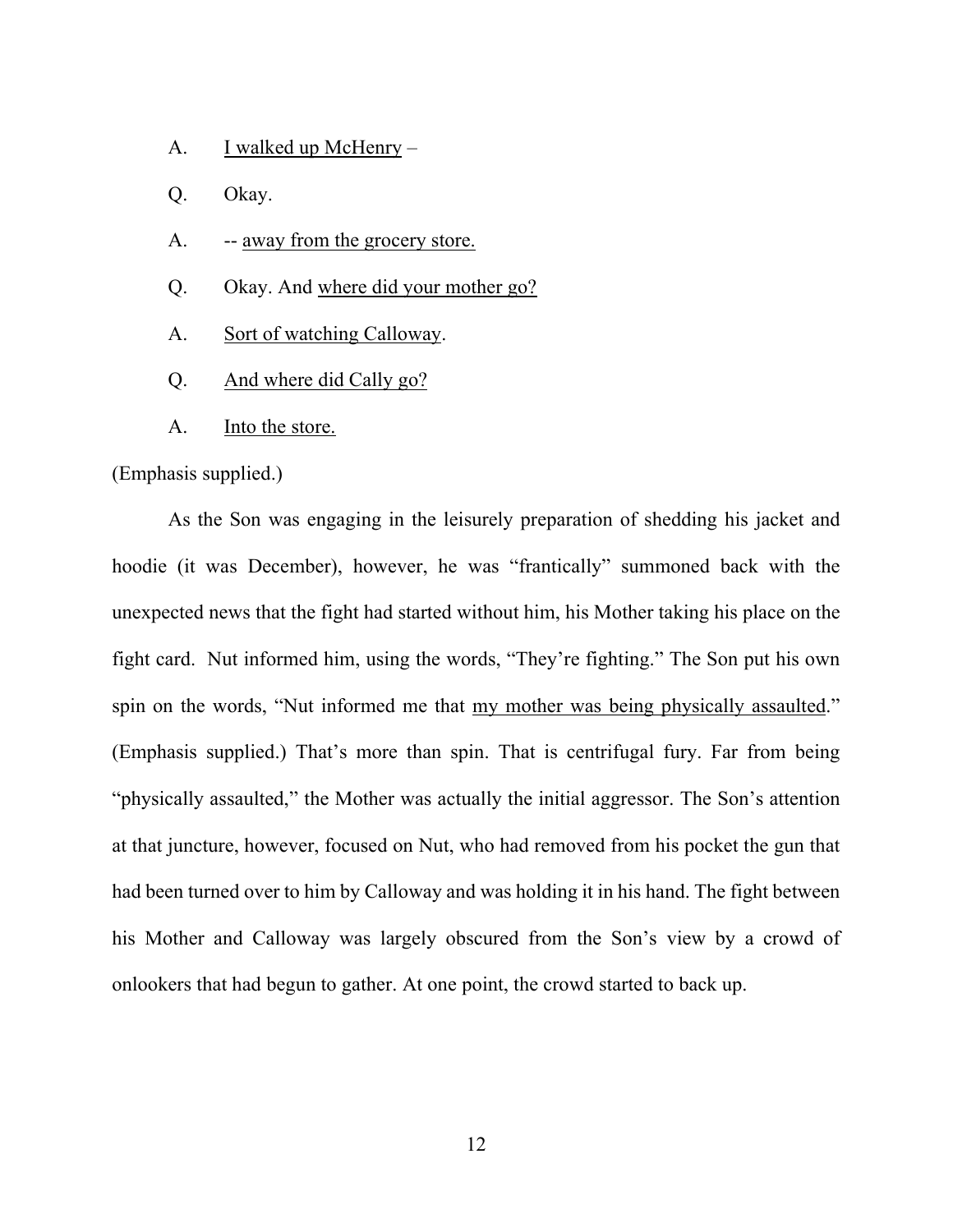The Mother's role as the initial aggressor could not have been more clear. On crossexamination by the State, she openly acknowledged her precipitating role in that initial fight:

- Q. Now, it's your testimony that, when you followed the victim to the front of the store, you actually were the initial aggressor, right? You swung on him? You threw a punch at him, right?
- A. Yes.

(Emphasis supplied.) She elaborated:

 A. No, his back was to me. When he walked in the store and I was behind him, his back was to me. Soon as he turned around, I swung. As soon as he turned around. I didn't wait, I didn't look, I didn't do anything. My maternal instinct said fight him and keep him away from your son. So that's what I did.

(Emphasis supplied.)

 The Son hurried toward the site of the ongoing fight. Although he did not see a gun, the Son inferred that Calloway probably had a gun, because the crowd was "a bunch of grown men" and a "fistfight wouldn't scare someone that bad." From that backing up of the crowd, the Son launched into a leap of logic that sounded in self-defense but did not remotely suggest a defense of others:

- A. It made me think he had a gun  $-$
- Q. Okay.
- A. -- and that he was coming for me in a hostile manner.
- Q. Why would them backing up like that make you think a gun was out?
- A. Because he just pulled the gun out on me.
- Q. He, who?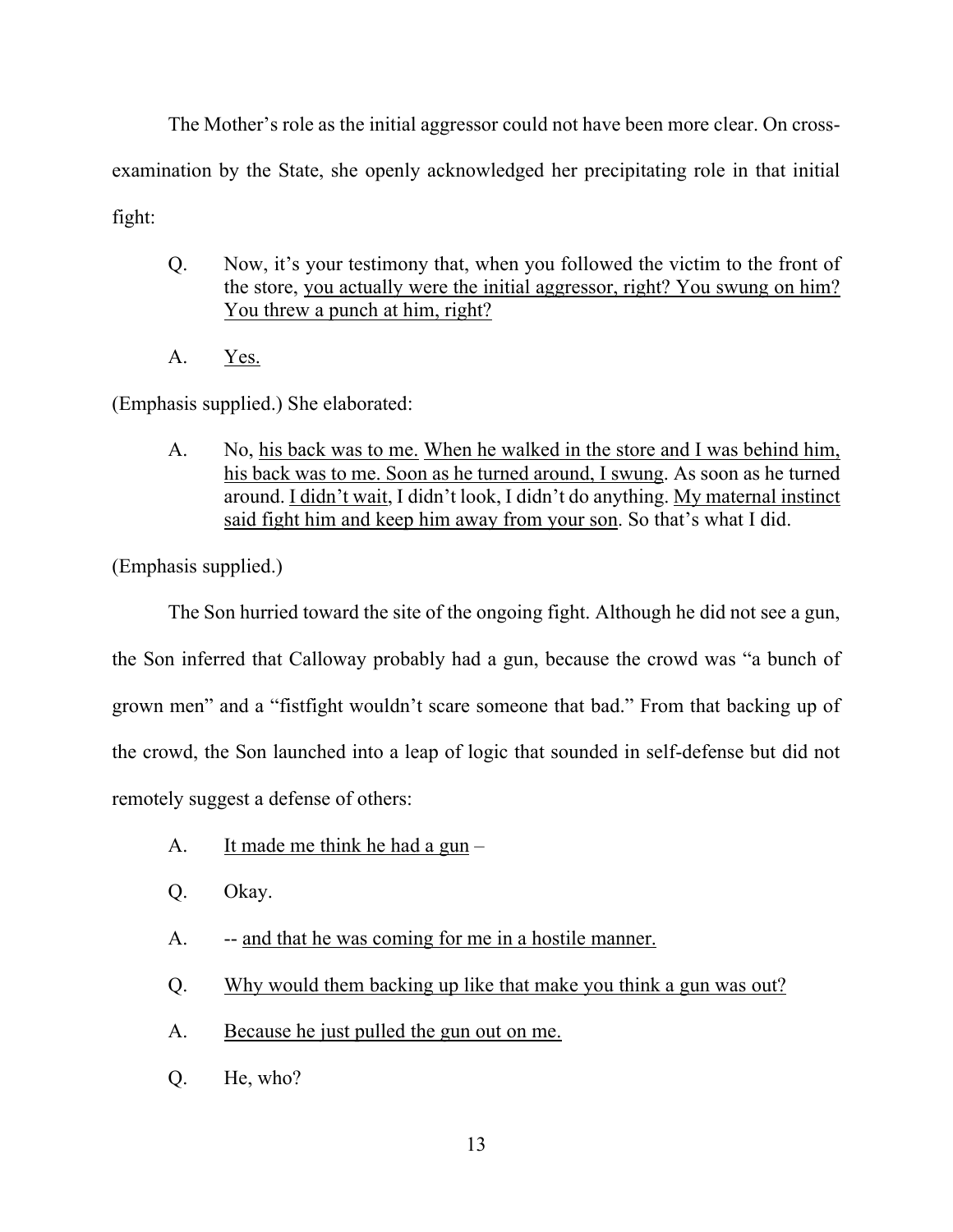### A. Mr. Calloway.

# (Emphasis supplied.)

 The Son's conclusion of the necessity for self-defense, moreover, then proceeded not from the actual behavior of Calloway but from the Son's assessment of Calloway as a human being:

- A. So, of course,  $\Gamma$ m not going to give him that opportunity to shoot me –
- $O.$  And –
- A. --if he's already aggressive and coming.
- Q. So, in that moment, what what was your thought?
- A. **I** don't want to get shot.
- Q. Okay. And why did you think you were going to get shot?
- A. Because –
- Q. Because of what he was –
- A. --he's already he's already aggressive, he's already up here, like.
- Q. What do you mean by that?
- A. Meaning, he's at a point. It's not reasoning with him at this point.
- Q. So what happened next?
- A. I shot him.
- Q. And how many times did you shoot?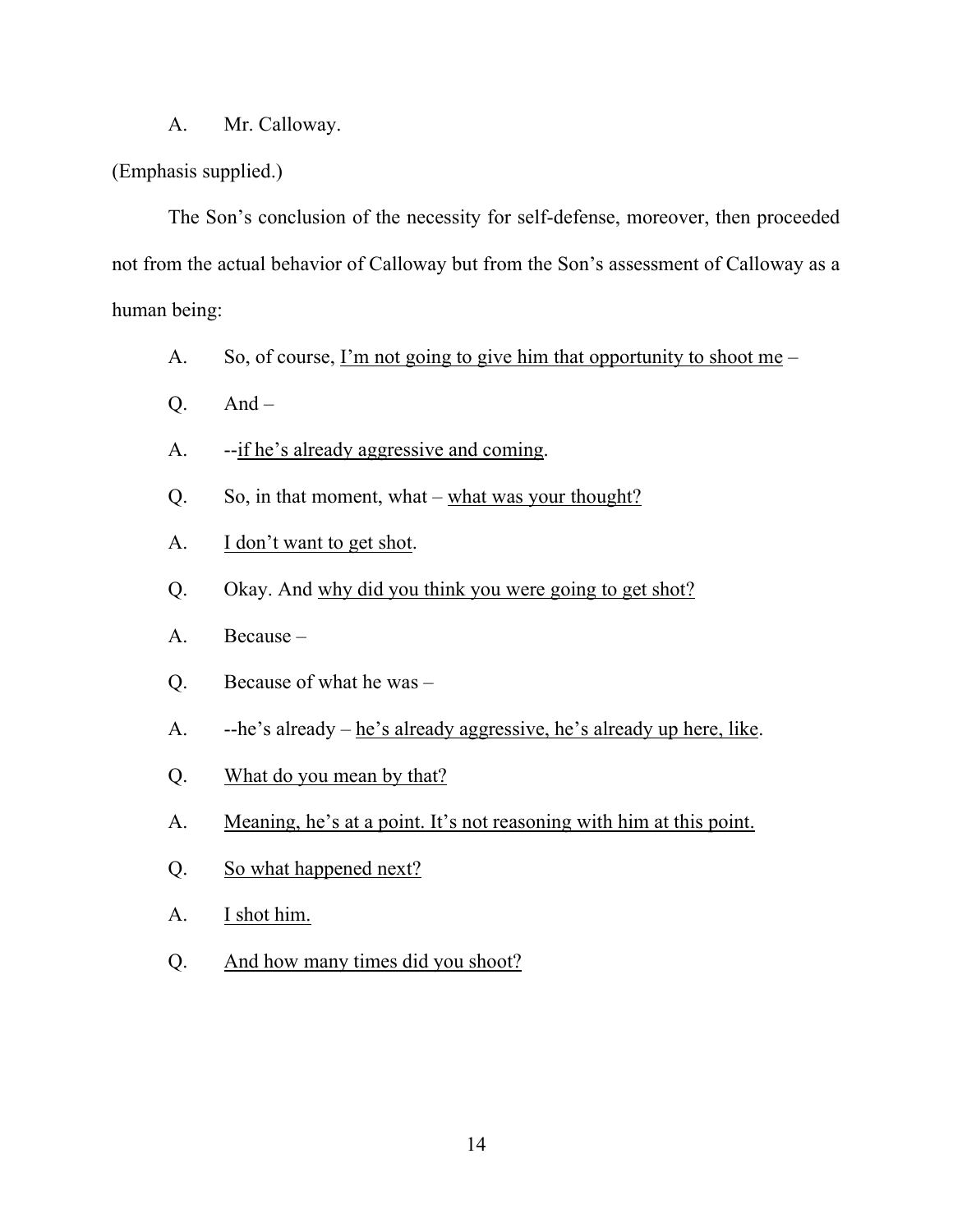### A. I just kept shooting until he dropped the gun.<sup>2</sup>

(Emphasis supplied.)

 When explaining his reasons for firing at Calloway, the Son never mentioned his Mother nor said anything about her possible peril or endangerment. When asked about any injuries to his Mother, he replied:

- Q. Okay. And did you observe any injuries on her?
- A. When we got home, yes. She had, you know, little bruises on her face and stuff like that.

(Emphasis supplied.)

 Injuries to his Mother that the Son first noticed some ten or fifteen minutes after the shooting and only after the Son and the Mother had reached the sanctuary of home do not, of course, supply a justification for or even an extenuation of the shooting. The Son never indicated that he even saw her in actual hand-to-hand combat with Calloway.

### **The Mother As The Initial Aggressor**

 The Mother testified that as she and Calloway were first in contact that morning, Calloway brushed past her and assumed a confrontational posture in front of her son. Calloway and the Son knew each other, but "They were not friends." The Mother actually indicated that she did not want her son down there in such a potentially violent area. "If I had my way, he'd have never been out there. He has a tendency to pop up and do all types of things." When asked, "But you didn't want him down there?," the Mother replied, "No."

<sup>2</sup> At trial, no discussion ever came up about whether the Son, even in self-defense, had been guilty of a use of excessive force. The Son was never asked why he felt it necessary to shoot Calloway five times.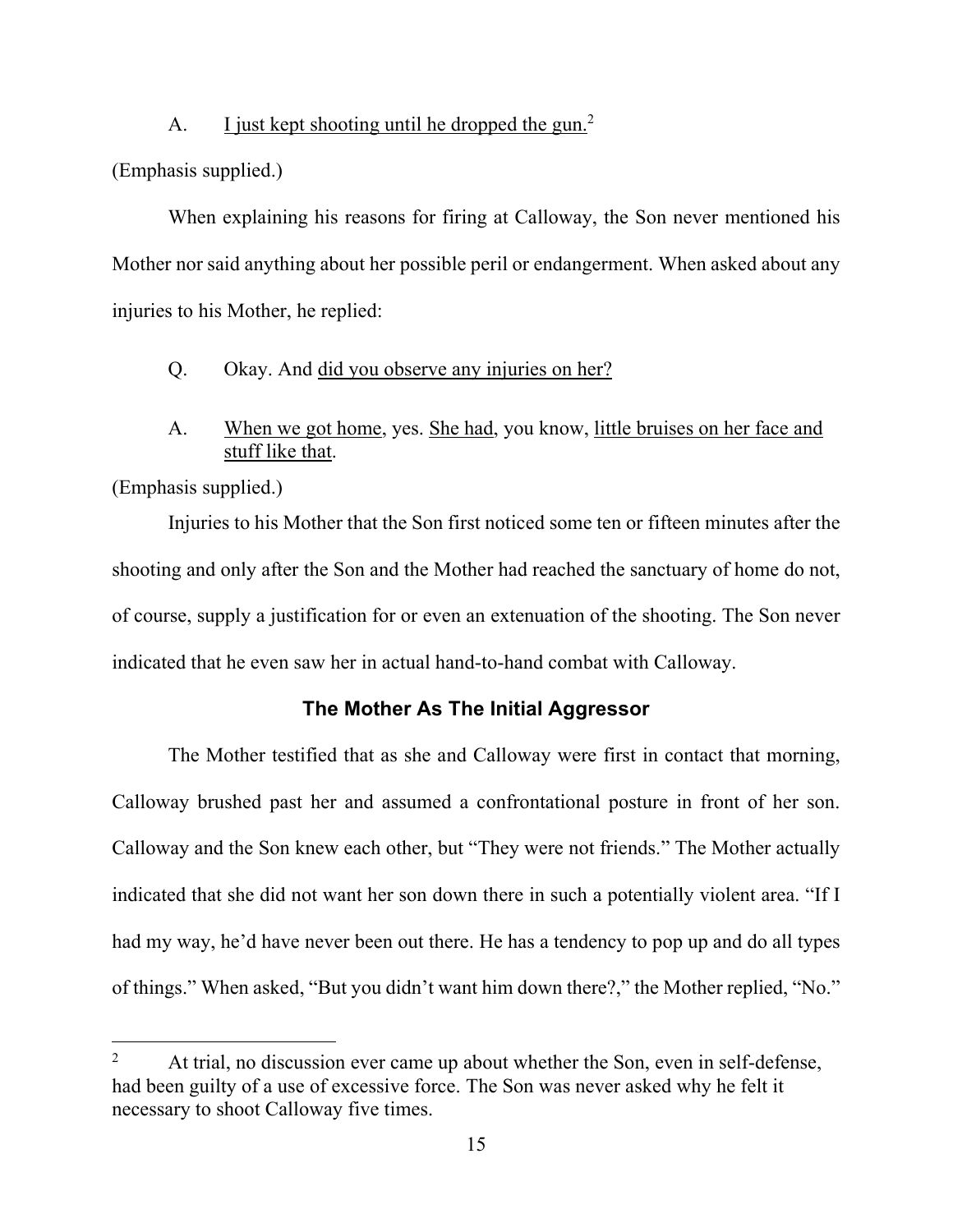On this occasion, Calloway challenged the Son with the question, "Do you have a problem?" As the Son and Calloway faced off against each other, the Mother became aware that, ostensibly, there was going to be a fistfight between the two:

- Q. Does it appear there's going to be a fistfight?
- A. It was supposed to have been, yeah. He handed his gun that he had when he got out of the car to Nut.

(Emphasis supplied.)

 Cannily, the Mother was aware that even though Calloway had handed over his gun to Nut, Calloway still had another gun available nearby, stashed immediately inside the door of the Best Crabs grocery. As the Mother then observed Calloway not walking toward her Son, who was taking off his jacket on McHenry Street, but instead walking toward the store, she followed him. Her tactical appraisal of the situation was clear:

So when I noticed that he wasn't walking towards my son, while my son was taking off his jacket, he was going to the store, my first thing that kicked in was my maternal instinct. If he's going to fight, why is he walking towards the store instead of towards my son. So I followed him.

(Emphasis supplied.)

As the Mother then followed Calloway into the store, his back was to her. As soon

as he turned around, she, as the undisputed initial aggressor, started swinging at him:

As he's walking in the store, of course his back is towards me. So I see him fumbling for something. So when he turn around, first thing I'm thinking about is the gun. I know it's only – I only seen one. And that's the one that he handed to Nut. So I'm, like, it's another gun over there. So as soon as he turned around, I just started swinging, to prevent him from getting anywhere near my son. I'd rather just fight him myself.

(Emphasis supplied.)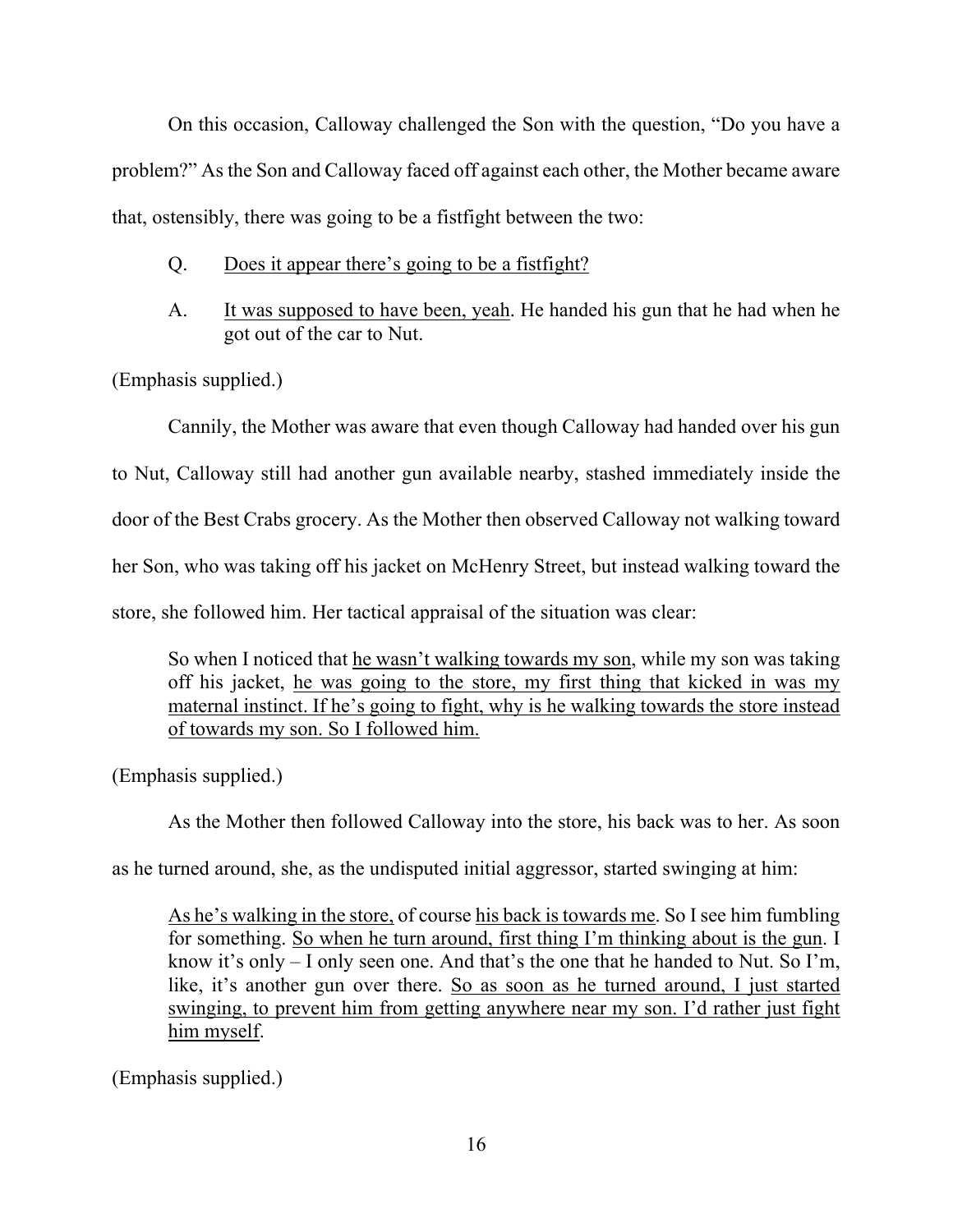As the fight then "rolls out into the street," the Mother soon is "getting beat up pretty

bad." The fight became a blur. The Mother's image of the fight was:

- A. That part, after everything after this is kind of a blur. I know that we were fighting and we was on the ground. At one point, I'm still on the ground and he's not there.
- Q. When you say he's not there –
- A. Cally gets up. So when he gets up, he end up coming back. And he's on top of me again. But at this time I'm not knowing that he's shot yet, because I heard the gunshots. But I still didn't know he was shot because he was right there and I'm right there. I'm not shot. How is he shot? So when he fell on me, I got up and just went to try to get my – some type of way – I don't know if he was holding my leg, my arm, my coat, or whatever. And I heard him say, "This bitch shot me." But he never said who. He just said, "This bitch shot me."

(Emphasis supplied.)

 The Mother's testimony about her fight with Calloway itself and about the shooting also cast doubt on the Son's testimony that Calloway was walking toward him with gun in hand when the Son deemed it necessary to shoot Calloway in self-defense. According to the Mother, Calloway was on top of her, physically fighting. At one point he stood up. Briefly thereafter, he fell back on top of her, asserting, "The bitch shot me." It is highly improbable that Calloway would have walked away from his tussle with the Mother, walked even a short distance up McHenry Street in a fight with the Son, been shot five times, and then returned (or even to have been able to return) to the spot of the original tussle to fall on top of the Mother, asserting, "The bitch shot me." Calloway obviously believed that he had been shot by the Mother in the course of their fight and not by the Son.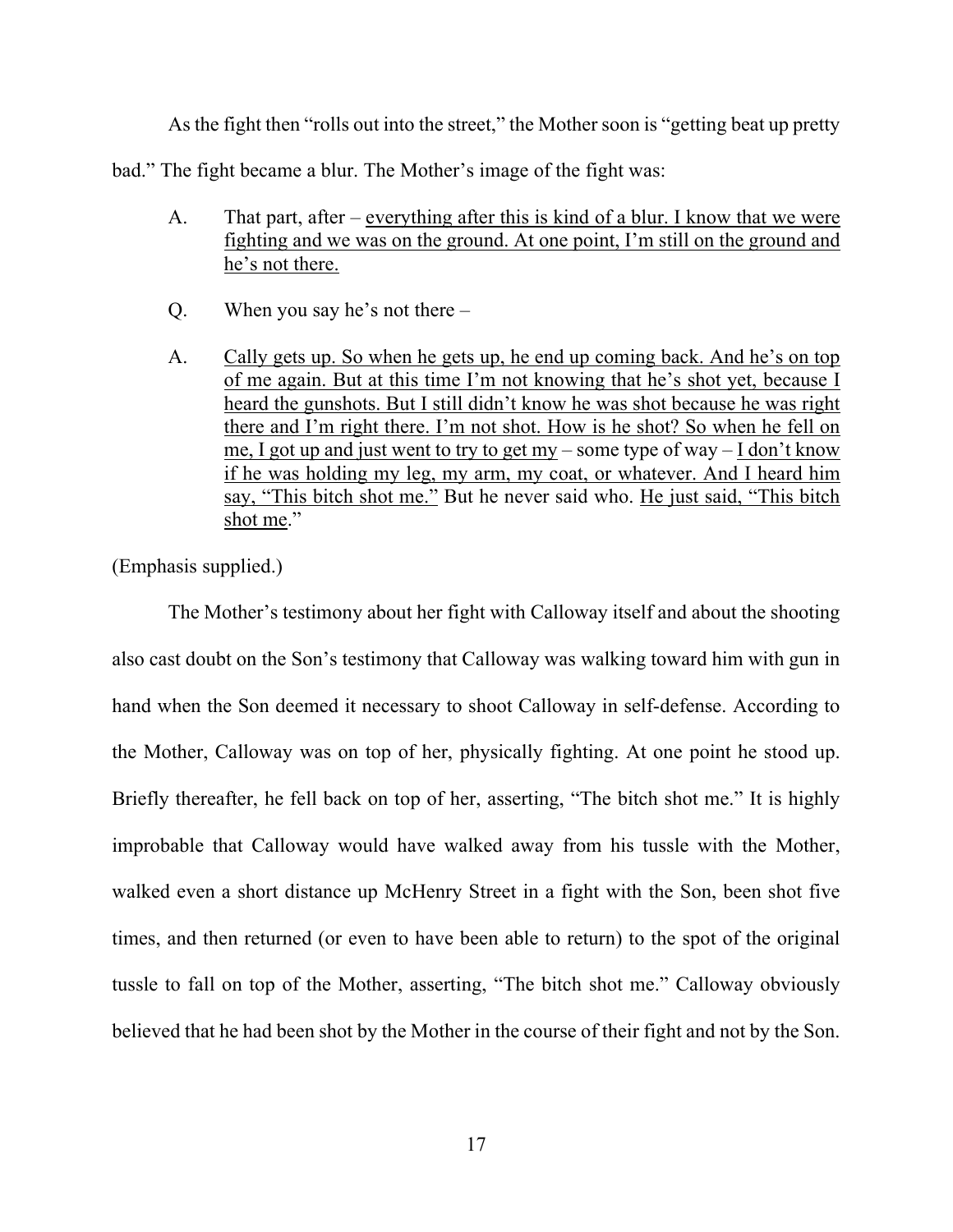No gun was ever recovered at the crime scene. No empty shell casing was ever found other than the five that were traceable to the Son's gun.

 This testimony by the Mother also tends to belie the Son's version of his final confrontation with Calloway, immediately before he opened fire. If the Son and Calloway had been staring each other down, as if in a classic Dodge City face-off, Calloway would have known full well who shot him. He would not have collapsed, fatally wounded, on the Mother's body and cried out in shocked surprise, "The bitch shot me." He reacted as if the Mother had somehow pulled a gun on him as they were wrestling on the ground and hitting each other with their fists. The Mother neither knew who was shooting nor who got shot. She immediately got in her car and left the scene:

- Q. --at the time you heard the gunshots, did you know who was shooting?
- A. No.
- Q. Did you know who got shot?
- A. No. I didn't know until he said, "This bitch shot me." Because everything just happened so fast. And from where I was at on the ground, in front the  $$  in front of the store, I couldn't see on the side of, you know, McHenry, where the shooting was coming from. I couldn't see that.
- Q. Okay. So once you got up, what'd you do?
- A. Got straight in my car and pulled off.
- Q. Okay, Where'd you go?
- A. Home.
- Q. Why'd you go home?
- A. It was just a shooting. I'm shook up, I'm beat up, I'm terrified. I don't know what to do next. I'm just scared.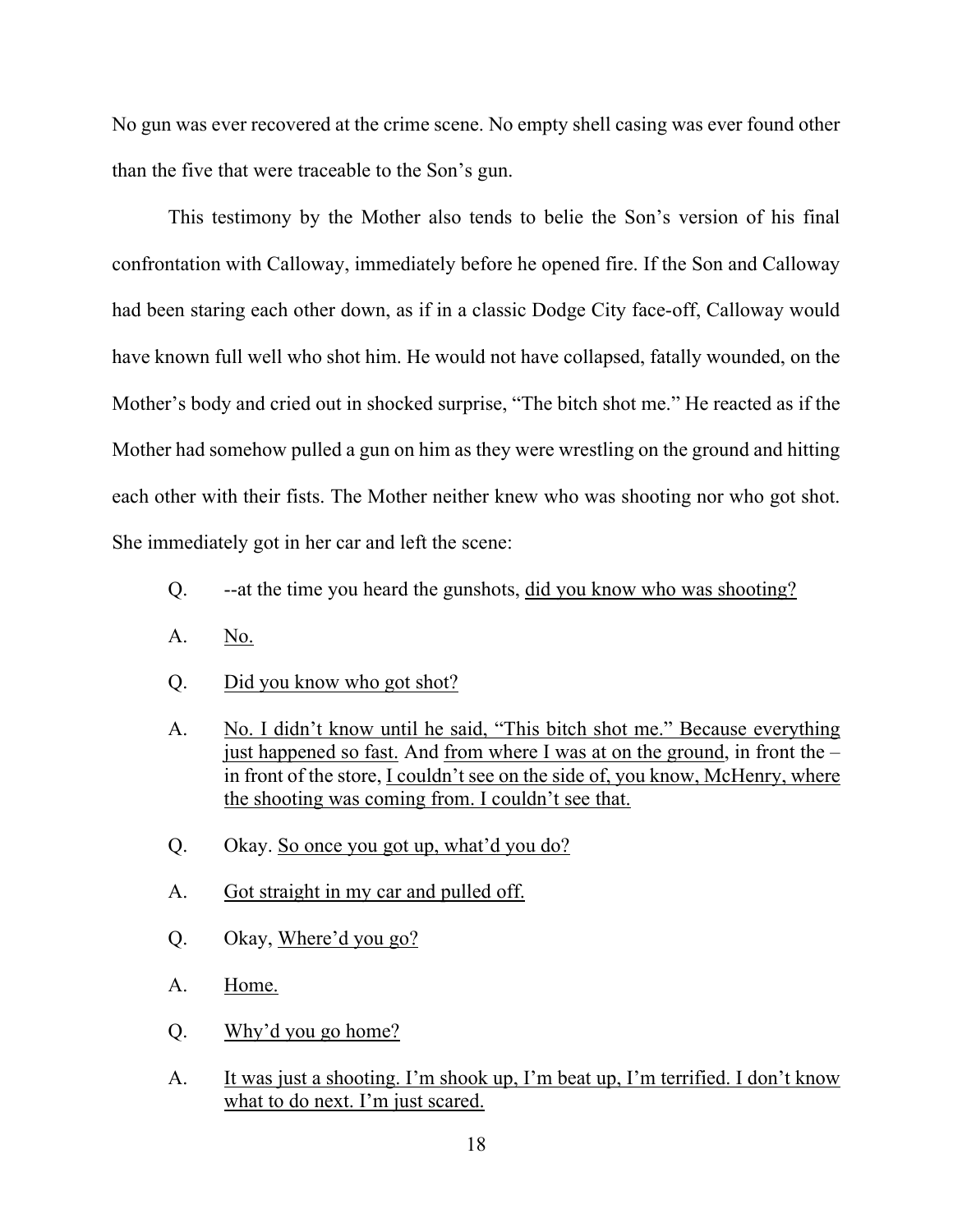- Q. And you obviously drove your son as well –
- A. Yes.

Q. -correct? Why didn't you tell him to get out of the car?

A. Well, first and foremost, I didn't know anything until I got home.

(Emphasis supplied.)

 It was only after they arrived at home that the Son told the Mother that he had been the shooter. This will obviously be of great significance when our analysis turns to the Mother's role as an accessory after the fact.

# **A Non-Issue: The Defense Of Others**

 Only the Son, of course, could tell us what his reason was for shooting Calloway. Having examined every syllable uttered by him as his reason for opening fire on Calloway, we can now confidently eliminate from any further consideration on this appeal the perfect defense of others or the imperfect defense of others. To be sure, as the trial started the rough framework of the script, the cast of characters, and the close mother-son relationship between two of the three leading characters gave every promise that the defense of others might play a significant role in the final analysis. The testimony of the Son, however, completely eliminated any concern for his Mother's possible danger as his express motivation for shooting Calloway. From the start to the finish of his testimony, he articulated his need for nothing but self-defense. The actual evidence simply did not generate any issue with respect to the defense of others.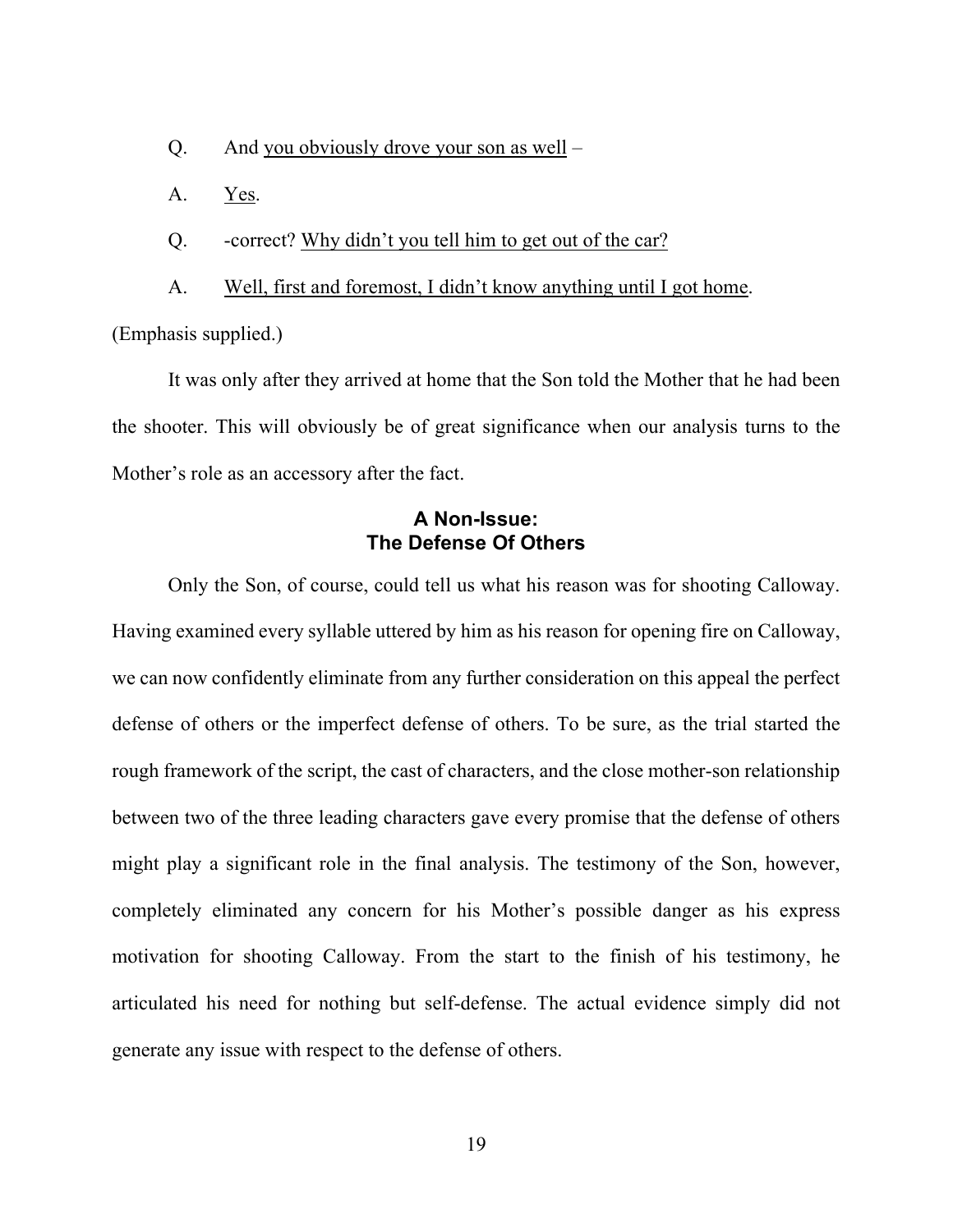In this case, there was clearly no viable issue generated with respect to the defense of others. If our declination to give any further consideration to an issue that was, without objection, submitted to the jury as a justiciable issue, is considered questionable, however, let us hasten to point out that the elimination of this issue will have no net adverse impact on the fortunes of the Son. His only contention is that when the non-hearsay fragment "This is my block" was ruled to be inadmissible, that had an adverse impact on his two claims of defense, self-defense and the defense of others alike. Self-defense very definitively remains before us for our consideration. Any arguable impact on the defense of others would also have had, ipso facto, an indistinguishable impact on self-defense. Any prejudice, therefore, would have been redundantly harmless.

# **The Defense Of Others: The Role Played By The "Other"**

 In addition to the Son's silence as to such a motive for the shooting, the role of the Mother as the initial aggressor in her fistfight and further scuffle with Calloway is an additional reason why the Son's claim of defense of others, to wit, his Mother, had absolutely no viability as an issue generated by the evidence as a question for the jury. The doctrine of the defense of others contemplates intervention on behalf of an innocent victim and not intervention on behalf of an initial aggressor or even on behalf of a mutual combatant.

 In Shuck v. State, 29 Md. App. 33, 349 A.2d 378 (1975), the first and only Maryland case ever to deal with the imperfect defense of others, Shuck was deemed to be entitled to intervene on behalf of a companion who was engaged in a potentially deadly conflict with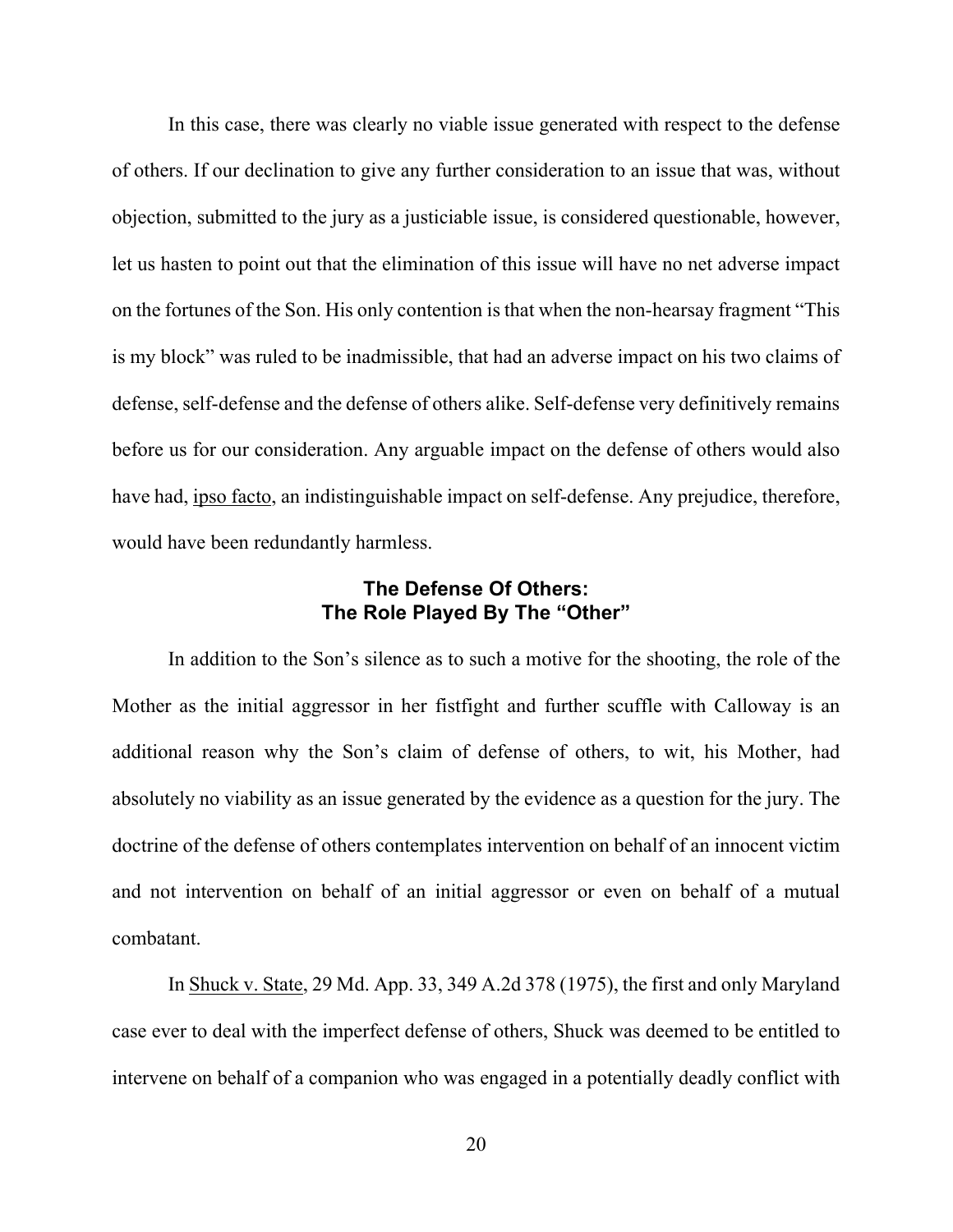two other persons. The opinion pointed out, however, that the companion was under unprovoked attack and had been neither an aggressor nor a mutual combatant. In this particular encounter on South Monroe Street, by contrast, how could the Mother possibly qualify for the defensive assistance of the Son, or of anyone? How could the Son be legally entitled to intervene in an encounter by lending assistance to the initial aggressor or even to a mutual combatant in that encounter? As R.M. Perkins and R.N. Boyce, Criminal Law, (3d ed. 1982), Ch. 10, Sec. 5, "Defense of Another," 1146, makes clear:

If two are engaged unlawfully in a mutual fight (deadly or nondeadly) the law does not authorize anyone (close relative or stranger) to take sides in the contest and aid one in the effort to overcome his adversary…[o]bviously the law does not authorize anyone to join forces with the offender and aid him in harming the innocent victim.

(Emphasis supplied.) The undisputed status of the Mother as the aggressor in her fistfight with Calloway absolutely disqualified that scuffle as an event in which the Son would have been entitled to intervene in ostensible defense of his Mother.

 If that disqualification of the defense of others were not enough, there is yet a further disqualification. The Son does not deign to suggest how he would have been entitled to intervene at a deadly level in defense of his Mother who was engaged in only a nondeadly conflict. Even if he could have charged into the fray with fists flying, he could not have charged in with guns blazing. He could not escalate that confrontation from the non-deadly to the deadly level. In virtually every conceivable respect, therefore, the Son's defense of others defense was simply not a viable issue to be submitted to the jury. At trial, however, no one even mentioned these inherent and obvious inadequacies as the issue was, indeed, submitted to the jury.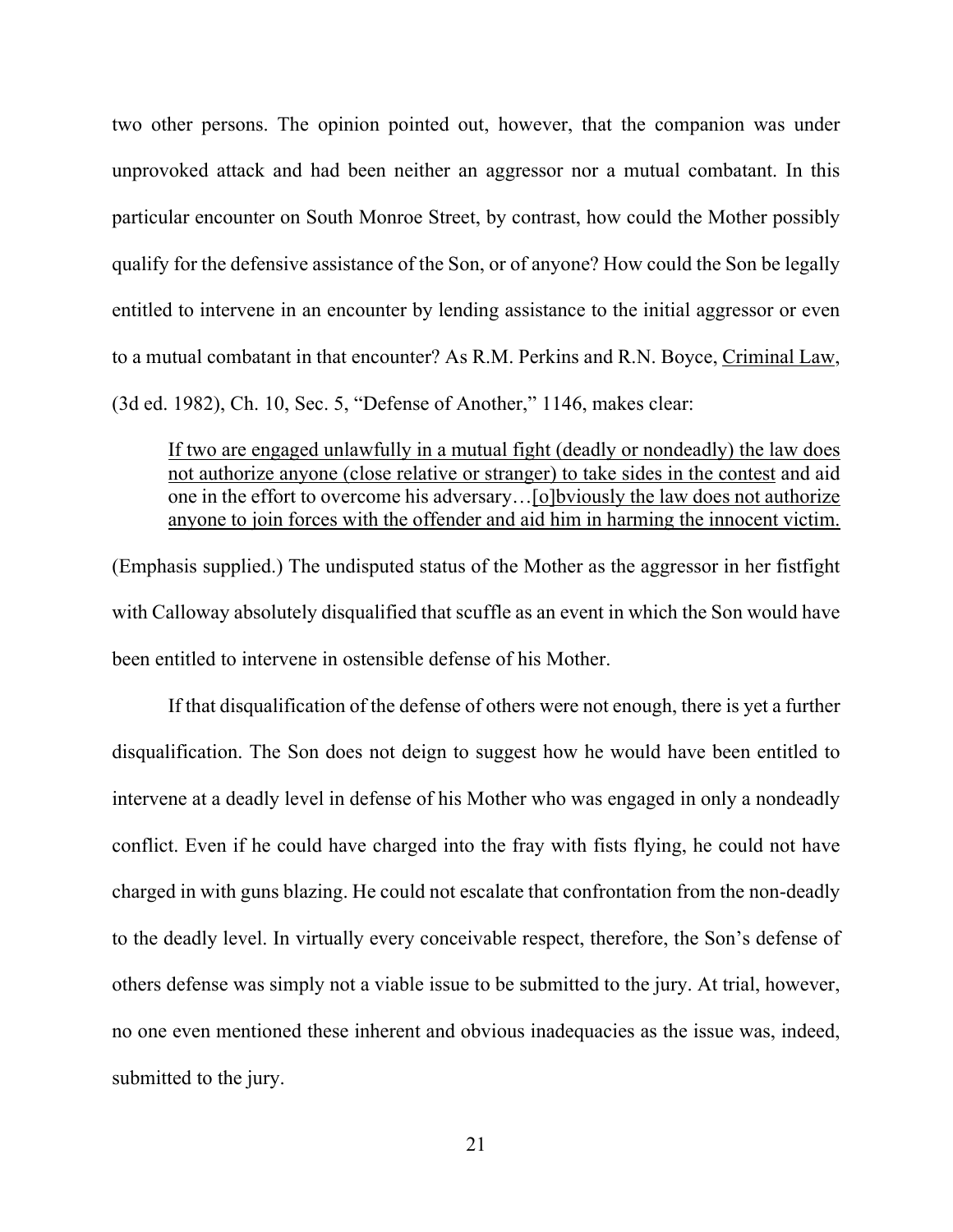### **Autopsy And Ballistics**

 Dr. Donna Vincente, the Assistant Medical Examiner who performed the autopsy on Calloway, testified that Calloway died as a result of five gunshot wounds. All shots were fired from more than three feet away, because there was no evidence of stippling surrounding any of the wounds. Gunshot A entered the right side of Calloway's upper back, nicking the spinal column, and then penetrating the left lung. That bullet was recovered. Gunshot B entered Calloway's right lower back injuring the duodenum, the stomach, and the liver before exiting the right upper abdomen. The trajectory of that bullet was upward. Gunshot C pierced the right side of Calloway's stomach. That bullet was also recovered. It ultimately fractured the right side of Calloway's backbone. Gunshot D struck Calloway on the back of Calloway's right hand. Gunshot E was a through-and-through wound of Calloway's right thigh. The very positioning of Gunshot A and Gunshot B tend strongly to negate the Son's testimony that Calloway was on his feet and walking toward him when he deemed it necessary to fire in self-defense. If that were the case, how did the bullets enter Calloway's back?

 When the police arrived at the crime scene a few minutes after the Mother and the Son had left, Calloway was gravely wounded but still alive. He was transported to the emergency room at the Maryland Shock Trauma Center. It was a little over 24 hours later, at 10:03 A.M. on the next day, December 8, 2018, that he was pronounced dead.

 On December 19, 2018, the police executed a search warrant at 1607 Lorman Court. Recovered from a hallway linen closet was a .45 handgun. A subsequent ballistic examination showed that the two bullets recovered from Calloway's body, one bullet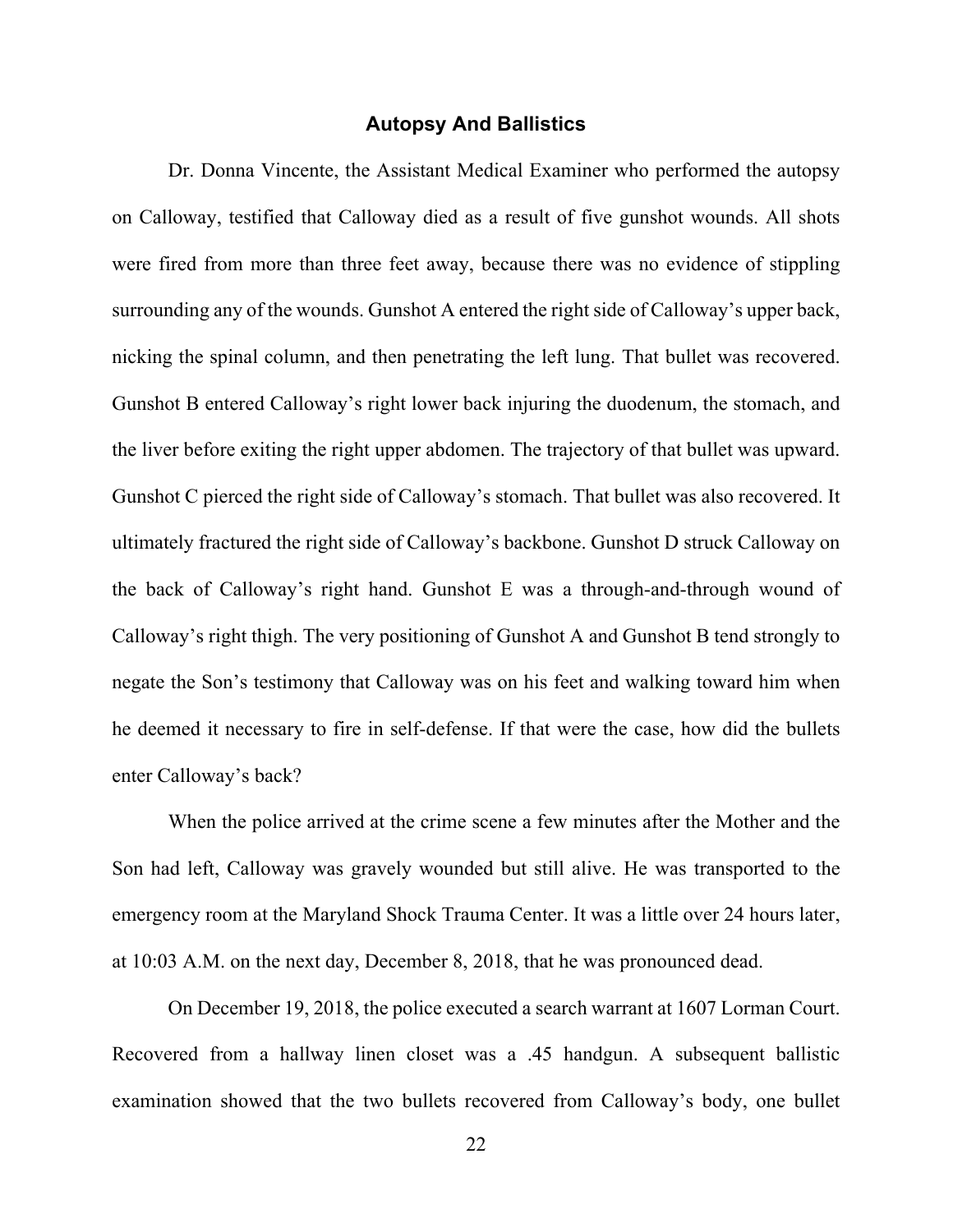recovered from the crime scene, and five shell casings recovered from the crime scene had all been fired from that .45 handgun. The Son, of course, fully acknowledged that he was the shooter.

### **Perfect Self-Defense**

 Although the defense of others (perfect or imperfect) was not generated as a viable issue in this case, self-defense (both perfect and imperfect) was more arguably a viable issue. At least one element of self-defense – the shooter's fear that he was in imminent danger of death – was at least fully litigated. In cases of criminal homicide, what is now called the doctrine of self-defense was a recognized justification for a homicide almost as ancient as the common law itself. Under precisely the circumstances that would constitute perfect self-defense today, the homicide was early on deemed to be an instance of justifiable homicide. In Dykes v. State, 319 Md. 206, 211, 571 A.2d 1251 (1990), Judge Orth laid out for the Court of Appeals the four necessary elements for a complete and perfect case of self-defense; the complete paradigm:

(1) The accused must have had reasonable grounds to believe himself in apparent imminent or immediate danger of death or serious bodily harm from his assailant or potential assailant;

(2) The accused must have in fact believed himself in this danger;

(3) The accused claiming the right of self-defense must not have been the aggressor or provoked the conflict; and

(4) The force used must have not been unreasonable and excessive, that is, the force must not have been more force than the exigency demanded.

*See also* State v. Faulkner, 301 Md. 482, 485, 483 A.2d 759 (1984); Tichnell v. State, 287

Md. 695, 718, 415 A.2d 830 (1980); DeVaughn v. State, 232 Md. 447, 453, 194 A.2d 109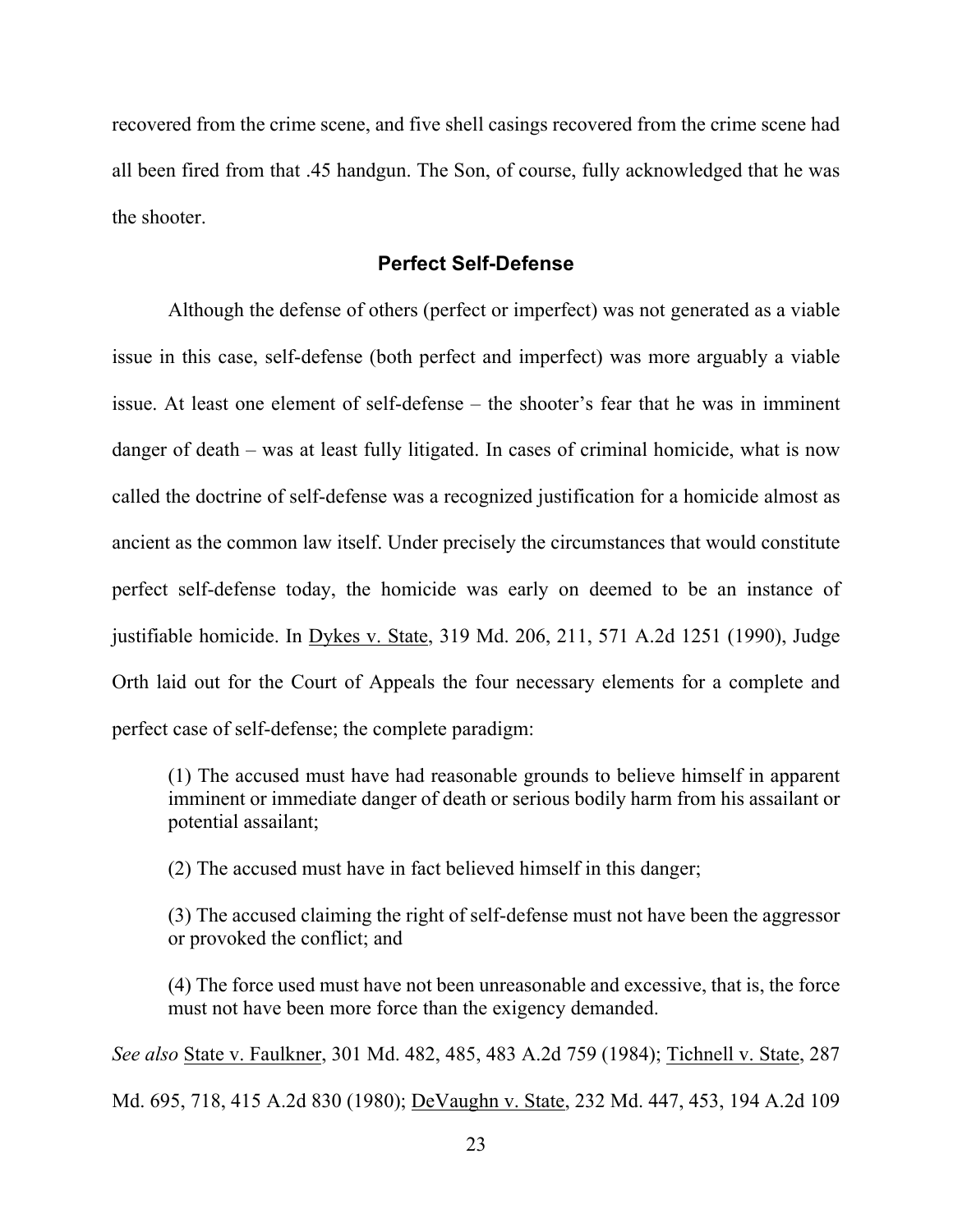(1963); Bruce v. State, 218 Md. 87, 96-97, 145 A.2d 428 (1958); Guerriero v. State, 213 Md. 545, 549, 132 A.2d 466 (1957).

 With respect to self-defense, the initial burden of production, to wit, the burden of generating a prima facie jury issue, is cast on the defendant. As Chief Judge Robert C. Murphy explained for the Court of Appeals in State v. Evans, 278 Md. 197, 208, 362 A.2d 629 (1976):

The burden of initially producing "some evidence" on the issue of mitigation or selfdefense (or of relying upon evidence produced by the State) sufficient to give rise to a jury issue with respect to those defenses is properly cast upon the defendant.

(Emphasis supplied.) That is the burden to produce a prima facie case as to each and every factor of the multi-factored self-defense paradigm. There is obviously more to the multifactored paradigm of self-defense than the first factor.

 Once the defendant has generated a genuine jury issue with respect to self-defense, however, the burden shifts to the State to disprove self-defense beyond a reasonable doubt. That means that the State needs to persuade the jury beyond a reasonable doubt that at least one of the four constituent elements of self-defense did not exist. To demolish one of the defendant's necessary constituent elements, however, is, ipso facto, to demolish the entire defense. Although the submission of the defense to the jury puts the State behind, the State does get to bat last.

 In this case, the testimony of the Son was treated as having generated a jury issue as to self-defense. The jury was accordingly instructed by being given Maryland Criminal Pattern Jury Instruction, Sect. 4:17.2. Before the jury the State did not utterly succeed in its demolition mission. Had it done so and had the defense of self-defense thereby been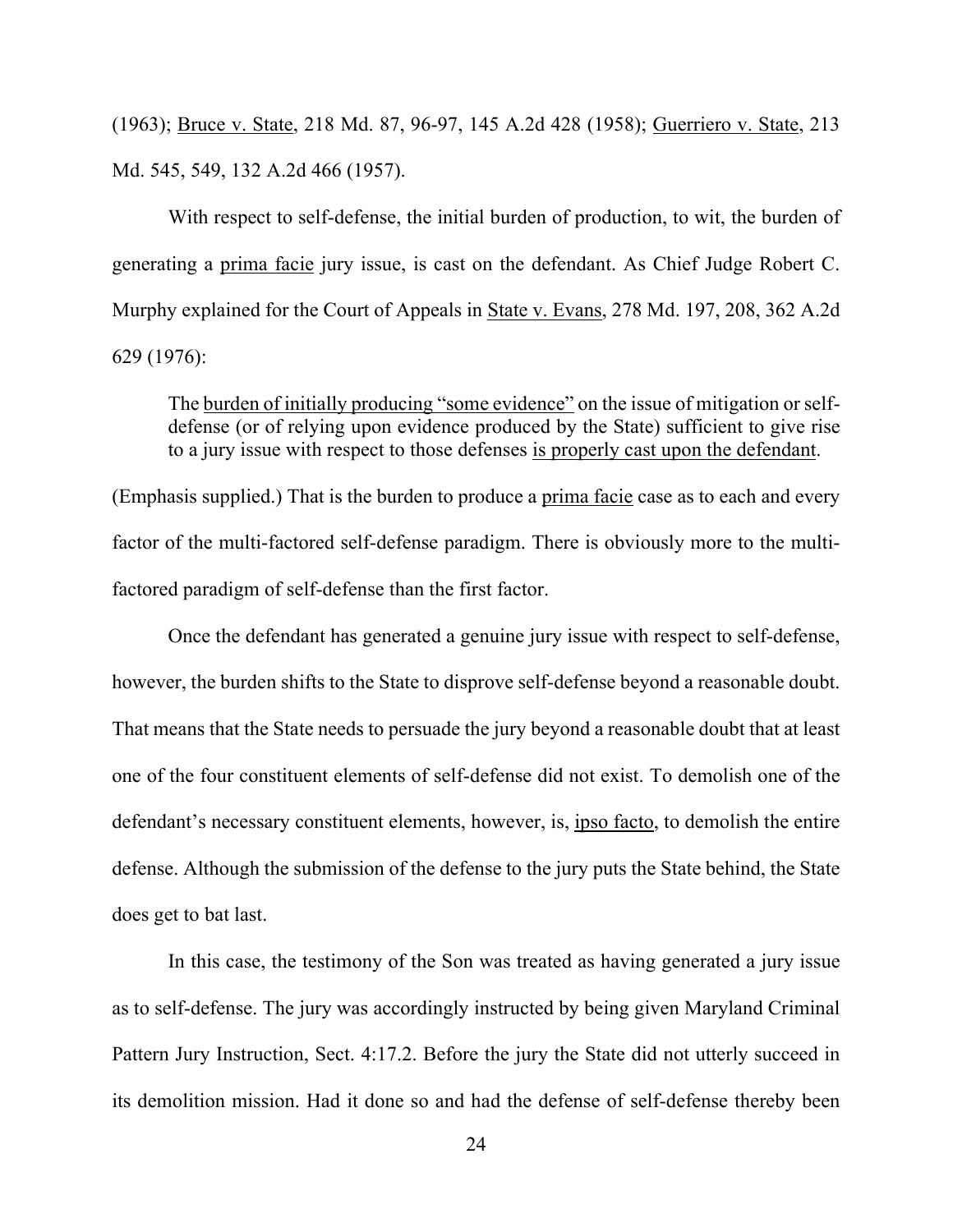completely rejected, the Son's verdict would have been one of guilty of murder in the second degree. It was not. On the other hand, neither did the State fail utterly in its attack on the elements of self-defense. Had it so failed and had the defense of self-defense survived completely unscathed, the Son would have been completely exonerated. He was not. The intermediate verdict of guilty of manslaughter brings us to a relatively new, or at least newly recognized (45 years), set of intermediate defenses.

# **A Dramatic Appellate Chapter: The Recognition of the Imperfect Defenses**

 The imperfect defenses generally – imperfect self-defense, imperfect defense of others, imperfect defense of habitation, imperfect duress, and imperfect necessity – were a venerable but relatively arcane wrinkle of the early common law of criminal homicide. If a defendant genuinely believed that his use of force was necessary to defend his life or limb (or to serve another of the other four purposes), but his belief was deemed to be objectively unreasonable, he was still guilty of a felonious homicide. For punishment purposes, however, his moral blameworthiness was extenuated downward, not completely but to a degree. In the language of the common law, his lack of "malice aforethought" mitigated or lessened his degree of blameworthiness. As we have noted, however, this was a relatively obscure and arcane wrinkle of English common law that arrived in the colony of Maryland as part of the unseen cargo of the Ark and the Dove in 1634. It is not surprising, therefore, that the Maryland courts were oblivious to its presence for almost the first 350 years of their existence. In the figurative cargo holds of the Ark and the Dove, such arcane wrinkles as the imperfect defenses were not that visible.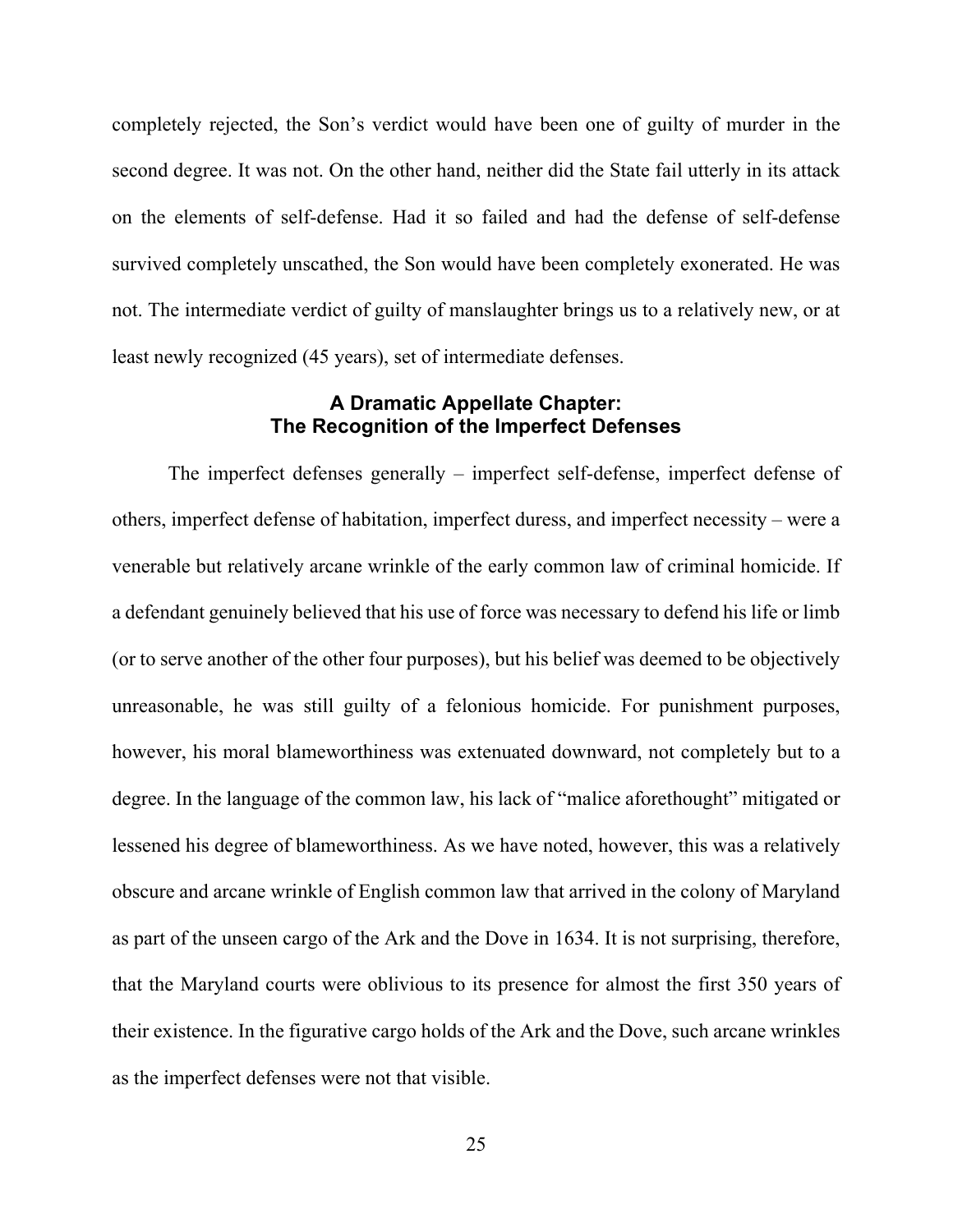Credit for first recognizing the very presence of those inherent wrinkles in our Maryland common law is due to the then newly created Court of Special Appeals in 1975. Stimulated by the Supreme Court decision in Mullaney v. Wilbur, 421 U.S. 684, 95 S.Ct. 1881, 44 L.Ed.2d 508 (1975), the Court of Special Appeals undertook in Evans v. State, 28 Md. App. 640, 349 A.2d 300 (1975), aff'd State v. Evans, 278 Md. 197, 362 A.2d 629 (1976), to survey and reexamine the entire history of homicide law in Maryland and before that in England. At 28 Md. App. 658, n.4, Evans recognized and briefly discussed the imperfect defenses as an inherent part of the Maryland common law even though they had never theretofore been expressly applied in a Maryland case.

 Over the course of the next nine years and in a series of no less than six cases, the Court of Special Appeals campaigned for the official recognition of the theretofore neglected imperfect defenses. Shuck v. State, 29 Md. App. 33, 40-45, 349 A.2d 378 (1975), cert. denied, 278 Md. 733 (1976) (imperfect defense of others); Wentworth v. State, 29 Md. App. 110, 120-21, 349 A.2d 421 (1975), cert. denied, 278 Md. 735 (1976) (imperfect duress); Law v. State, 29 Md. App. 457, 463-65, 349 A.2d 295 (1975), cert. denied, 278 Md. 726 (1976) (imperfect defense of habitation). *See also* Cunningham v. State, 58 Md. App. 249, 253-54, 473 A.2d 40, cert. denied, 300 Md. 316, 477 A.2d 1195 (1984) (imperfect self-defense).

 When Faulkner v. State, 54 Md. App. 113, 458 A.2d 81 (1983) was before the Court of Special Appeals, Judge Orth (specially assigned, former Chief Judge of this Court, later Judge of the Court of Appeals) re-confirmed this Court's recognition of the imperfect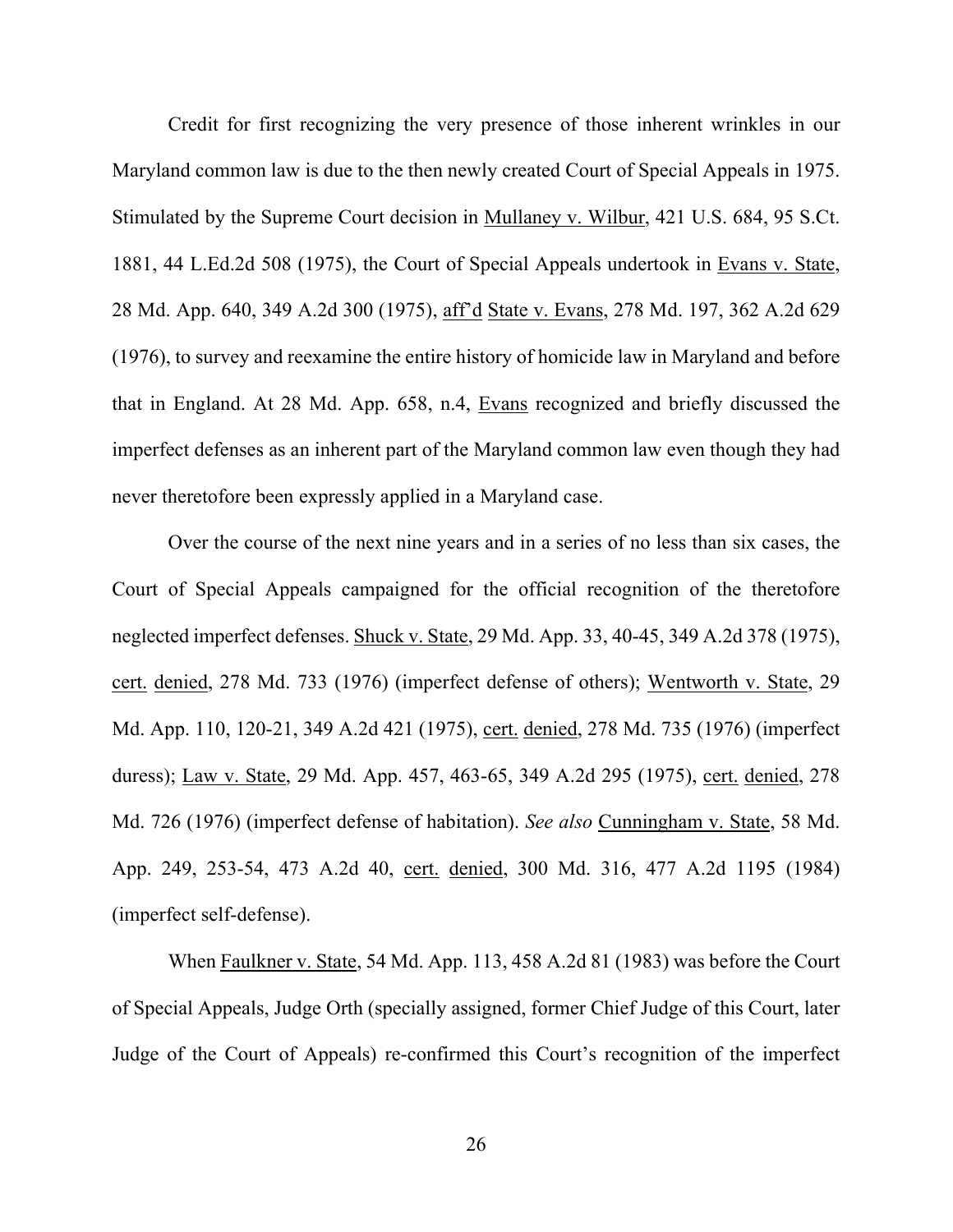defenses but noted, 54 Md. App. at 115, that the Court of Appeals had not yet addressed the matter. In our Faulkner, Judge Orth wrote:

Perfect self-defense requires not only that the killer subjectively believed that his actions were necessary for his safety but, objectively, that a reasonable man would so consider them. Imperfect self-defense, however, requires no more than a subjective honest belief on the part of the killer that his actions were necessary for his safety, even though, on an objective appraisal by a reasonable man, they would not be found to be so. If established, the killer remains culpable and his actions are excused only to the extent that mitigation is invoked.

(Emphasis supplied.) 54 Md. App. at 115.

 In affirming the decision and the opinion of this Court, the Court of Appeals in its State v. Faulkner, 301 Md. 482, 483 A.2d 759 (1984) fully accepted the notion of imperfect self-defense. In a thorough historic review, it fully acknowledged the antecedent efforts by this Court in recognizing the long neglected wrinkles of the common law of criminal homicide. Faulkner then expounded imperfect self-defense, 301 Md. at 500-01; laying out its full paradigm:

A proper instruction when such evidence is present would enable the jury to reach one of several verdicts: (1) if the jury concluded the defendant did not have a subjective belief that the use of deadly force was necessary, its verdict would be murder; (2) if the jury concluded that the defendant had a reasonable subjective belief, its verdict would be not guilty; and (3) if the jury concluded that the defendant honestly believed that the use of force was necessary but that this subjective belief was unreasonable under the circumstances, then its verdict would be guilty of voluntary manslaughter. The reason courts have reached the third conclusion is that the conduct of the defendant in these circumstances negates the presence of malice, a prerequisite to a finding of murder, but the defendant is nevertheless to blame for the homicide and should not be rewarded for his unreasonable conduct.

(Emphasis supplied.) *See also* Moylan, Criminal Homicide Law, (2002), Chapter Ten,

"The Imperfect Defenses," pp. 191-93 (Maryland State Bar Association, MICPEL)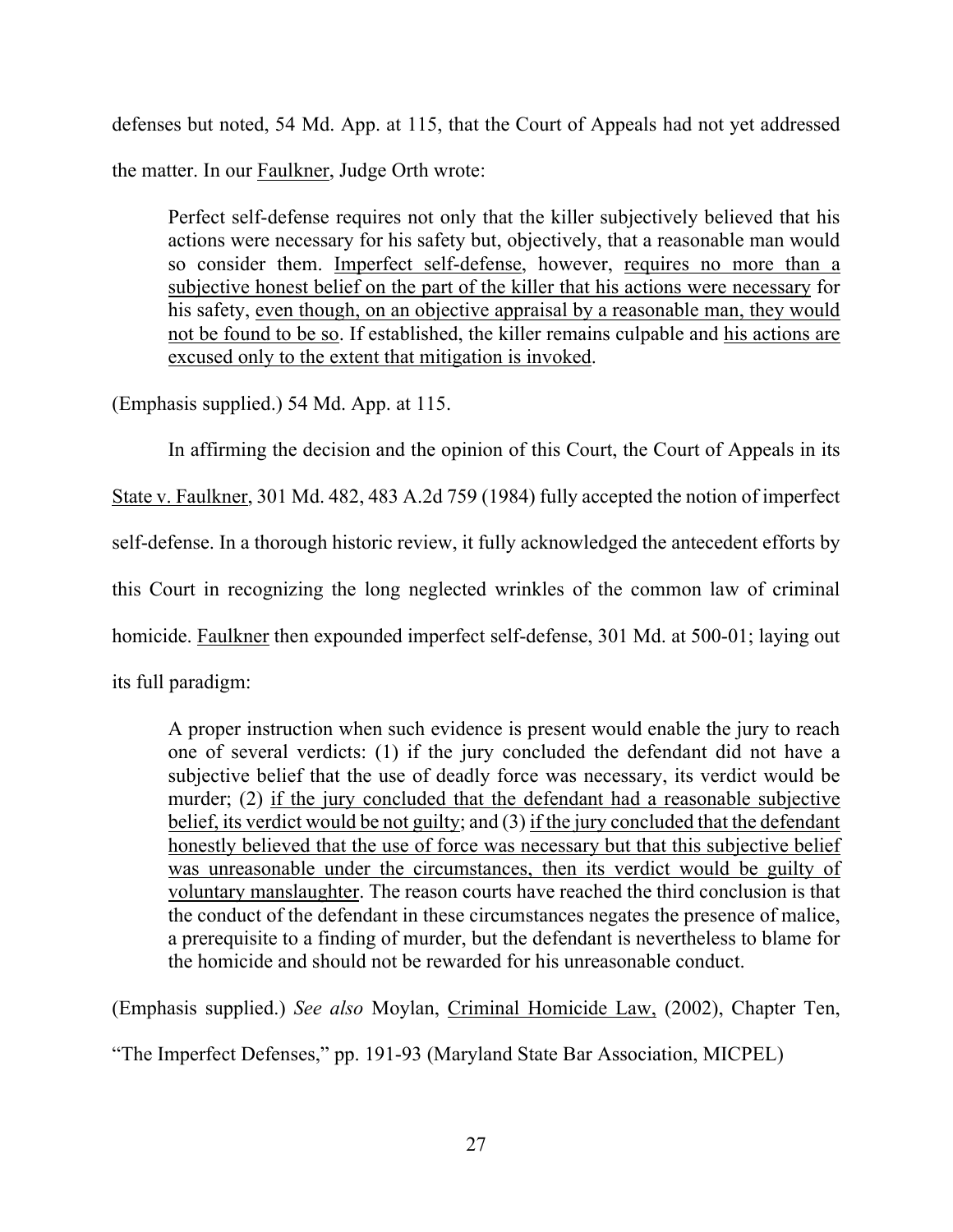In Dykes v. State, 319 Md. 206, 571 A.2d 1251 (1990), the Court of Appeals reaffirmed State v. Faulkner and then elaborated on one of its most important procedural problems, that of what a defendant must do to generate a jury issue on self-defense (perfect or imperfect). Dykes explained:

Some evidence is not strictured by the test of a specific standard. It calls for no more than what it says – "some," as that word is understood in common, everyday usage. It need not rise to the level of "beyond reasonable doubt" or "clear and convincing" or "preponderance." The source of the evidence is immaterial; it may emanate solely from the defendant. It is of no matter that the self-defense claim is overwhelmed by evidence to the contrary. If there is any evidence relied on by the defendant which, if believed, would support his claim that he acted in self-defense, the defendant has met his burden. Then the baton is passed to the State. It must shoulder the burden of proving beyond a reasonable doubt to the satisfaction of the jury that the defendant did not kill in self-defense.

(Emphasis supplied.) 319 Md. at 216-17. That threshold question of whether the issue has

been generated is one for the trial judge as a matter of law:

The threshold determination whether the evidence was sufficient to generate the doctrine of self-defense was a question of law for the judge.

319 Md. at 221. (Emphasis supplied.)

# **Imperfect Self-Defense**

 Of the four conditions that constitute the paradigm of perfect self-defense, two of them require a reasonable belief on the part of the defendant. The defendant must have a reasonable belief that he was in imminent danger of death or serious bodily harm. The defendant must also have a reasonable belief that the force he employed was necessary to meet the danger. If the defendant actually possessed each of these beliefs subjectively but the jury believed that such belief in either case was unreasonable, that would constitute a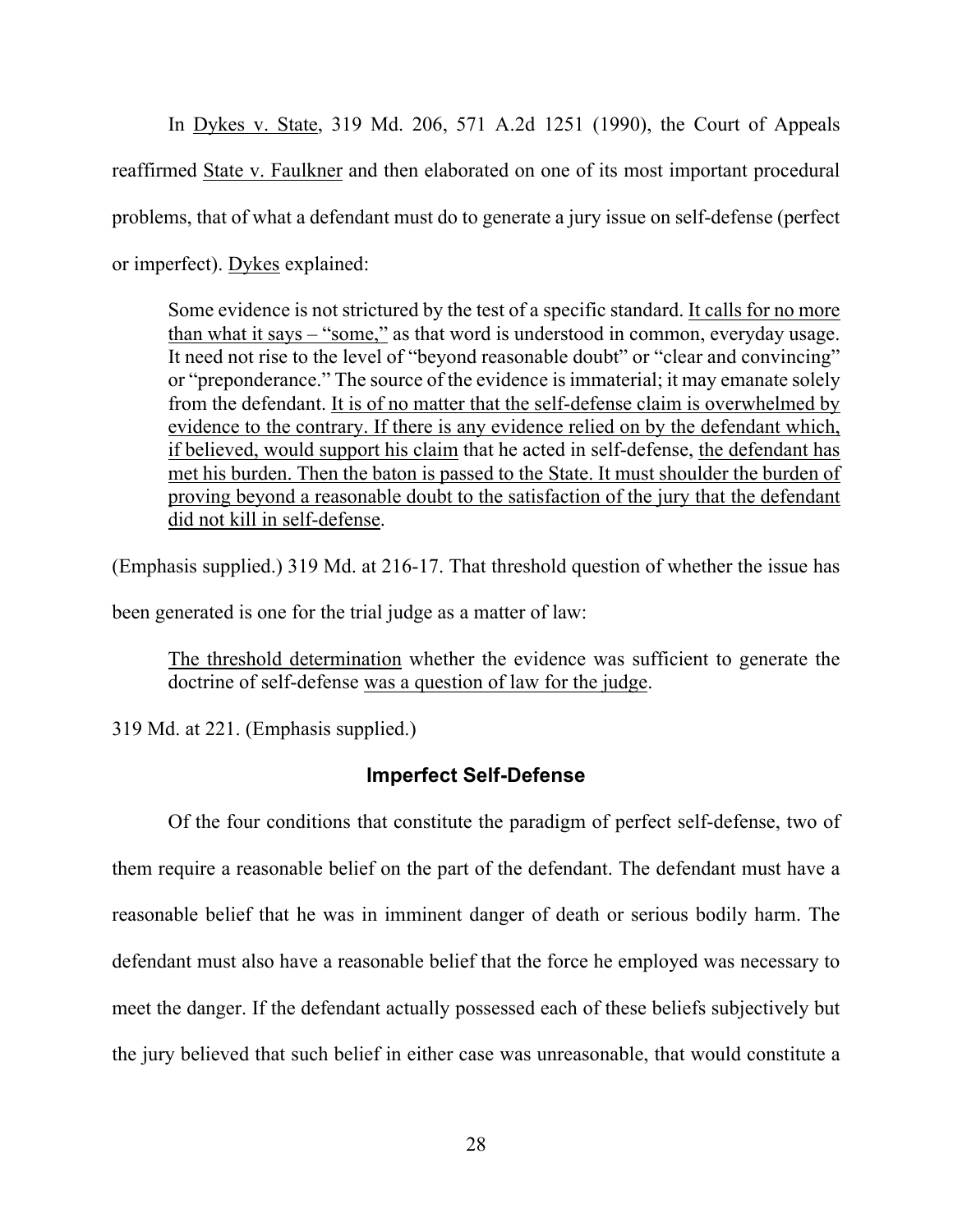case of imperfect self-defense. In State v. Marr, 362 Md. 467, 474, 765 A.2d 645 (2001),

Judge Wilner explained:

Unlike its "perfect" cousin, "imperfect" self-defense, if credited, does not result in an acquittal, but merely serves to negate the element of malice required for a conviction of murder and thus reduces the offense to manslaughter. As we explained in Faulkner and repeated in Dykes, a defendant who commits a homicide while honestly, though unreasonably, believing that he/she is threatened with death or serious harm and that deadly force was necessary does not act with malice, and, absent malice, cannot be convicted of murder. Nonetheless, because the killing was committed without justification or excuse, the defendant is not entitled to full exoneration and would be guilty of voluntary manslaughter.

(Emphasis supplied.)

State v. Marr also offered guidance as to how to measure the elusive quality of

reasonableness:

Our jurisprudence, pre-dating Faulkner, is consistent with an objective, rather than a subjective, standard of reasonableness. It has always been a requirement of "perfect" self-defense in Maryland that the defendant's belief of imminent death or serious bodily harm and the need to respond with the amount of force used coincide with that which would have been entertained under the same circumstances by a person of average prudence. We made clear in Faulkner that not only must the defendant subjectively believe that his actions were necessary but objectively, that a reasonable man would so consider them.

(Emphasis supplied.) 362 Md. at 479-80. *See also* Porter v. State, 455 Md. 220, 230-36,

166 A.3d 1044 (2017); State v. Smullen, 380 Md. 233, 250-53, 844 A.2d 429 (2004).<sup>3</sup>

<sup>3</sup> One interesting nugget of self-defense law (perfect and imperfect) that was not touched on in this case is an aspect of the necessary belief that no more force was used then was necessary. That factor includes the duty to retreat. As is pointed out in Porter v. State, 455 Md. 220, 235, 166 A.3d 1044 (2017):

Additionally, when a defendant uses defensive, deadly force outside of his home, he has a duty "to retreat or avoid danger if such means were within his power and consistent with his safety."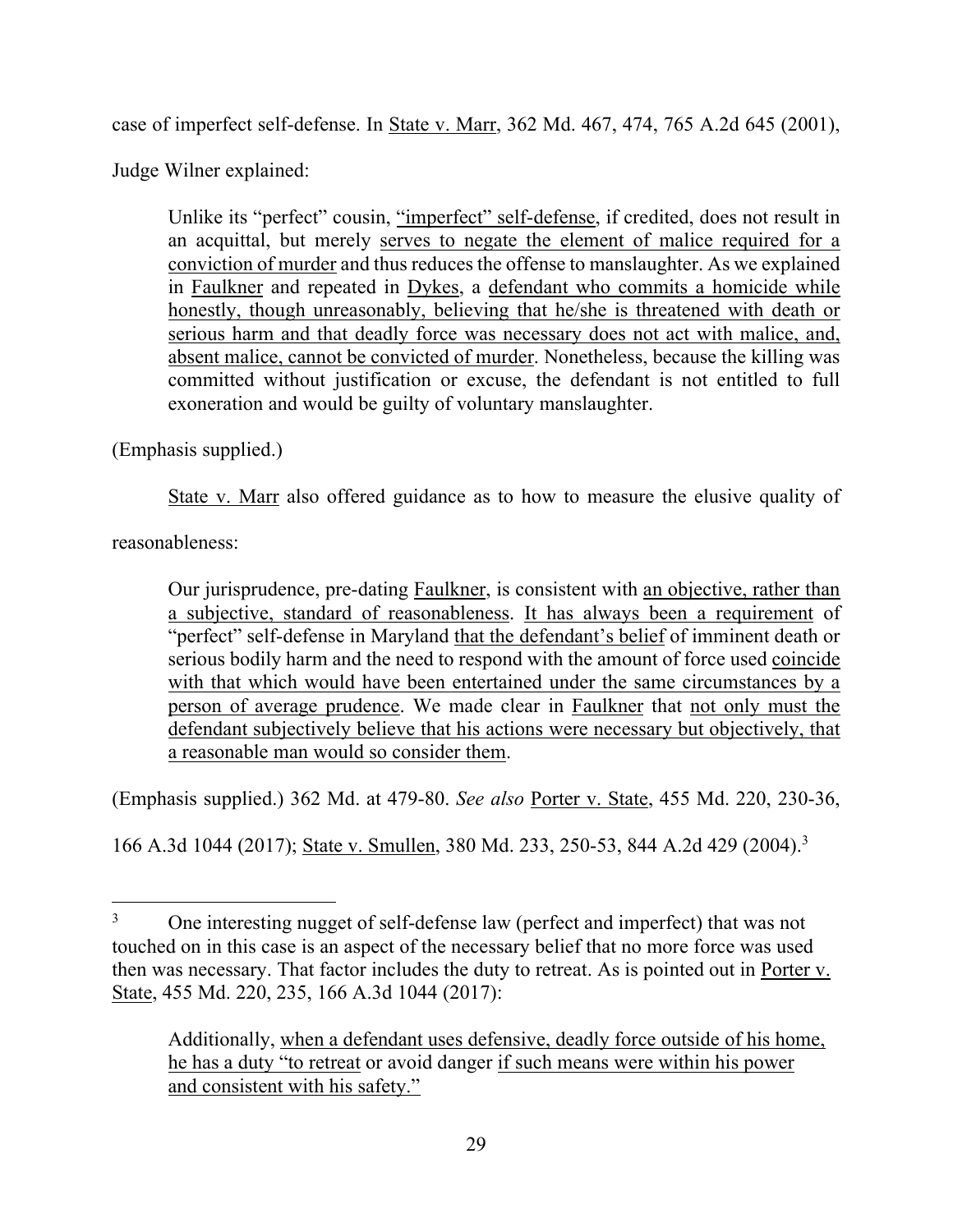#### **The Alleged Significance Of The Verbal Fragment**

 In this labyrinthine maze of perfect and imperfect defenses, what was the significance of the four-word outburst, "This is my block." It was, of course, an assertion made out of court by the declarant Calloway. The out-of-court auditor who heard the assertion was the Son. It was the Son who offered the assertion in Court. The State objected on the ground that the assertion was inadmissible hearsay. The court sustained the State's objection. We agree with the Son that the assertion was not hearsay. It was certainly not offered for the truth of the thing asserted, to wit, that Calloway was licensed, presumably by the City of Baltimore, to exercise a monopolistic privilege to sell contraband narcotics at the intersection of South Monroe Street and McHenry Street. If not that, however, for what purpose was the assertion offered?

 The Son, who offered the assertion, claims that he offered it to show the effect that hearing it had on his mind. Calloway sold drugs at that intersection. The Mother, who also sold drugs at that intersection, was Calloway's entrepreneurial rival. When Calloway returned to the intersection on the morning of December 6 and saw both the Mother and her Son there, both his attitude and his words revealed his animus against the Mother, and vicariously against the Son, as entrepreneurial interlopers. When pressed to explain the relevance of his state of mind, the Son explained that when the interaction between his family and Calloway turned ugly and potentially violent, the words "This is my block" helped to convince him of Calloway's animus against Mother and Son and, therefore,

<sup>(</sup>Emphasis supplied.) *See also* Burch v. State, 346 Md. 253, 283, 696 A.2d 443 (1997).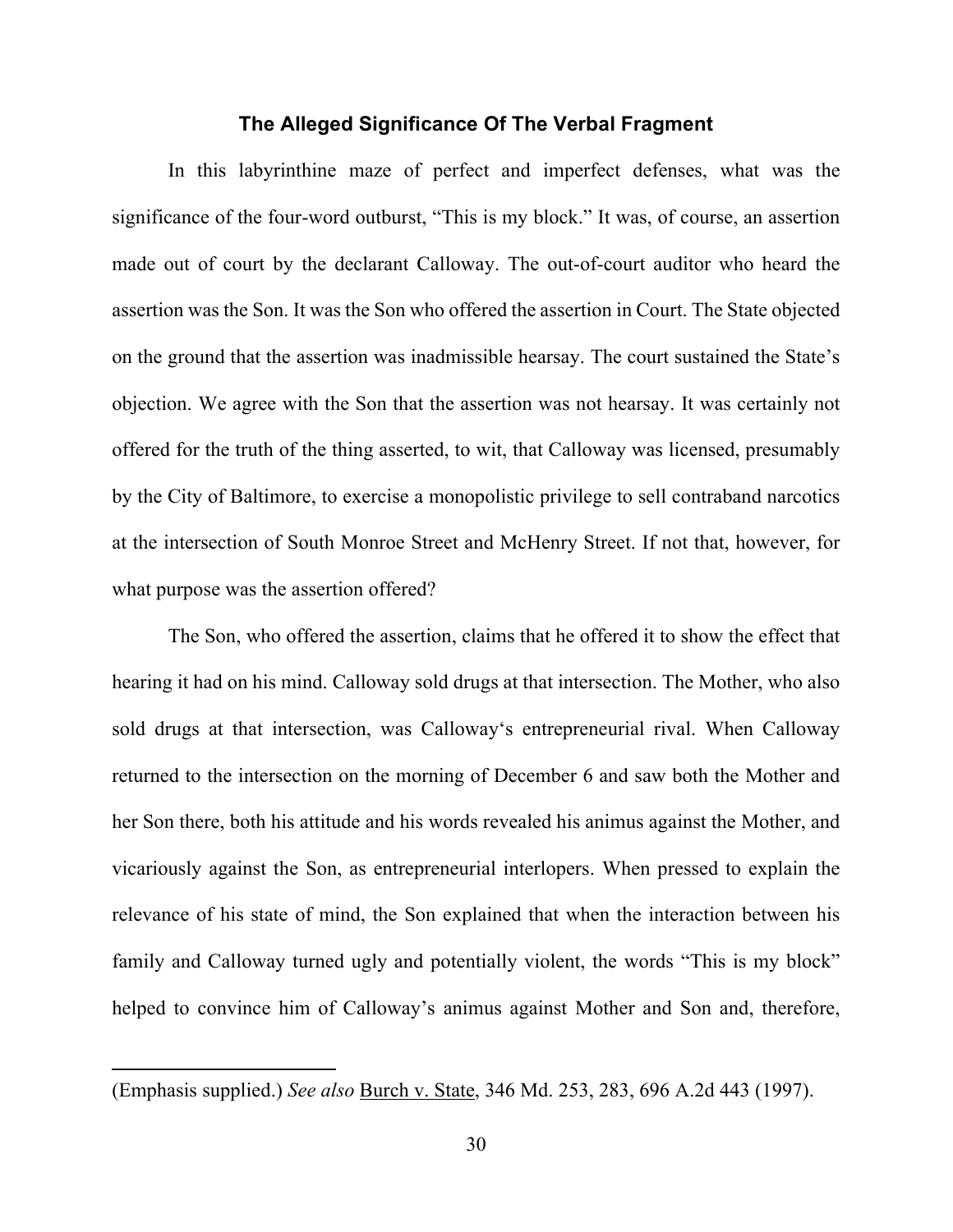Calloway's potential for violence against them. It was this, he further explained, that caused him to fear that he was in imminent danger of death or serious bodily harm. It was this inherent animus, he further explained, that made his fear of imminent death ultimately reasonable.

 We agree with the Son that the words, "This is my block" were relevant on that issue of Calloway's animus. We further agree that Calloway's animus was, in turn, relevant on the issue of the Son's assessment of Calloway's hostile intent. The ultimate question, however, will be not the issue of "Relevance?," but the issue of "How much relevance?" Was the verbal fragment pivotal or was it, even if relevant, relatively inconsequential?

 Critical to the Son's defense of self-defense was the question of whether Calloway's actions immediately prior to the shooting created in the Son the fear that he was, indeed, in reasonable danger of imminent death or serious bodily harm. The jury rejected the Son's claim that, under all of the circumstances, such a fear on his part was reasonable. That rejection of his theory of perfect self-defense is why the jury did not exonerate him of all guilt for the criminal homicide. On the other hand, the jury obviously accepted the Son's testimony that he genuinely and subjectively harbored such a fear even if it was not reasonable. Accordingly, the jury extenuated the Son's degree of blameworthiness from one of second-degree murder down to one of manslaughter. The Son received the mitigating benefit of imperfect self-defense.

 Not ultimately mollified by that boon, the Son now contends that had the jury heard the words "This is my block," they would probably have agreed that the Son's subjective fear was also objectively reasonable. He contends that this error in the admissibility ruling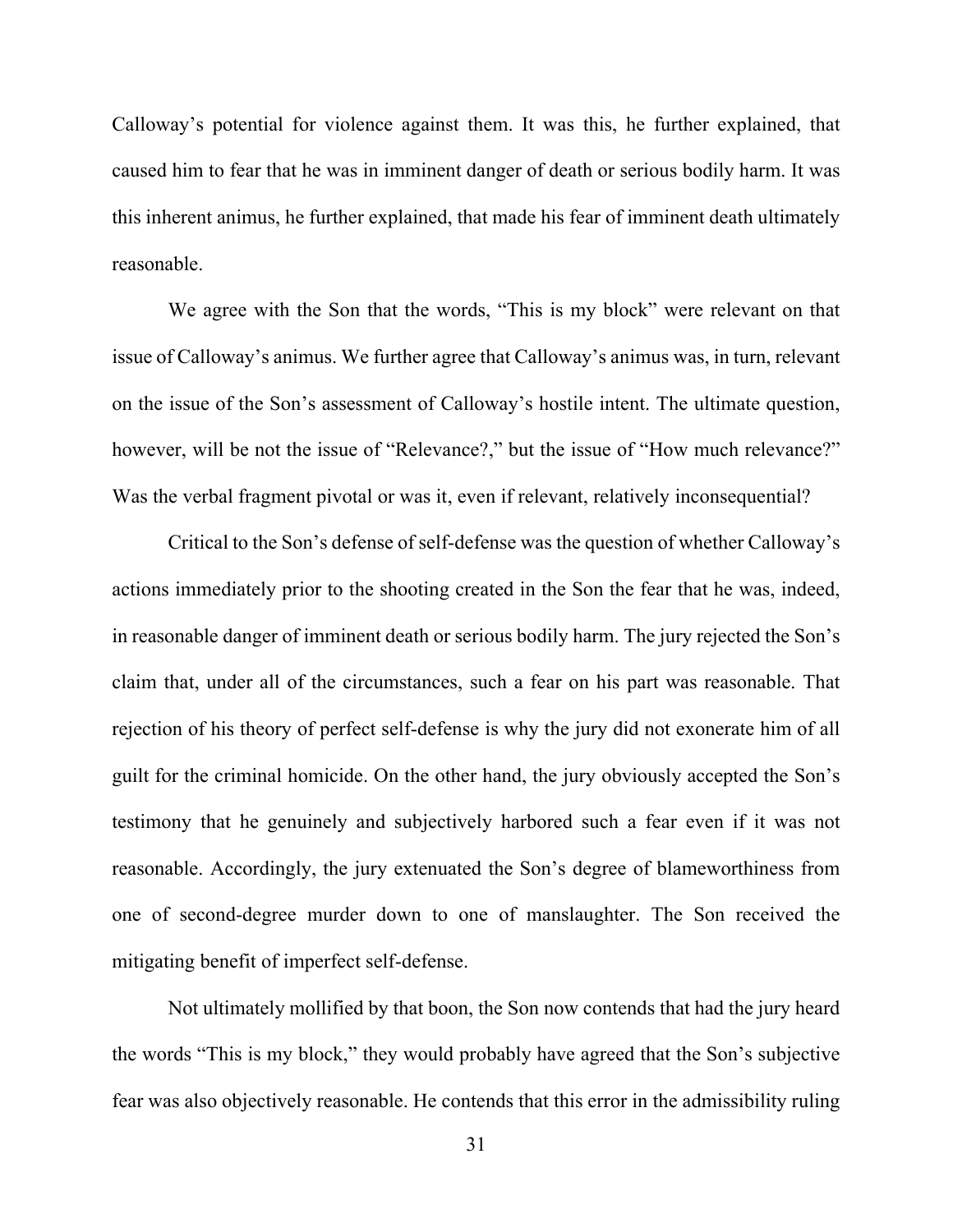was responsible for the lesser verdict in his favor based on imperfect self-defense instead of a fully exculpatory verdict of not guilty based on perfect self-defense. That is the nub of the Son's case.

### **Don't Neglect The Procedural Signposts**

 A bolstering of one of the self-defense factors would be immaterial, however, if at least one other self-defense factor failed. The State only has to knock out one part of the paradigm. It does not have to knock out the entire paradigm. If the claim of self-defense were to fail for some other reason, nobody would care whether the Son's fear of Calloway was reasonable or unreasonable.

 In examining self-defense (as well as in examining the defense of others), our job is more difficult in this case than it needed to have been because, in several critical areas, we are reviewing a blank, or at least an unmapped, slate. Too much, including which sub-issue was being discussed, was casually taken for granted. The defense blithely treated the two affirmative defenses as being properly before the jury without ever having expressly offered them as issues that had been generated by the evidence. The State, for its part, never challenged whether either defense had actually been generated by the evidence. The trial court, accordingly, was never called upon to make express rulings with respect to either defense or with respect to specific sub-issues. There was no debate, factor by factor, with respect to each factor of the multi-factored paradigm. Questions such as who was the initial aggressor or what did the duty to retreat consist of never arose. The underlying facts, to be sure, were fully developed. Those underlying facts, however, were never assigned to a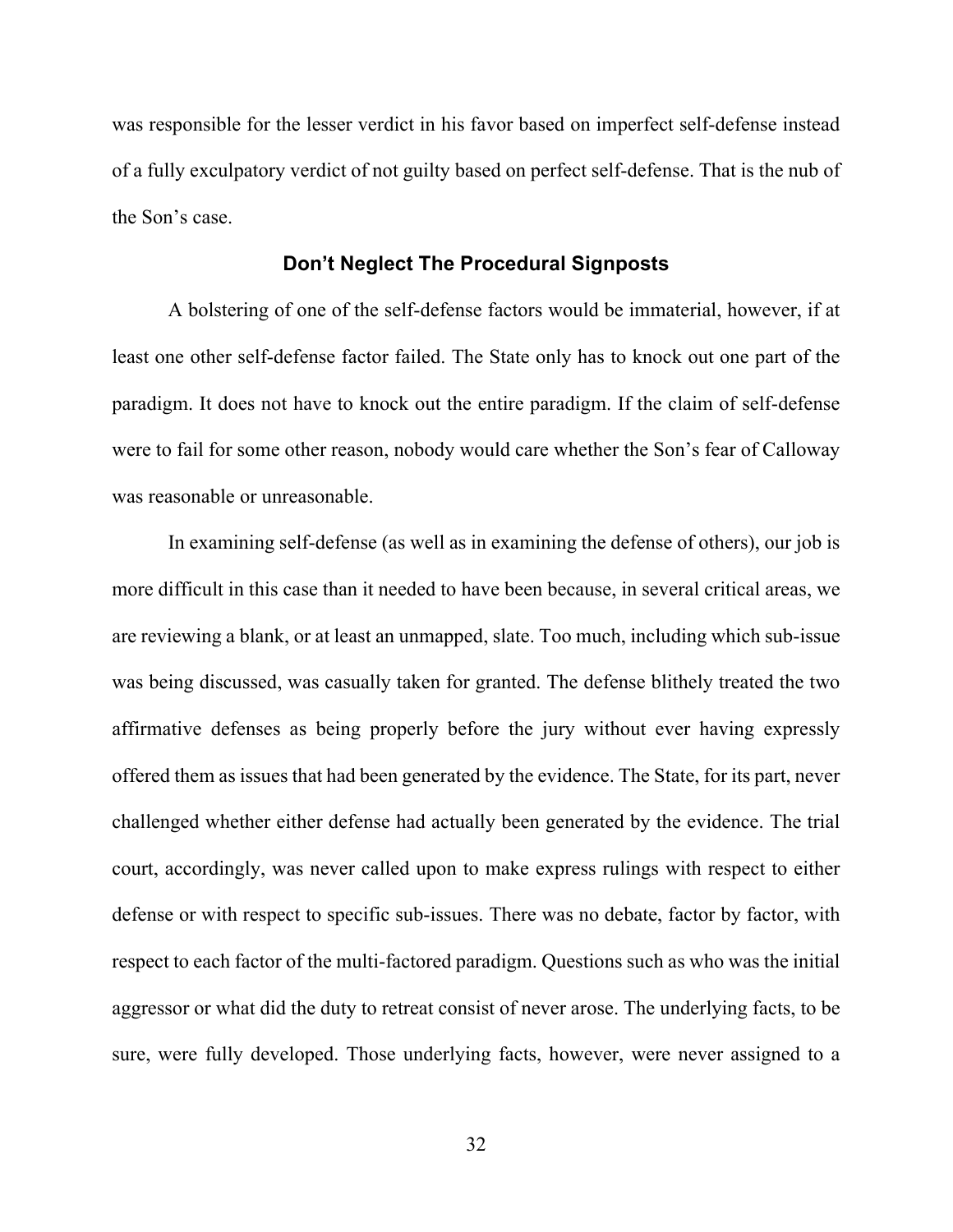clearly defined sub-issue or category. The court simply announced that the ultimate issue had been generated and would be submitted to the jury.

 We are, therefore, adrift in facts but missing the reassuring procedural signposts. The necessary procedural steps that those facts would lead to were almost entirely taken for granted. In trying to look at specific key elements of the self-defense paradigm, we are left almost completely to surmise as to which element, if any, was even under analysis.

### **The Self-Defense Paradigm As An Indivisible Entirety**

 The doctrine of self-defense is, of course, multi-factored. It consists of four requirements, each one of which must be satisfied before the doctrine itself can even come into play. The full self-defense paradigm is:

(1) The accused must have had reasonable grounds to believe himself in apparent imminent or immediate danger of death or serious bodily harm from his assailant or potential assailant;

(2) The accused must have in fact believed himself in this danger;

(3) The accused claiming the right of self-defense must not have been the aggressor or provoked the conflict; and

(4) The force used must have not been unreasonable and excessive, that is, the force must not have been more force than the exigency demanded.

Dykes v. State, 319 Md. 206, 211, 571 A.2d 1251 (1990).

 A frequent problem in a case involving a claim of self-defense, and clearly the problem in the case now before us, is that when all parties obsess over the satisfaction of one or two hotly contested factors, there is an almost inevitable tendency to forget the other factors, sometimes to the point of neglecting them entirely. In order to generate an issue as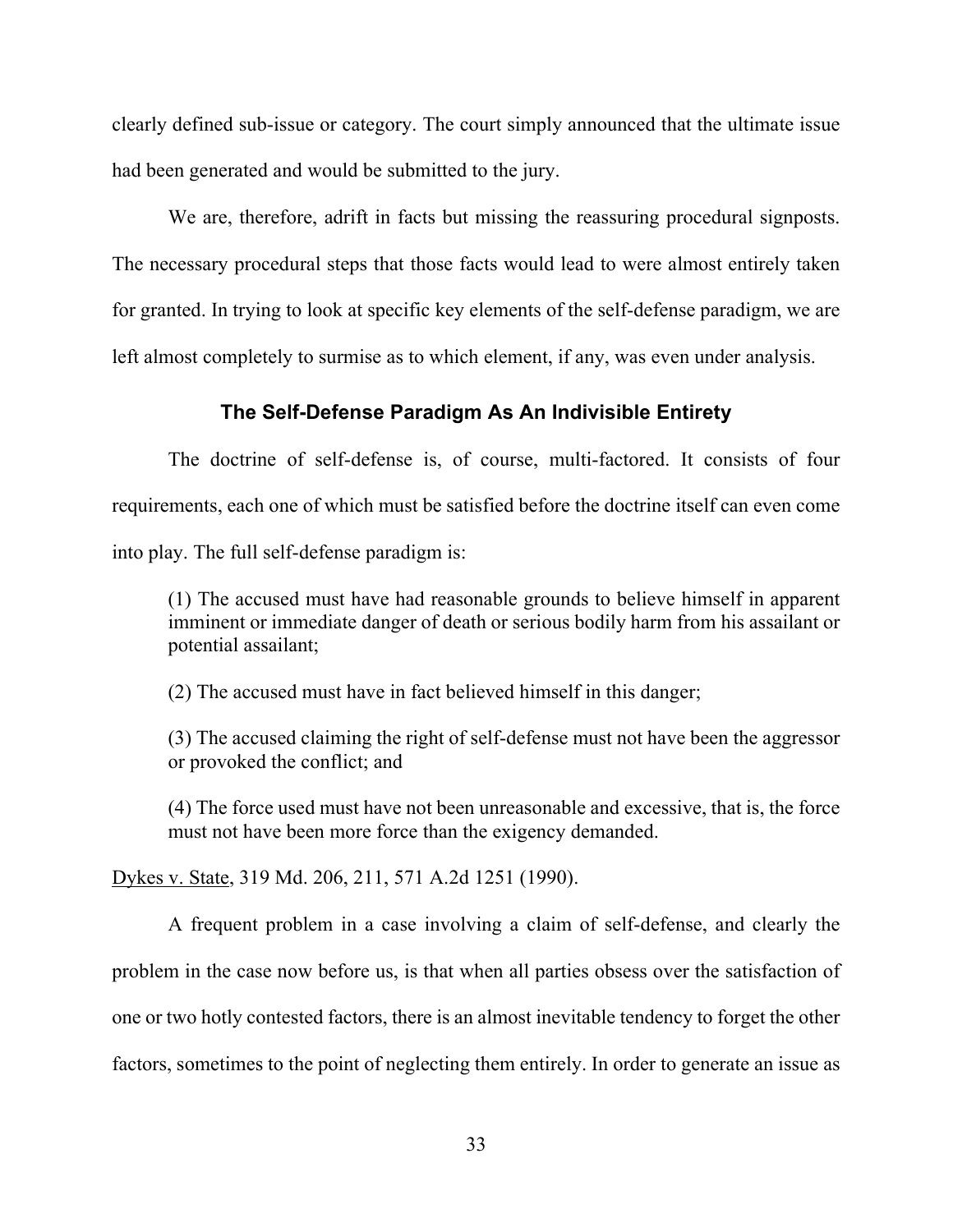to self-defense, the proponent of the defense is obligated to produce a prima facie case as to each and every one of the four factors. There is no presumption that a prima facie case has been established with respect to a particular factor simply because that factor has not been hotly contested. On the way around the bases, each base must be carefully touched.

 Two of the self-defense requirements consider the belief or the mental state of the defendant. One of those requirements is the belief that the defendant is facing the threat of immediate or imminent death or serious bodily harm. The other required belief is that no more force is being employed in self-defense than is necessary to counteract the danger. There is an additional self-defense requirement that each of the two aforementioned beliefs on the part of the defendant be reasonable.

 At the present time, these two factors involving a defendant's belief, especially the first, are enjoying a very high-profile celebrity generally and are being heavily litigated in the State and national caselaw. The reason for their high-profile notoriety is clear. It involves the relatively recently recognized notion of imperfect self-defense or partial selfdefense. If the defendant's fear of imminent death, for instance, is deemed to be both subjectively present in the defendant but also to be an objectively reasonable fear, such a showing of perfect self-defense (assuming, of course, that all other factors have also been satisfied) will establish that the homicide was justified and that the defendant will be completely exonerated. If, on the other hand, and this is where so much of the current action is, the defendant's belief is found to be an actual subjective belief on the part of the defendant but is also found to be an objectively unreasonable belief, the defendant is still guilty of criminal homicide but his possession of an actual fear of death (even though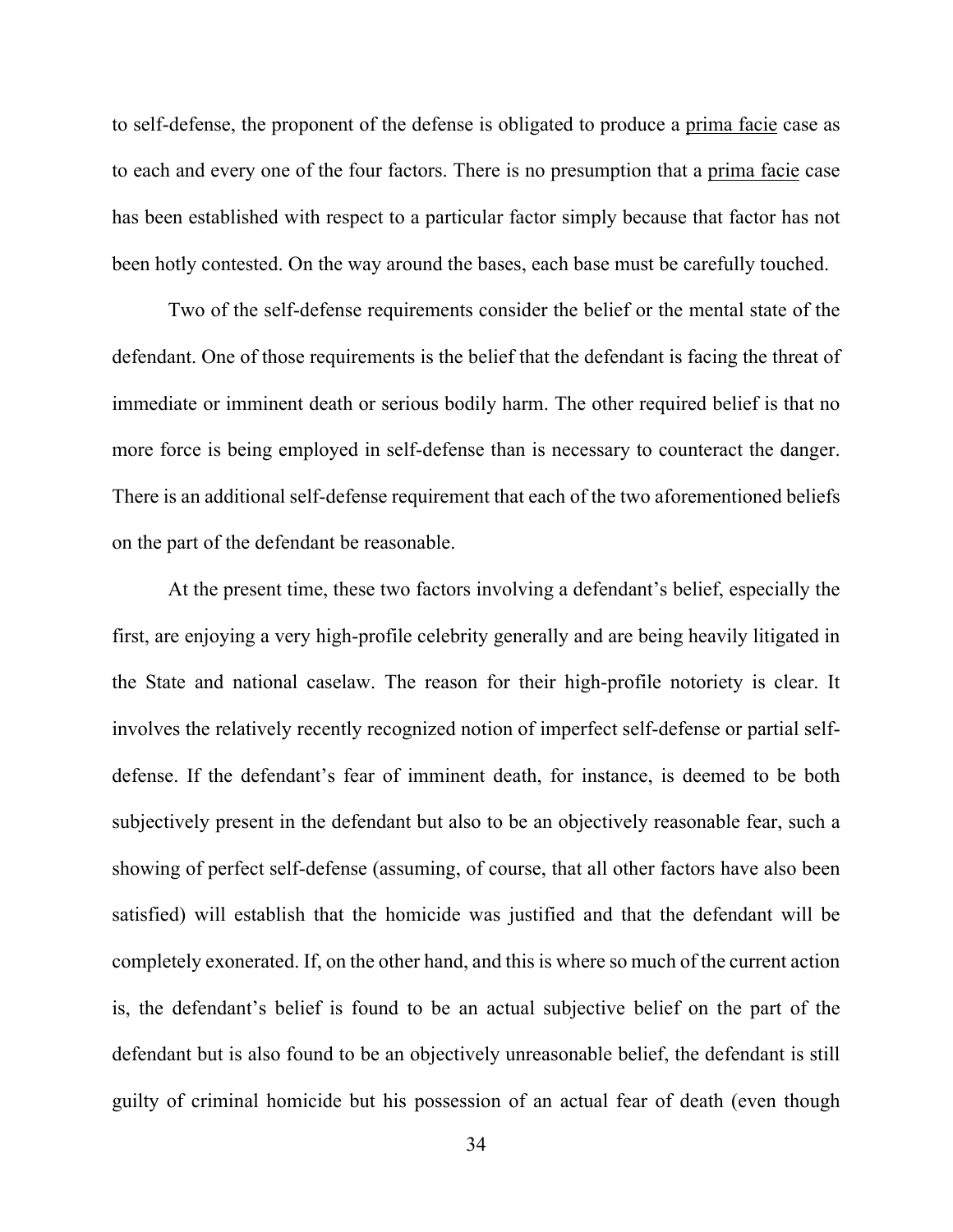unreasonable) removes the element of malice from the equation and thereby lowers the defendant's degree of blameworthiness from the murder level down to the manslaughter level.

 In this case, the jury may have found that the Son possessed an actual subjective fear of death but that that fear, under the circumstances, was not reasonable. That is the reason he was found to be not guilty of second-degree murder but guilty only of manslaughter. It was here, in the gap between an actual subjective belief and the objective reasonableness of that belief that the Son's sole contention is wedged. He claims that the missing four words of non-hearsay "This is my block," had they been heard by the jury, would have persuaded it to find his fear of death had been objectively reasonable. The jury gave him a partial victory with partial self-defense but did not go the whole way. He claims he was entitled to more.

 Even if, however, the missing four words could have persuaded the jury to find that the Son's fear of death was reasonable, such a partial victory should have been immaterial unless the Son had also established a prima facie case with respect to the other lowerprofile factors of the multi-factored self-defense paradigm. What about the Son's status as a possible aggressor? What about the Son's satisfaction of his duty to retreat? Those other factors do not distinguish between complete satisfaction and partial satisfaction. These other vital factors, significantly, were never put under the Klieg lights of close analysis.

 This is why we express chagrin at evaluating the case of self-defense now before us. With respect to such vital factors as aggressor status and the duty to retreat, we are reading an essentially blank slate. In terms of generating a case of self-defense, we do not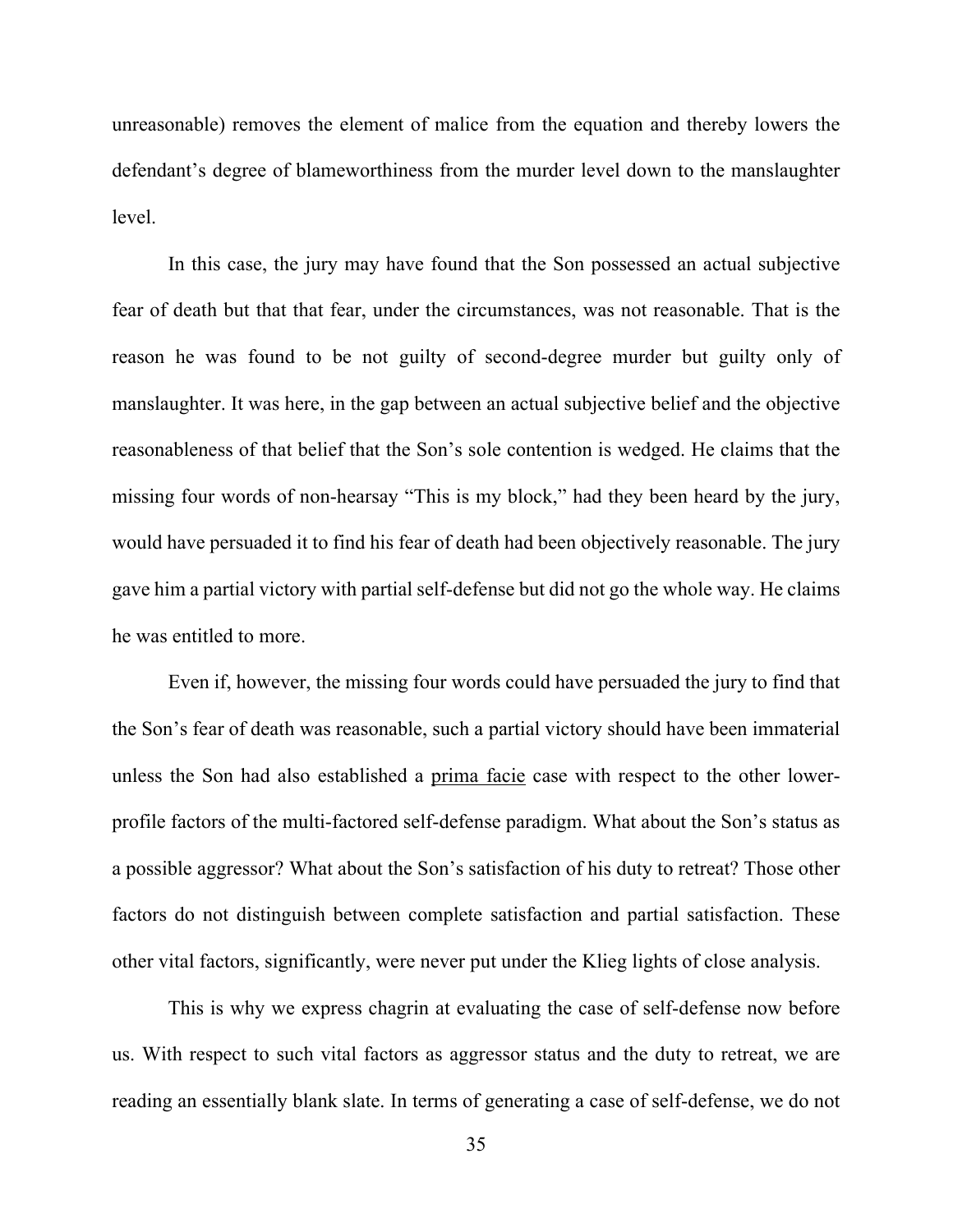know whether a critical threshold was crossed, because there was no express threshold. The Son put on a case, such as it was, with respect to his fear of death. He did not put on a case with respect to any other component of the self-defense paradigm. Those lower-profile elements of the self-defense paradigm were simply taken for granted. The State, for its part, never challenged whether the Son had, indeed, generated a legitimate jury issue as to selfdefense. This creates its own special legal problem, which will be discussed infra.

### **Status As A Non-Aggressor**

 In the self-defense paradigm (and in the defense of others paradigm as well), a key and indispensable component is that one claiming the defense shall not have been the aggressor. An initial aggressor does not acquire an entitlement to self-defense because at some point midway during a conflict he suddenly finds himself in immediate threat of life or limb. Such legal status does not call for tactical reevaluation on a round-by-round basis.

 Like an NFL referee going under the hood for an instant replay, we must freeze the action and then examine the critical moment on an inch-by-inch and second-by-second basis. For purposes of our examination, the critical moment in this case will be, essentially, the last ten or fifteen seconds before the lethal shots were fired. Our focus will be not on who was responsible for some long-standing grievance. Our focus will be only on who brought on the immediate confrontation that led to Calloway's death. Our emphasis is on the adjective "immediate." Our focus, moreover, is on two people, the Son and Calloway. With the defense of others removed from the equation, the Mother is not a party to the final showdown between the Son and Calloway, mano-a-mano.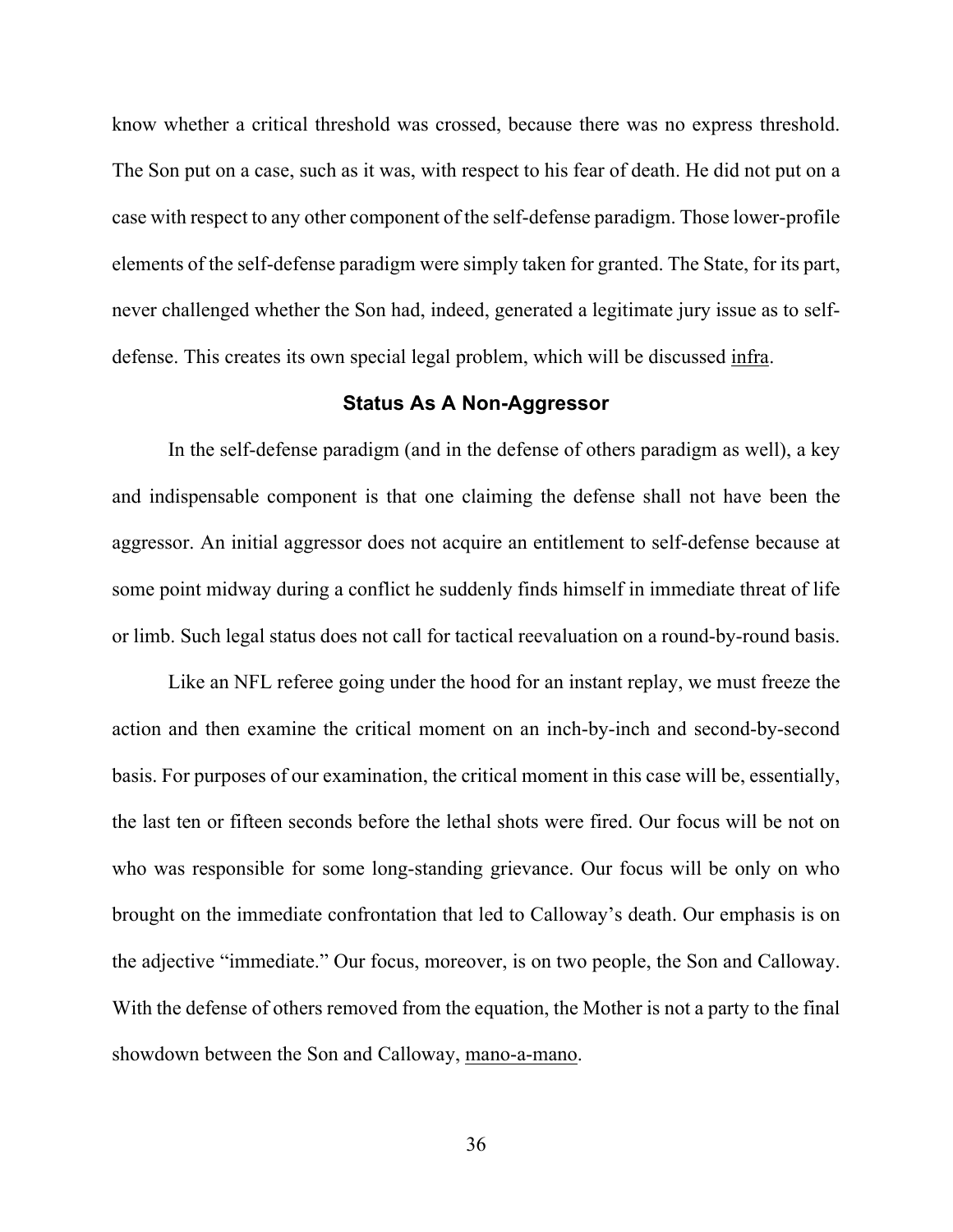At that critical moment under review, Calloway had just been on the ground, wrestling with the Mother. He had just gotten to his feet, turned enough to see the Son rapidly approaching, and had taken perhaps a step or two in that direction, when he was hit by a barrage of five bullets and collapsed on top of the Mother. The Son was advancing on the spot where Calloway was standing.

 For his part, the Son was approaching this epicenter from a short distance away. He had been slightly up the McHenry Street side of the intersection. When he heard the report, "They're fighting," he came running (or walking rapidly) toward the spot of that fighting. In any event, he was advancing. He came, moreover, fully armed, his .45 in hand. By contrast, any suggestion that Calloway had a gun is skimpy at best. No gun was found by the police at or near Calloway's body. No spent bullet or empty shell casings from any gun other than the Son's was ever found anywhere in the area. The Mother, who had just been wrestling on the ground with Calloway, never had any reason to believe that he had a gun on him at that point. The Son's conclusion that Calloway had a gun seems to have been essentially based on speculative inferences. One such inference was that when Calloway started to reach for his pocket, the Son concluded that he was reaching for a gun. *But see* Cunningham v. State infra. Another such inference was that when the crowd watching the fistfight between the Mother and Calloway moved back, it must have been because they saw a gun. While being shot five times and believing that the Mother had shot him, Calloway, if he had a gun, did not get off a single shot by way of return fire.

 Jason Chestnut was one of the witnesses who observed the fight between the Mother and Calloway take place. He testified that the gunshots came from "the McHenry side" of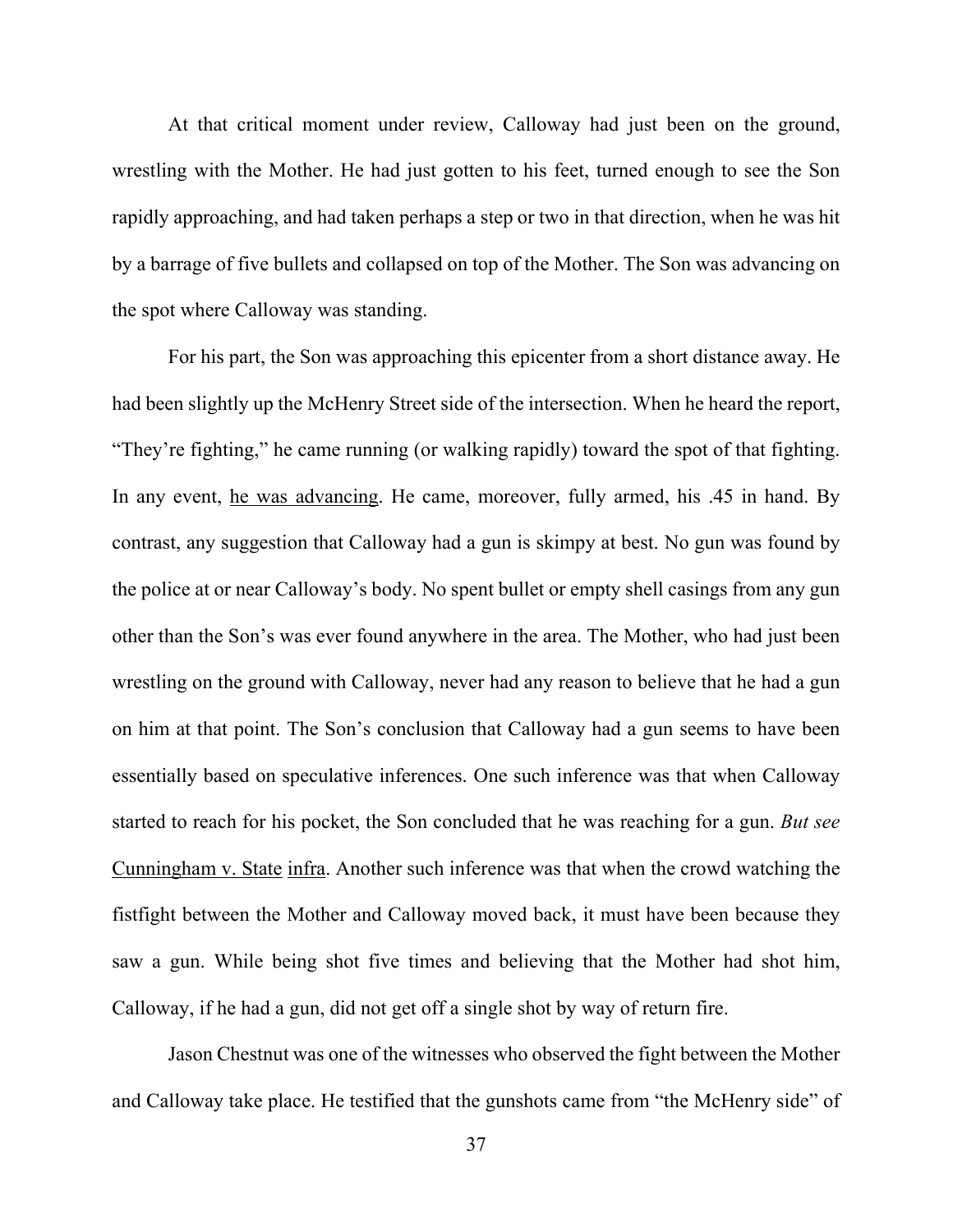the corner. He further testified that neither Calloway nor the Mother brandished guns. He said that he never saw anyone with a gun. Keon Wright also witnessed the fight between Calloway and the Mother. He never saw Calloway or the Mother with a gun, only the Son. He testified, "So that's when, you know, her son, you know, pulled out the gun and started firing at Calloway."

 Let us note again that we are not focusing on who might have been talking aggressively or trash-talking five minutes earlier. We are focusing on who brought on the immediate confrontation that resulted in the shooting. With respect to that immediate confrontation, all of the meaningful evidence and all of the inferences that can be reasonably drawn therefrom, the conclusion is inescapable that it was the Son who was the aggressor. Triggered by the report "They're fighting," it was the Son who advanced, fully armed and with gun in hand, on Calloway and not Calloway who advanced on the Son.

 With his palpable failure to produce any caselaw with respect to this critical component of the self-defense paradigm, the Son should not have been entitled to the defense of self-defense. Under those circumstances, whatever happened with respect to the reasonable fear of imminent death component obviously should not have made any difference. Beefing up that factor in the multi-factored paradigm would be immaterial if the entire self-defense paradigm as an entirety were otherwise unavailable.

Let us look, arguendo, at this precise factual scenario through the eyes of Calloway. He rises from the ground after having been attacked by the Mother. He sees the Son moving toward him with a gun in his hand. If he had been charged with making some threatening gesture toward the Son at that point, might not Calloway have had a viable claim of self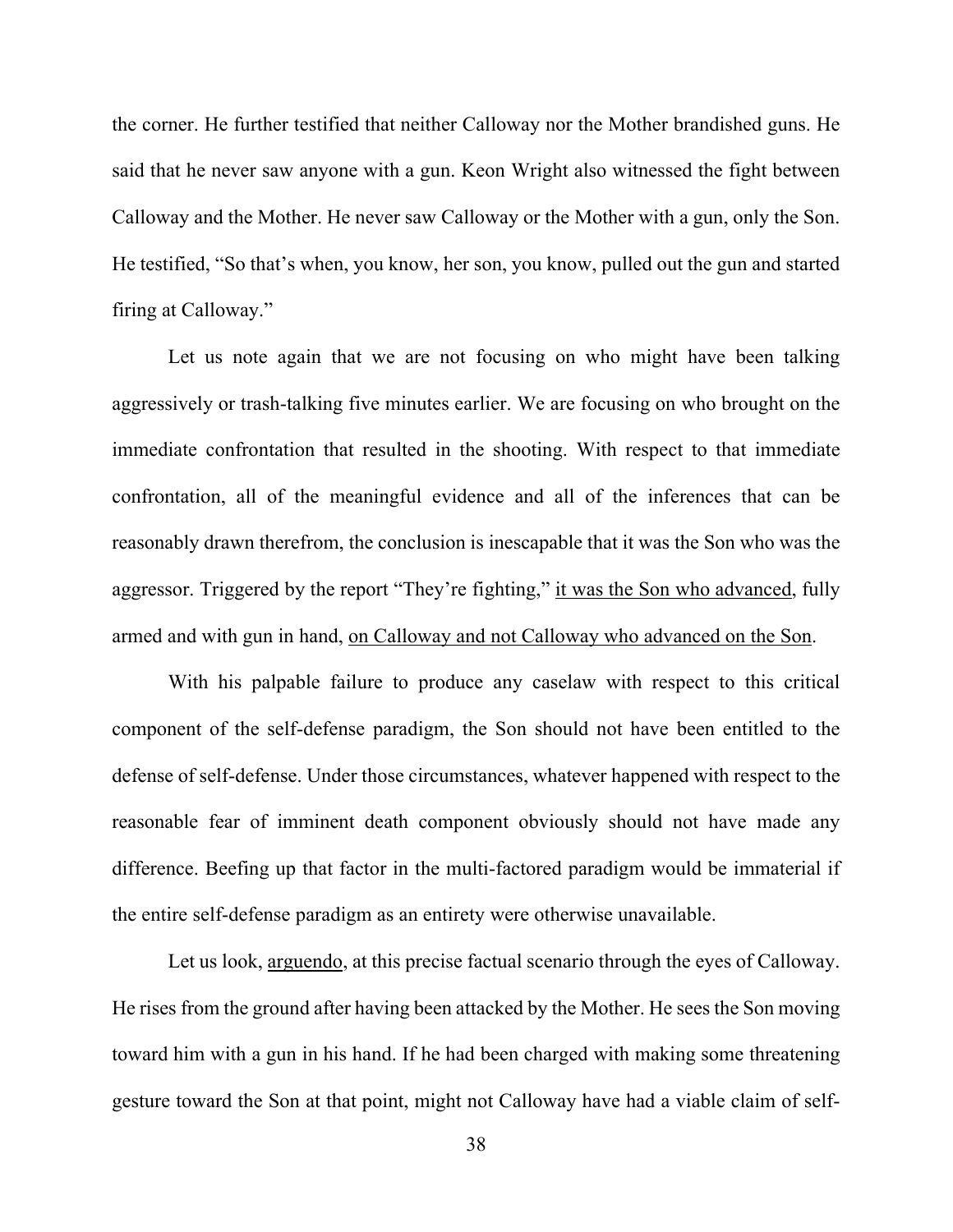defense? If so, would not any force Calloway exerted against the Son have been thereby lawful force rather than unlawful force? Under self-defense law, one is not entitled to respond to lawful force. We are not suggesting that this hypothetical proposition is necessarily true. We are only lamenting that such a hypothetical proposition was never even mentioned, let alone debated or resolved. We are looking instead at a blank slate. As we move toward the critical moment of decision, who attacked whom? Why did the State not demand an answer to such a question?

 There is another possible way of looking at the evidence surrounding the violent confrontation that immediately preceded the fatal shooting. One might consider the Mother and the Son as an indivisible combat unit. Calloway almost certainly thought of them that way. If an NFL referee were to go under the hood for a replay, the critical time for close examination would then be from the outbreak of violence, the beginning of the physical fight between the Mother and Calloway, to the shooting of Calloway. The indisputable initial aggressor of that outbreak of violence would be the Mother-Son combat unit. The Mother's testimony bears repeating:

So as soon as he turned around, I just started swinging, to prevent him from getting near my son. I'd rather just fight him myself.

(Emphasis supplied.)

 If the Mother-Son combat unit were charged with having been the initial aggressor, as it would have to have been, the Son, as an integral member of that combat unit, could not avoid that taint. As an aggressor, he could not satisfy the self-defense paradigm and should have been thereby ineligible even to claim self-defense.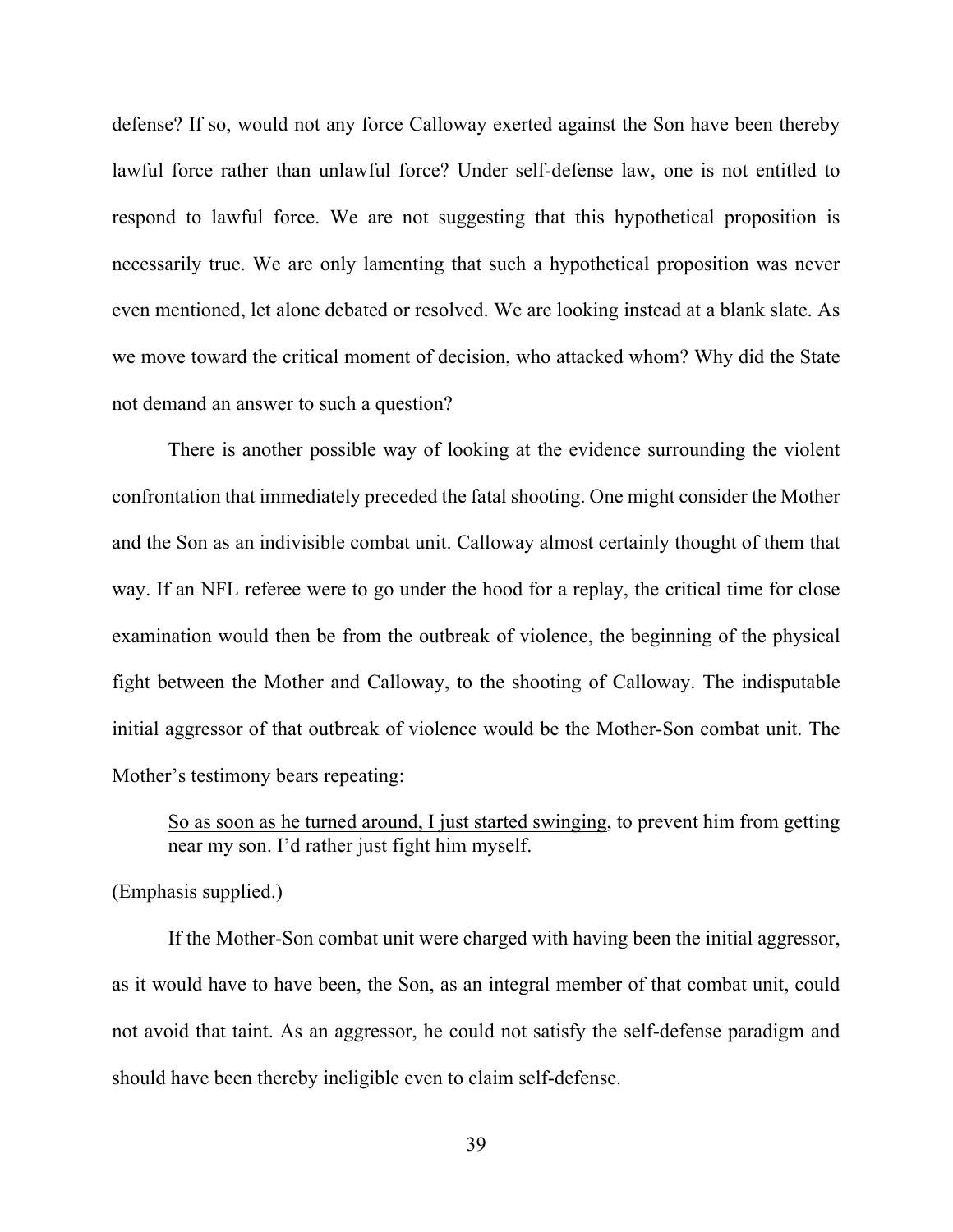# **The Duty To Retreat Versus Moving To The Sound Of The Guns**

 There was yet another factor that was utterly neglected. To advance is the diametric opposite of to retreat. In classic military training the code of the warrior commands, "If in doubt, move to the sound of the guns." To move to the sound of the guns is to advance. It is to advance into the very vortex of the conflict. In the law of self-defense, the command, conversely, points in the diametrically opposite direction. It admonishes, "Move away from the sound of the guns, unless it is unsafe to do so." To avail oneself of the law of selfdefense, one must take every opportunity to avoid the deadly conflict.<sup>4</sup> This is a key component of the self-defense paradigm that cannot be blithely ignored. As Judge Wilner explained for the Court of Appeals in Burch v. State, 346 Md. 253, 283, 696 A.2d 443 (1997):

One of the elements of the defense of self-defense is the duty of the defendant to retreat or avoid danger if such means were within his power and consistent with his safety.

(Emphasis supplied.) *See also* DeVaughn v. State, 232 Md. 447, 194 A.2d 109 (1963); Bruce v. State, 218 Md. 87, 97, 145 A.2d 428 (1958); Corbin v. State, 94 Md. App. 21, 25, 614 A.2d 1329 (1992).

 In the doctrine of self-defense, the core fourth component of the paradigm is that the defendant shall not have used more force than was necessary to protect himself from

<sup>4</sup> One prominent exception to this rule is the so-called Castle Doctrine. If one is in one's own home when the threat arises, one may stand one's ground. Outside of one's home, however, the duty to retreat is universal, unless it is not safe to do so. *See* Crawford v. State, 231 Md. 354, 361, 190 A.2d 538 (1963). The Castle Doctrine is not applicable here.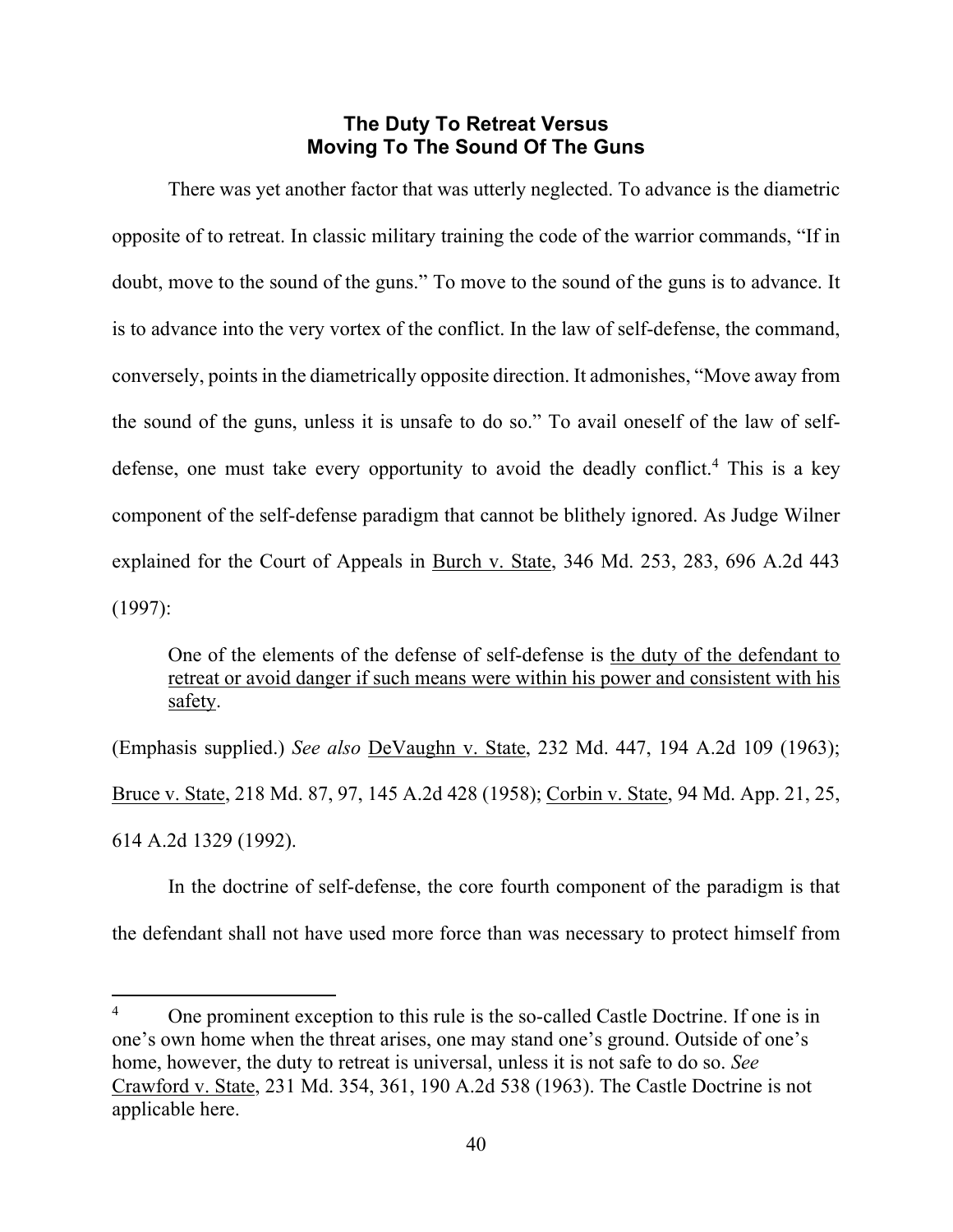imminent death or grievous bodily harm. Such protection is the only purpose of the law of self-defense. This fourth component of that paradigm recognizes that there may be other ways of achieving that life-saving purpose short of killing the would-be killer. It absolutely requires that the defendant consider those other options and find them to be unavailable before resorting to the extreme option of killing in self-defense. This is what is meant by the command that he exert no more force than is necessary. This does not mean simply two bullets instead of five. It is not simply a quantitative measure. It also means, qualitatively, avoiding bullets altogether if another and more peaceful option is available, such as retreat. In the trial of this case, it appears that this core component of the law of self-defense was not even mentioned, let alone litigated or resolved.

When the Son heard the report "They're fighting," he was on McHenry Street, half a block (or at least a quarter of a block) away. In terms of any fear of immediate or imminent threat to his person, the Son was at that point in no danger. He could have stayed right where he was. A simple about-face would have opened before him all of North and East Baltimore as a vast and open hinterland of asylum with no impediment to his access thereto. It was not unsafe for the Son to retreat. To have some other arguable reason to advance is not a recognized exemption from or satisfaction of the duty to retreat.

When the Son heard the words "They're fighting," he did not retreat. He advanced. He ran or walked rapidly, with his gun out and in his hand, into the very vortex of the conflict, to where his Mother and Calloway were on the ground in front of the Best Crab store. In military language, he "moved to the sound of the guns." He moved toward the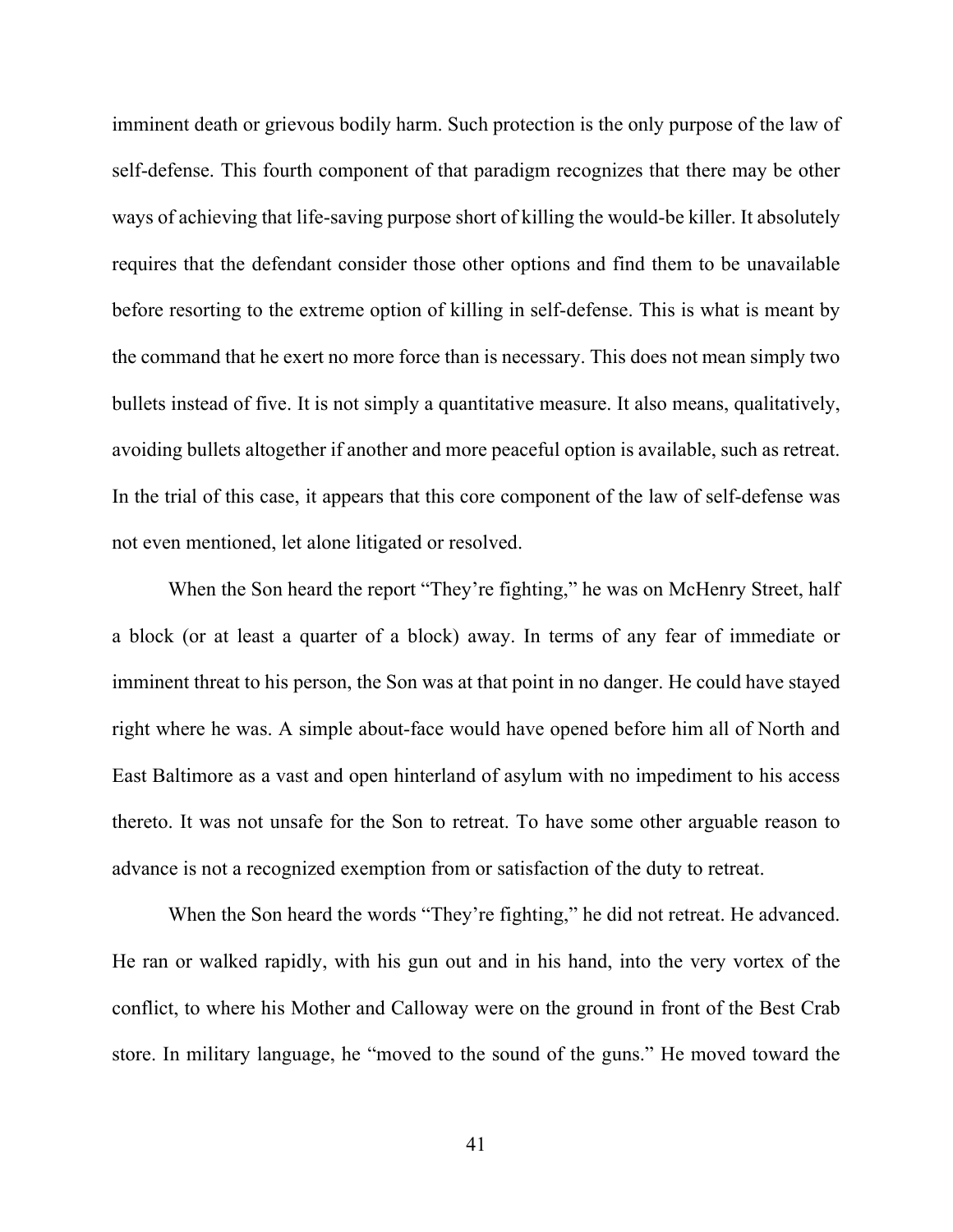danger, not away from it. Whatever else this may have been, this advance was not a satisfaction of his duty to retreat.

 The Son never offered a word of testimony as to why, when he heard "They're fighting," retreat was not both safe and feasible. He was not even asked. The very subject of retreat never came up. That is why we find it incongruous in this case to accept as a settled proposition that retreat was not a safe option for the Son, if fear for his own life was what justified his shooting of Calloway. Although he never testified to any such rationale, the Son would unquestionably ask us to presume from the circumstances themselves that he could not retreat because he could not abandon his Mother. We know of no case creating such an exemption from the duty to retreat as a part of self-defense law. The Son does not make a case for not retreating based upon the defense of others, to wit, his Mother. He simply would be attempting to engraft his responsibility for his Mother onto his case of self-defense. That graft will not take. What the Son attempts to do in this case is to blend self-defense law and the defense of others law (at least where the other is his Mother) into some synergistic agglomeration of both, satisfying the full requirements of neither defense but partaking of a bit of each. We reject this amalgam.

 This failure to satisfy this indispensable element of the self-defense paradigm means that the Son for yet another reason should not have been eligible for the defense of selfdefense. That further should mean that whatever else happens to some other component of the self-defense paradigm – such as the inadmissibility of the words "This is my block" – would be demonstrably immaterial.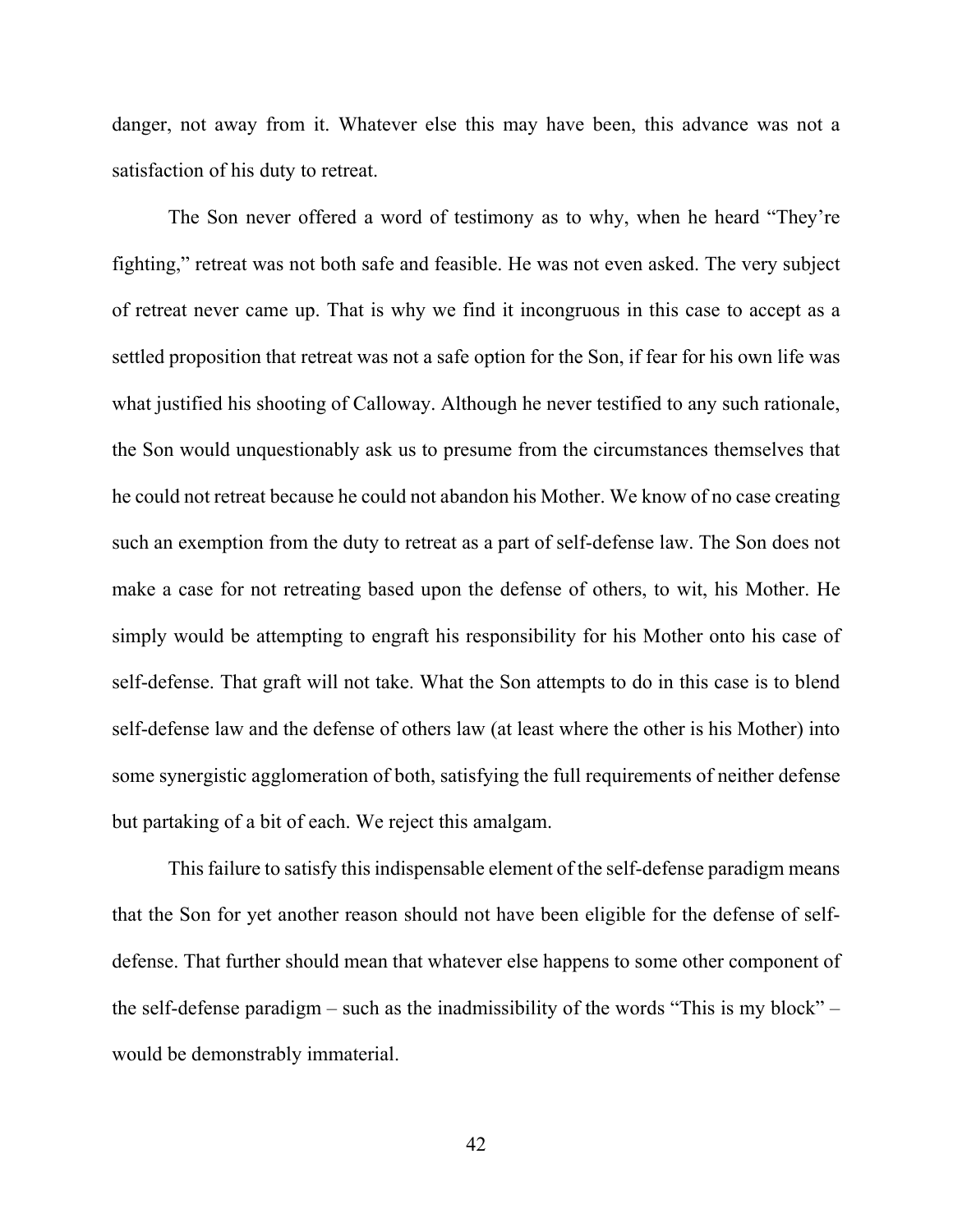The Son's general philosophy about retreat is also interesting. When asked why, on the earlier occasion when he and his Mother first arrived at the drug market and were exposed to Calloway's obvious hostile animus, he and his Mother did not simply get in their car and leave, the Son was Byzantinely nuanced in his response. He explained that the reason why he and his Mother could not leave precipitously was that Calloway would have interpreted their departure as a sign of weakness and thereby have been emboldened to be even more aggressive on future occasions. Such reasoning is truly geopolitical in terms of positioning themselves for future advantage in a potentially violent and competitive marketplace. Such reasoning is far more strategic than tactical. Such reasoning is not, however, a part of the lexicon of self-defense law, particularly when discussing the immediate duty to retreat.

### **The Rationale For Restricting Self-Defense**

 In the multi-factored paradigm of self-defense law, the highly celebrated first factor sets out the extreme circumstance in which the use of deadly force may be permitted. Two other equally important factors, however, then set out restrictive circumstances under which such deadly force is absolutely forbidden even if that permissive first factor has presumptively been satisfied. The purpose of the restrictive factors is to reduce the utilization of deadly force in self-defense not only to those extreme situations in which it is presumptively permitted but to the even rarer situations in which an alternative to the use of deadly force is not safely available. A defendant may not focus only on the permissive factor and neglect the restrictive factors, as the Son did in the case now before us. That first factor does not exist in a vacuum.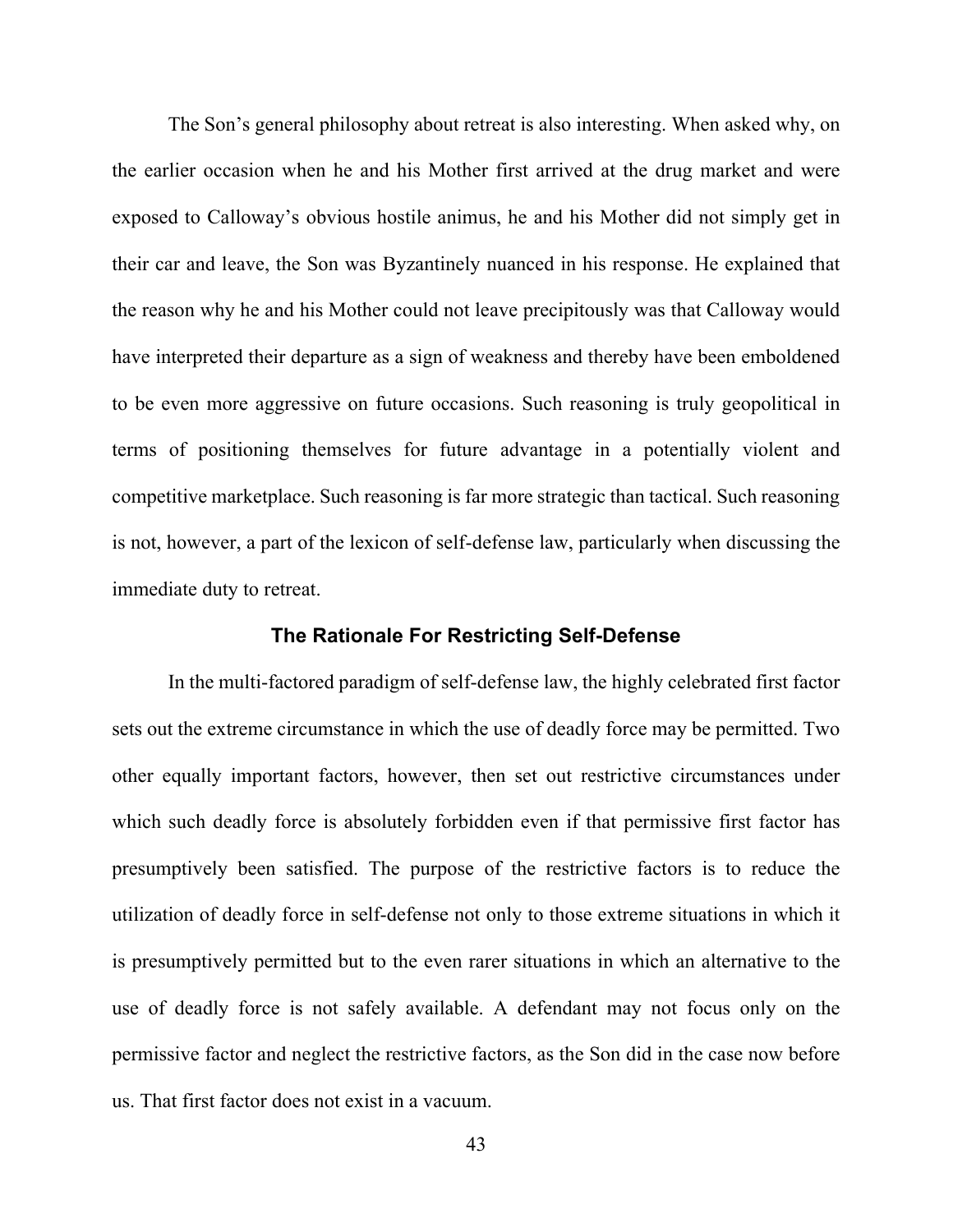The non-aggressor requirement and the duty to retreat requirement in combination teach a fundamental lesson about self-defense: "You may not strafe an anti-aircraft battery in self-defense, even if you are being fired upon by anti-aircraft guns." There will, of course, be other justifications, but one of them will not be self-defense. In the most basic of terms, you went to the anti-aircraft battery; it did not come to you. If rival gunslingers face off on the main street of Tombstone, are both entitled to claim self-defense? Or is neither? Both would presumably satisfy the high-profile first factor of being in fear of imminent death or bodily harm. Mutual combat, however, does not generate mutual claims of self-defense. A duelist may not claim self-defense. In terms of self-defense law at least, had Wyatt Earp not been the Town Marshall of Tombstone on October 26, 1881, his role at the O.K. Corral might have been more that of the aggressor than was that of Ike Clanton. Wyatt, after all, (along with Morgan and Virgil and Doc) was advancing on the corral, whereas Ike was merely standing his ground inside it. History, however, is written by the survivors.

 These other lower-profile and restrictive requirements of self-defense law serve a vital social purpose in limiting and penalizing violence. Society basically does not want deadly face-offs on Front Street in Dodge City – or on Monroe Street in Baltimore City. If an alternative is available, you ignore it at your peril, as did the Son in this case.

### **Cunningham v. State**

 In dealing with claims of self-defense, the defendant's belief that he is facing an imminent and immediate threat of death or serious bodily harm is only one factor in a multifactored paradigm. Even establishing this high-profile factor or even a partial version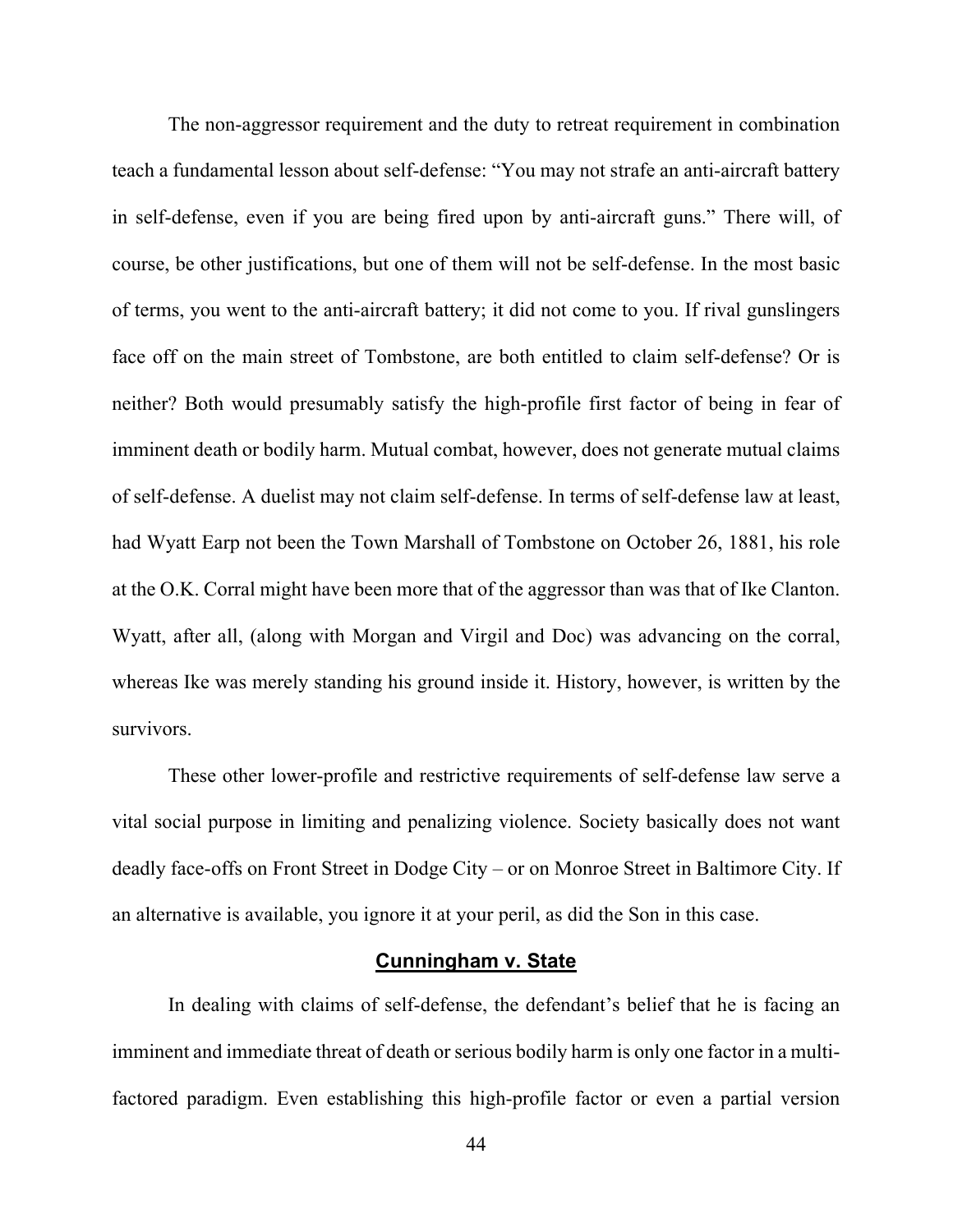thereof (in the case of imperfect self-defense) will not relieve a defendant of also establishing, to a prima facie level, the other lower-profile factors in the defense.

 In Cunningham v. State, 58 Md. App. 249, 473 A.2d 40 (1984), the Court of Special Appeals was dealing with a case very similar to the one now before us. At the critical moment seconds before the fatal shooting, Cunningham, as was the Son here, was moving toward the sound of the guns. Cunningham, as was the Son here, was armed, gun in hand. Cunningham, as did the Son here, claimed that he feared that the man he was advancing upon was going to shoot him, requiring him to shoot first:

Even the appellant's best version of the facts only has the victim leaning on the Moped and "putting his hands by his pants." From this the appellant allegedly concluded that the victim "was apparently grabbing for something." The appellant stated that from this skimpy predicate, he was "afraid that he would be killed" and assumed that his victim had "a gun or something." He now boldly asserts that his own testimony as to his own subjective belief is sufficient to establish, if not an objectively reasonable belief in the necessity to kill, then at least an unreasonable belief in that necessity. This, he claims, entitled him to a jury instruction on the esoteric theory of imperfect self-defense.

58 Md. App. at 254. (Emphasis supplied.)

 This Court rejected Cunningham's claim that he was even entitled to a jury instruction on imperfect self-defense. Cunningham's testimony might have generated an issue with respect to his belief in the threat to his life (reasonable or unreasonable), but that belief was only one of the necessary elements of the defense:

The appellant's mistake is to look at a single element of the defense in a vacuum. Imperfect self-defense, of course, stands in the shadow of perfect self-defense. If the appellant's belief, reasonable or unreasonable, in the necessity to kill to preserve his own life is but one of the elements as to which he has the burden of producing a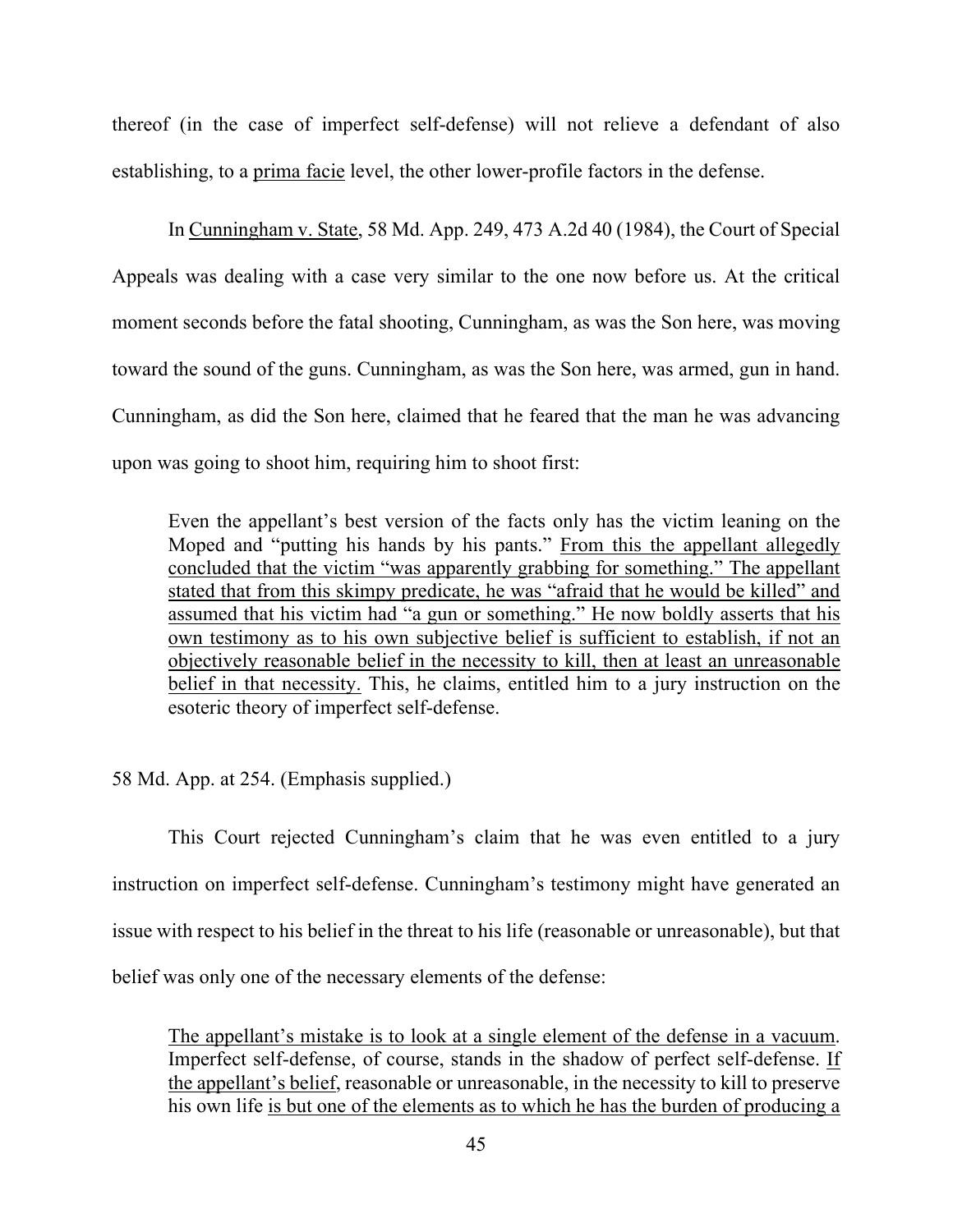prima facie case in order to generate a genuine jury question, even a reasonable belief in the necessity to kill, would, standing alone, avail him naught.

58 Md. App. at 254-55. (Emphasis supplied.)

The opinion of this Court, quoting W. LaFave and A. Scott, Criminal Law (1972),

Sect. 77, pp. 394-95, turned to the factor of who was the aggressor:

It is generally said that one who is the aggressor in an encounter with another  $-i.e.,$ one who brings about the difficulty with the other – may not avail himself of the defense of self-defense. Ordinarily, this is certainly a correct statement, since the aggressor's victim, defending himself against the aggressor, is using lawful, not unlawful, force; and the force defended against must be unlawful force, for selfdefense.

58 Md. App. at 255. (Emphasis supplied.)

 This brings up an aspect of the present case that has not been touched upon. Let us assume, arguendo, that the Son's speculation about Calloway's reaching for a gun was correct. Picture the scene from Calloway's point of view. As Calloway stood up, in the immediate wake of having been attacked by the Mother, he sees the Son rapidly advancing on him, gun in hand. If Calloway had gotten off the first shots and killed the Son, would not Calloway have had a viable case of self-defense? If so, Calloway would have been using lawful force, not unlawful force. In such a case, the Son could not have claimed selfdefense. "[T]he force defended against must be unlawful force." Id. Eight hundred years ago, the very notion of self-defense was created for the benefit of innocent victims and not for manipulation by mutual combatants. Our Cunningham opinion went on to discuss the duty to retreat as yet another factor in self-defense law:

The exemption from the foreclosing effect of being the aggressor is unavailing to the appellant here. It is first required that he be a nondeadly aggressor (the appellant here advanced with a loaded gun). It is additionally required that the aggressor be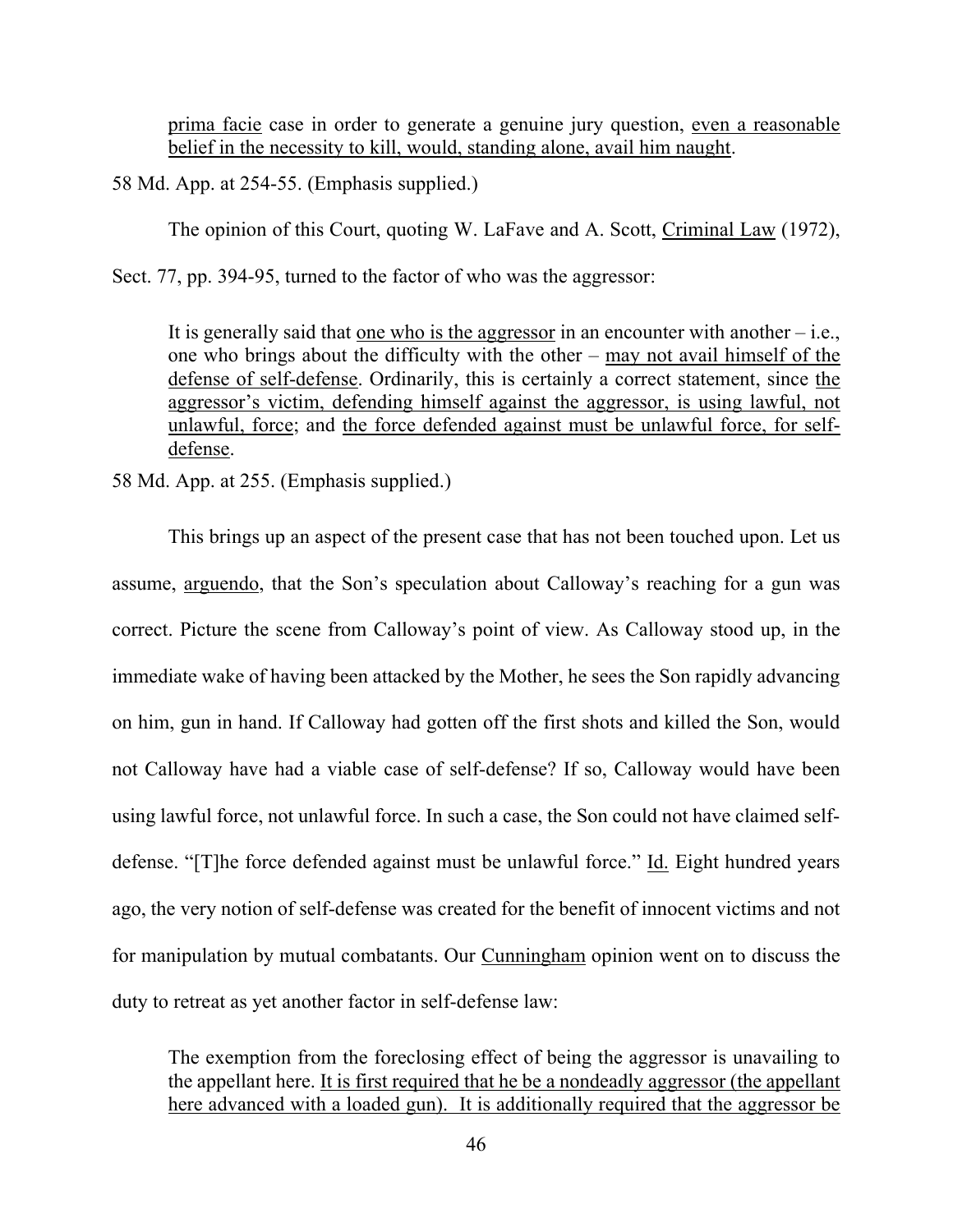one who in good faith effectively withdraws from any further encounter with his victim (and to make an effective withdrawal he must notify the victim or at least take reasonable steps to notify him). (The appellant here made no effort to withdraw from the encounter he had brought on.) As an aspect of his last requirement, the law universally imposes upon the original aggressor the duty to seize upon any opportunity to retreat.

58 Md. App. at 255. (Emphasis supplied.)

 The Son may not fall back on the notion that even if his belief that he was in imminent danger of his life was unreasonable, it was nonetheless subjectively genuine and he is not, therefore, precluded from raising the defense. Cunningham makes it clear that shoring up one damaged factor is of no avail if the other factors of self-defense are still infirm:

The very notion that, failing to establish a perfect component of a defense for purposes of total exculpation, the lesser establishment of that component in imperfect form may nonetheless argue for mitigation, is a notion that presupposes the establishment of all of the other elements that are necessary to comprise the defense. If a defense requires proof of A, B, and C, proving half of C for mitigation rather than all of C for exculpation still presupposes the proof of A and B. Absent proof of A and B, whatever happens to C, in whole or in part, is utterly immaterial. Although as a lesser defense, the partial proof of an element may still stand as a pale reflection of the fuller proof of that element, it can never forgive the total failure of proof as to other necessary elements. The appellant here would have his partial proof of one component of self-defense divert attention from his utter failure to produce even a prima facie case as to the other necessary element.

58 Md. App. at 257. (Emphasis supplied.)

 The issue of self-defense in this case should, in our judgment, not even have been before the jury.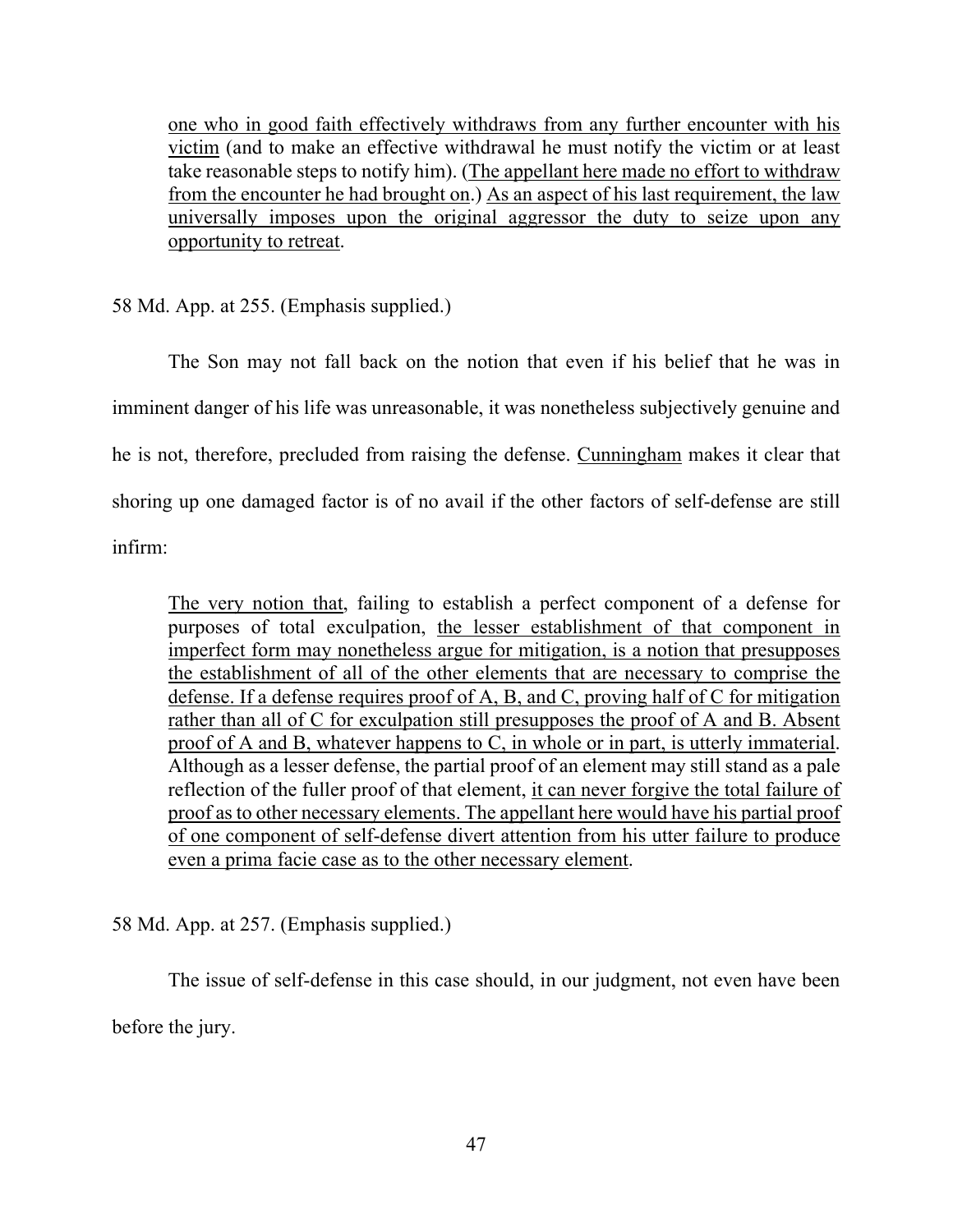# **"The Road Not Taken": The Inapplicability Of Self-Defense As An Issue**

 What is the situation, then, when part of the self-defense paradigm has been arguably satisfied, but all of it has not? Generally speaking, it should mean that the defense of self-defense had failed as an entirety. It should mean that a prima facie case of selfdefense had failed and that self-defense, therefore, had not been generated as a genuine jury issue. We would like for this to have been our rationale for our holding that any error in not admitting into evidence the four words "This is my block" would have been demonstrably harmless because any influence the error might have had on the failure to establish a prima facie case as to the reasonable fear of death factor would not matter because of the other failures to establish a prima facie case with respect to self-defense. Even repairing or beefing up that one factor would not have saved self-defense as an entirety. As Cunningham held, 58 Md. App. at 257, "Absent proof of A and B, whatever happens to C is utterly immaterial."

 A legal limitation, however, precludes us from relying on that rationale. It must be, reluctantly, "the road not taken."<sup>5</sup> For better or for worse, the issue of self-defense did go to the jury, despite our strong feeling that it should not have. The State never challenged that submission. With all of the concern and attention of all parties being focused on the high profile self-defense factor that could have made a difference between perfect selfdefense and imperfect self-defense, we firmly believe that the other, lower profile factors,

5

Robert Frost, "The Road Not Taken" (1915).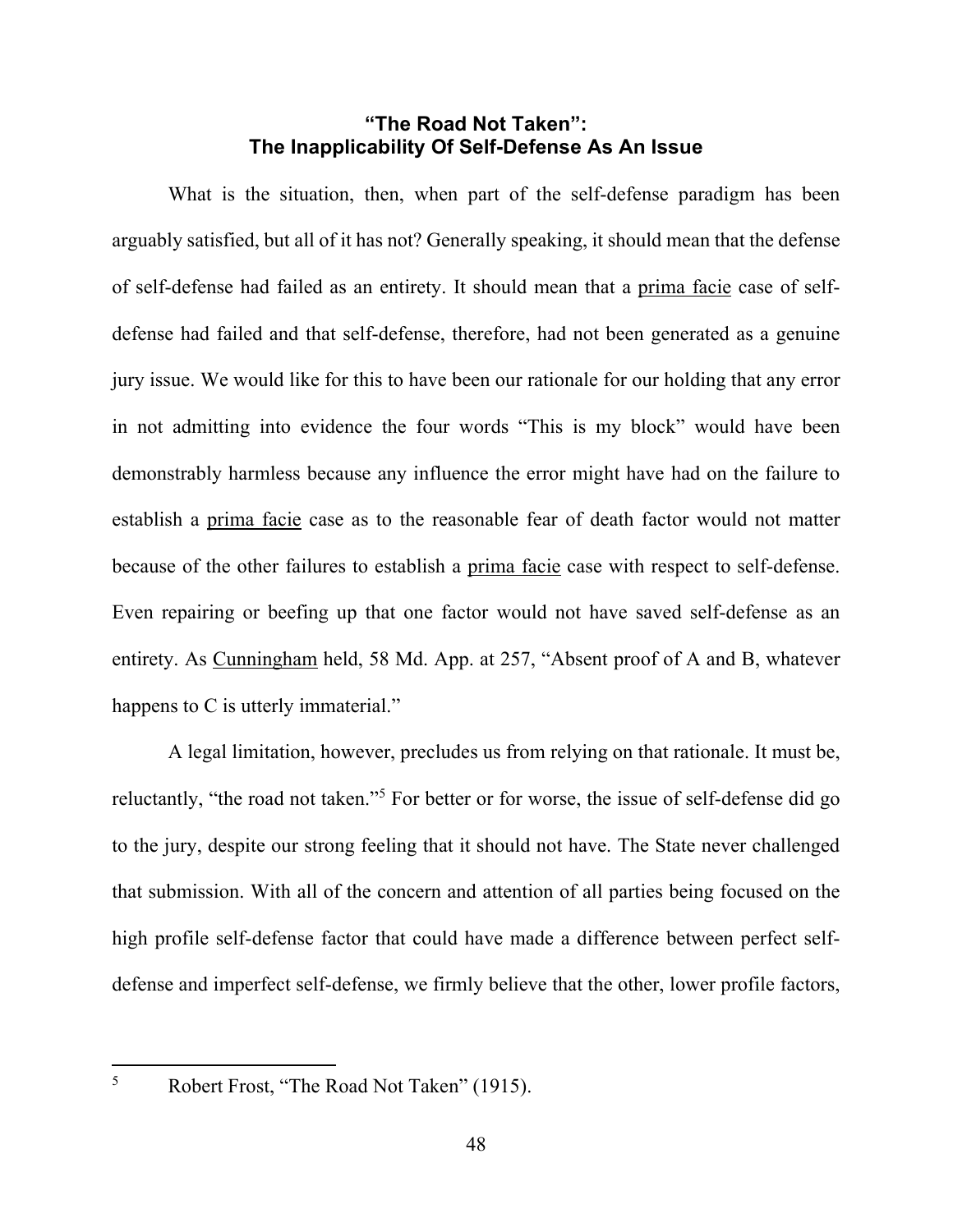that should have made a difference, were simply taken for granted. In any event, selfdefense did go to the jury and verdicts were rendered. The combination of the two verdicts – not guilty of second-degree murder but guilty of manslaughter – depended entirely upon a finding of imperfect self-defense. A finding of imperfect self-defense, moreover, implies the necessary conclusion that the lower profile factors, such as non-aggressor status and the duty to retreat, were satisfied. Although we do not believe that the jury even considered those factors or was even aware of their existence<sup>6</sup>, their verdict establishes otherwise. That combination of verdicts based upon imperfect self-defense is beyond our power to overturn.<sup>7</sup>

 At this point our path might seem to be legally blocked, but, as in Robert Frost's "yellow wood," "two roads diverged." Legally barred from the road we would have preferred, we will take the other. It is called "Harmless Error."

# **The Road Taken:**

To be sure, the jury instructions included a full definition of self-defense and that definition made mention of non-aggressor status and the duty to retreat. We do not mean to suggest otherwise. Those factors were not in any way highlighted or pointed out, however, as issues calling for express decision by the jury. By contrast, the permissive high-profile factor of fear of imminent death was so highlighted for express jury determination between perfect and imperfect self-defense. Did the Son actually have such a fear? Was that fear also objectively reasonable? On the other restrictive factors, however, we are persuaded that the jury almost certainly did not spontaneously raise and consider as issues for its decision factors that had never been raised throughout the entire course of the trial. Our conclusion is not based only on the jury instruction itself. Those lower-profile factors were never explored during the cross-examination of the Son. They were never argued during the closing arguments to the jury. They were, therefore, very easy to overlook.

<sup>7</sup> A downside to our necessary downgrading of dispositive rationales, of course, is that it reduces our commentary on self-defense law and on the defense of others law to dicta. It is nonetheless carefully and thoroughly considered dicta.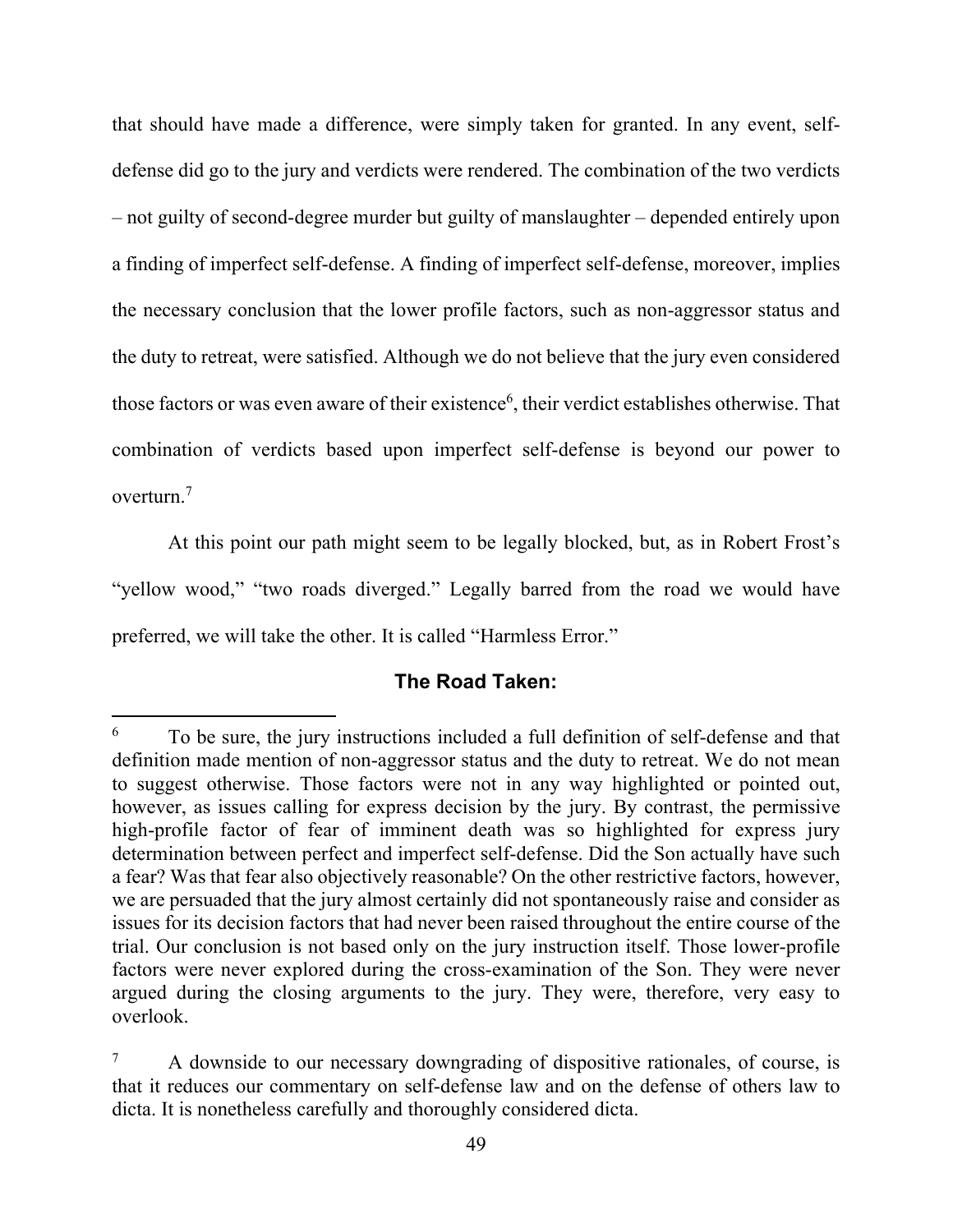#### **Harmless Error**

 Because the issue of self-defense went to the jury as a justiciable issue, we are procedurally estopped from holding that the manslaughter conviction is affirmed because self-defense was not an issue. Let us adopt an alternative rationale. Any error with respect to the assertion "This is my block" was inconsequential. Dorsey v. State, 276 Md. 638, 659, 350 A.2d 665 (1978); Dionas v. State, 436 Md. 97, 118, 80 A.3d 1058 (2013); Taylor v. State, 407 Md. 137, 165, 963 A.2d 197 (2009).

#### **A. Thinking About Harmless Error**

 Before us in this case is the mirror image of what is more typically the harmless error scenario. Instead of asking the existential question, "Did what actually happened really hurt?," we must shift to the hypothetical question, "Could what did not happen, had it gone otherwise, really have helped?" Do we measure the negative consequence of what did not happen the same way we measure the affirmative consequence of what did happen? The answer is "absolutely, yes." The question is nonetheless worthy of a moment's pause.

 The alleged error in this case was not the affirmative one of admitting the evidence in question, but the negative one of rejecting the evidence in question. In such cases, respective assessments of harmlessness require diametrically opposite analyses. In the case of affirmative admissibility of the evidence, we ask whether the actual evidence in fact hurt the defendant. In the case of the negative rejection of the evidence, we ask whether the missing evidence, had it hypothetically been admitted, would have helped the defendant. The distinction is between what actually happened and what, hypothetically, might have happened. Did the actual evidence hurt – in more than an inconsequential way? Could the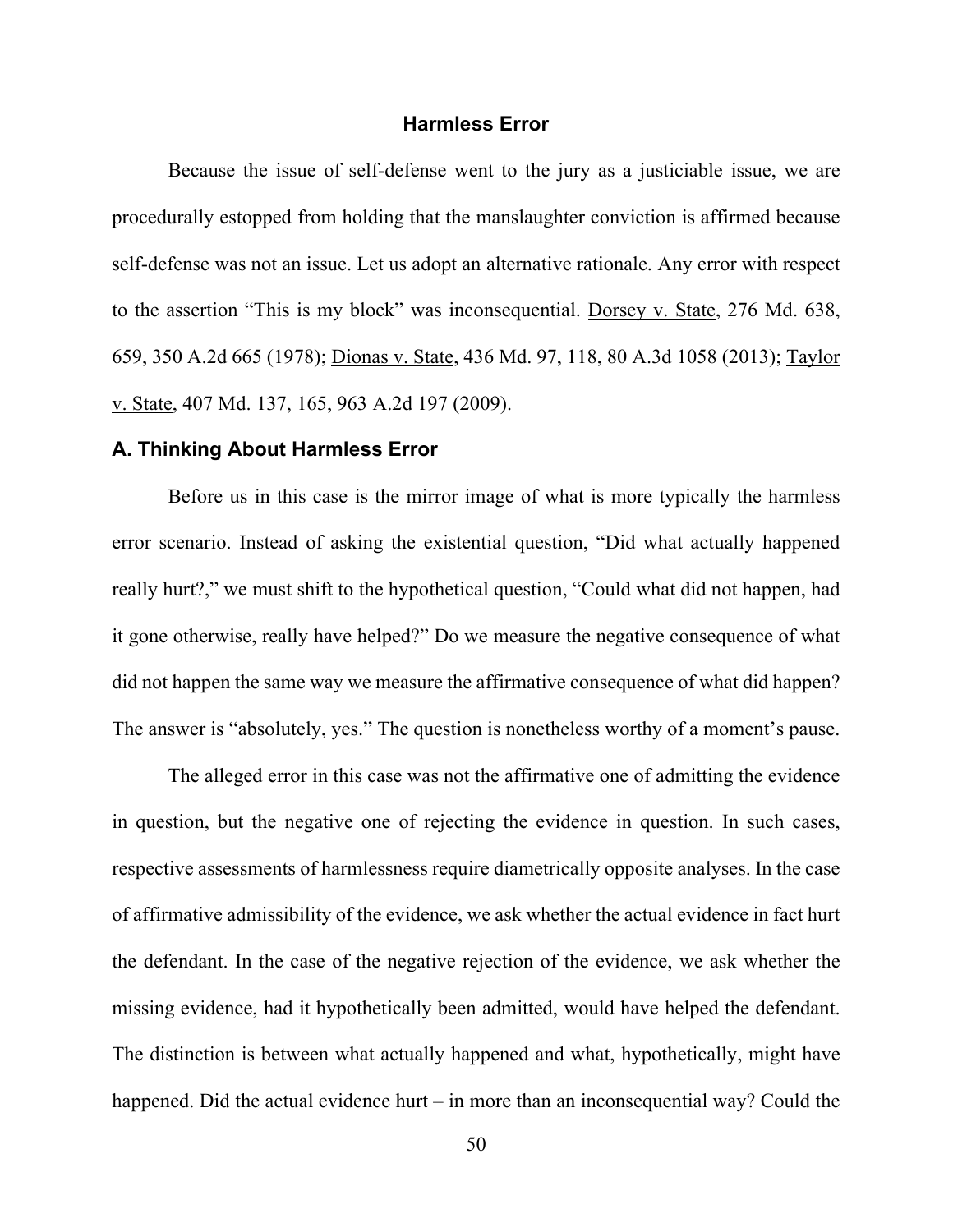missing evidence, if hypothetically accepted, have helped – in more than an inconsequential way?<sup>8</sup>

 The analytic common denominator, of course, is the phenomenon of inconsequentiality. If an item of evidence is truly inconsequential, its impact will be equally harmless, either in the existential context of actuality or in the imaginary context of hypothesizing. The ultimate answer, of course, is the same: Did it or would it have really made any difference? If this opinion were being written in Latin, however, our analysis of this mirror image of harmless error would be deeply immersed in the subjunctive mood.

### **B. A Tsunami Of Hostile Animus**

 The Son bemoans the lack of more evidence of Calloway's animus toward him and his Mother. To be sure, the four-word assertion "This is my block" was relevant to show an animus on the part of Calloway against the Mother and vicariously against the Son. A tsunami of other evidence, however, overwhelmingly showed that very same thing, reducing the shred of evidence in question to relative inconsequentiality. Such an animus was inherent in the fact that Calloway and the Mother were rival drug pushers in the same

He fascinates the human race, By gliding o'er the water's face, With ease, celerity, and grace; But if he ever stopped to think, Of how he does it, he would sink.

<sup>8</sup> In adjudicating endlessly shifting questions of harmless error, judges regularly shift from the existential mood, asking if what actually happened really hurt, to the hypothetical mood, asking if what never happened but could have, might really have helped. They make this shift effortlessly, not consciously thinking about the shifting process. Appropriate may be the observation of the Anonymous, "Ode to a Waterbug":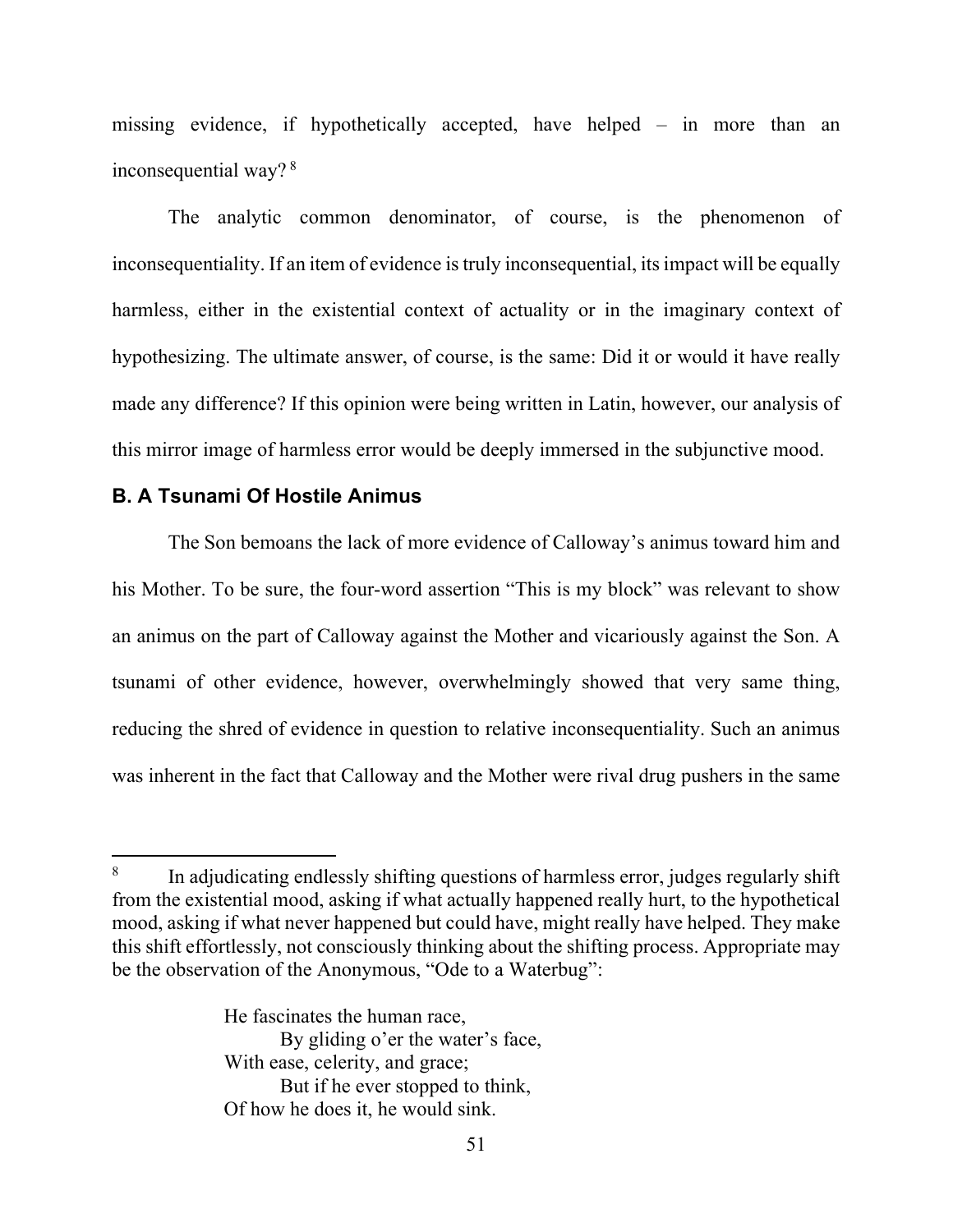open-air drug market. The animus was evident in the fact that Calloway and the Mother had frequently argued with each other on a regular basis over the course of many months. The animus was evident from Calloway's greeting of the Mother and the Son that morning, from his brandishing of a gun, and from his challenging of the Son, "Do you want some smoke?" and "What are you doing here?" The animus was evident in Calloway's agreement to engage the Son in a fistfight. The animus was evident in the actual physical brawl that Calloway and the Mother were engaged in as they wrestled with each other in the street. All of this tidal wave of evidence of animus was in the forefront of the Son's mind as he was faced with the decision of whether he should shoot Calloway in selfdefense. The Son's fear of Calloway was not found to be unreasonable because of any lack of evidence of Calloway's animus.

 One additional hostile remark would have been so relatively negligible as to have been absolutely nugatory. We are persuaded beyond a reasonable doubt that the alleged error in this case of rejecting the four-word fragment was absolutely harmless. The assertion, to be sure, was relevant, but its impact in proving the reasonableness of the Son's fear would have been no more consequential than a switch in the electoral vote of Kansas would have been in foreclosing Roosevelt's 1936 win over Alf Landon.

The Son's conviction for manslaughter is hereby affirmed.

### **The Mother's Contention**

As we turn to her essentially separate appeal, the Mother raises a single contention:

# **WHERE DEATH OCCURRED AFTER THE ACCESORIAL CONDUCT, WAS THE EVIDENCE SUFFICIENT TO CONVICT APPELLANT OF ACCESSORY AFTER THE FACT TO MANSLAUGHTER?**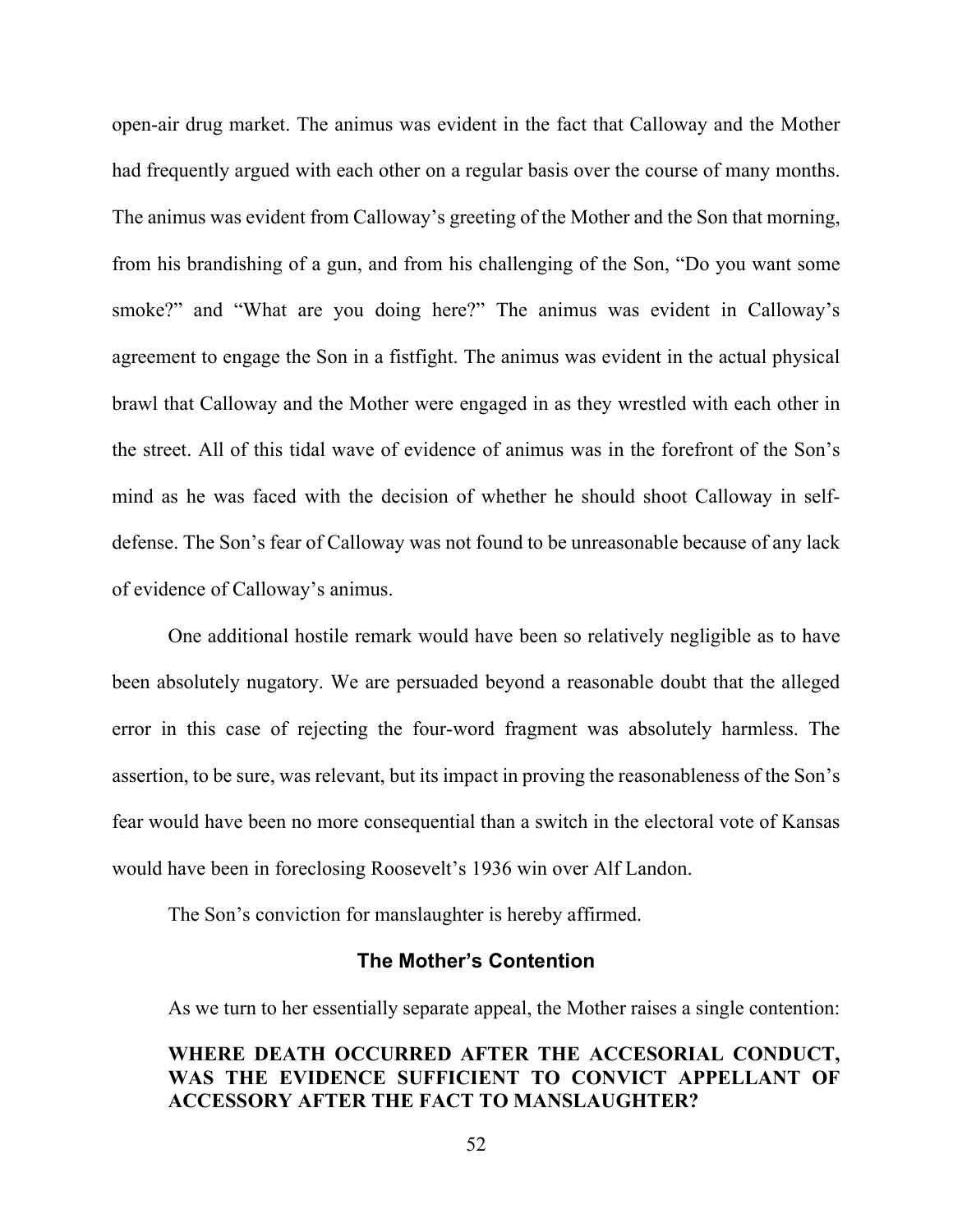#### **A Challenge Not Adequately Preserved**

 The Mother's sole contention challenges the legal sufficiency of the evidence to support her conviction for being an accessory after the fact to the crime of manslaughter. On appeal, it is a highly particularized challenge, invoking a venerable but relatively esoteric aspect of accessoryship law. The esoteric requirement is that in cases where the predicate crime is a criminal homicide, murder or manslaughter, the mandatory time sequence is that the act of accessoryship must have occurred after the death of the homicide victim. At trial, by significant contrast, the challenge to legal sufficiency was blandly generic and definitely unparticularized.

 At the end of the entire case, the motion for judgment here was, as is frequently the case, nothing but pro forma:

THE COURT: All right. Ms. Pipkin.

MS. PIPKIN: Thank you. Your Honor. Your Honor, I will renew my motion as well. Again, I will note that I do not believe there is evidence that would support that Ms. Worsley had any intention to shield Mr. Belton in her actions for which she is charged.

THE COURT: All right.

MS. PIPKIN: And I would submit.

(Emphasis supplied.)

 Looking backward to the motion that was renewed, the motion for judgment at the end of the State's case was more plenary. The Mother made mention of the two crimes with which she was at that time charged – accessory after the fact to second-degree murder and accessory after the fact to manslaughter. The Mother's initial challenge was that the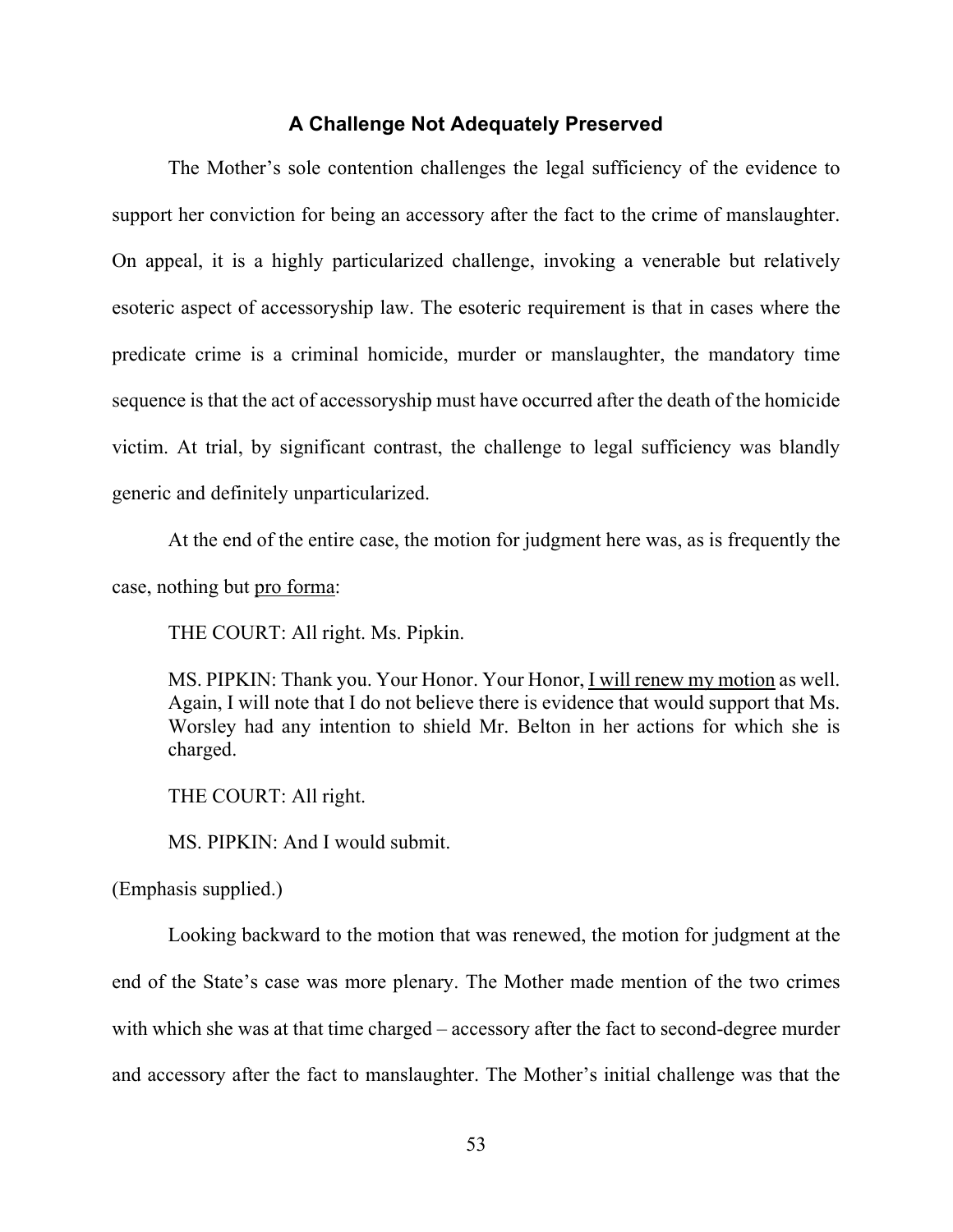State had failed to prove that those crimes had actually been committed and further that the State had failed to prove that the Mother had knowledge that they had been committed. On that challenge, the trial court talked the Mother down. Only then, secondarily, did she go on to challenge other elements of the crimes:

MS. PIPKIN: Your Honor, Ms. Worsley is in a different situation, being charged with only two counts of being an accessory after the fact to Mr. Belton's murders. Your Honor, I'll make a motion as to both of those. As the Court is aware, not only does the State have to prove that a crime was committed, but that the Defendant knew that the crime was committed. There's been no evidence at this point that she had any knowledge of -

THE COURT: There's --

MS. PIPKIN: -- the crime.

THE COURT: -- video that he's gunned down before her very eyes.

MS. PIPKIN: Fair enough.

(Emphasis supplied.)

 Nowhere in either of those motions for a judgment of acquittal was there the remotest mention of any required time sequence between the act of accessoryship and the death of a homicide victim. Such a time sequence was never mentioned in support of either motion. Such a necessary time sequence was never alluded to in any of the trial evidence. Such a necessary time sequence was not mentioned in any of the closing arguments to the jury. The required time sequence was not only not particularized, there was nothing from which such a required time sequence could even be inferred.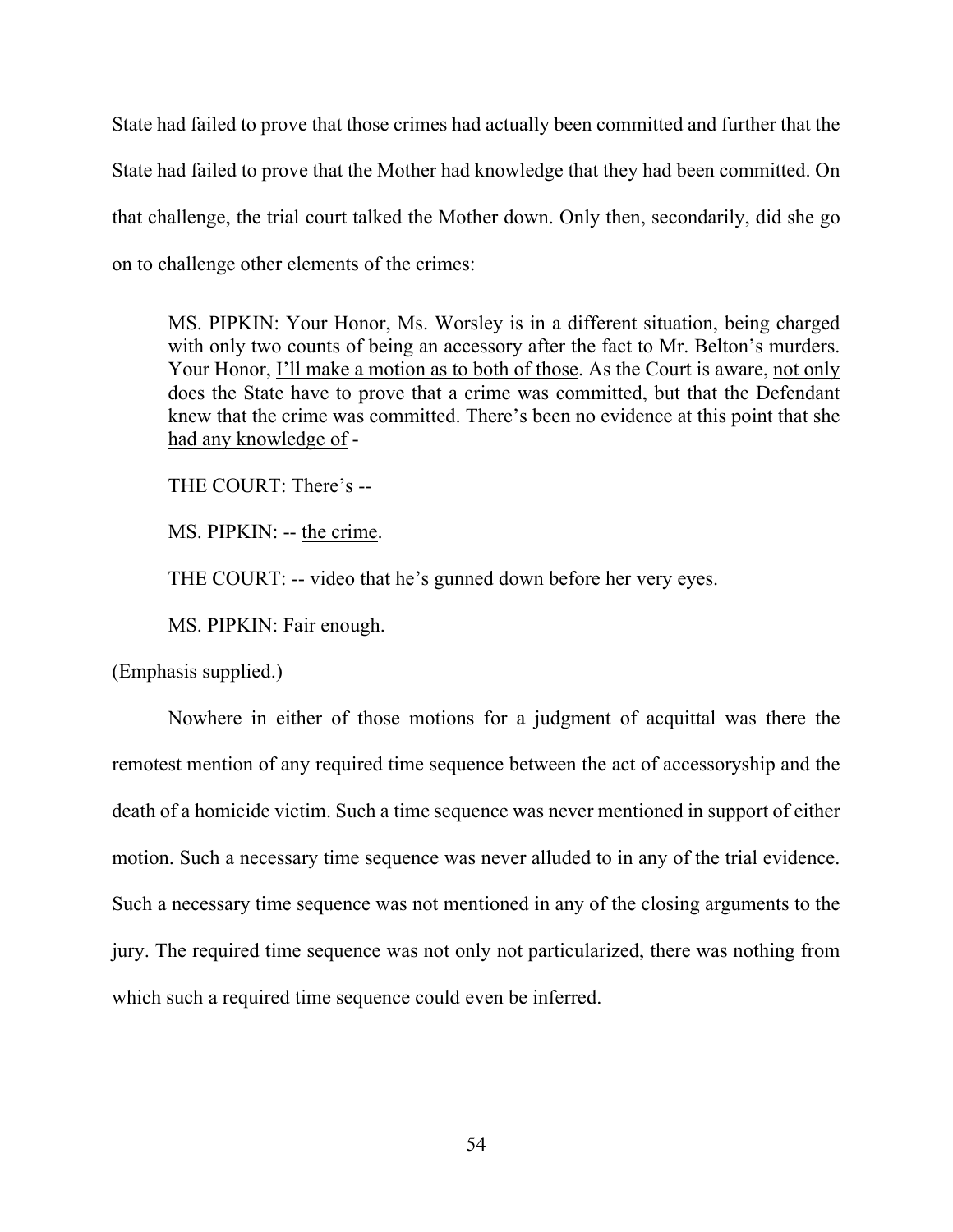All of this means that the contention has not been preserved for appellate review.

Maryland Rule 4-324(a) could not be more explicit in its absolute demand for particularity

as a sine qua non of preservation, as it prescribes, inter alia:

 The defendant shall state with particularity all reasons why the motion should be granted.

That demand for particularity is absolute and unequivocal. As the Court of Appeals

held clearly in Hobby v. State, 436 Md. 526, 539, 83 A.3d 794 (2014):

When a defendant moves for judgment of acquittal, he or she must argue precisely the ways in which the evidence should be found wanting.

Starr v. State, 405 Md. 293, 304, 951 A.2d 87 (2008) spoke to the same effect:

 The trial court is not required to imagine all reasonable offshoots of the argument actually presented.

An argument or sub-argument that has not been stated with particularity cannot be

considered on appeal. In Albertson v. State, 212 Md. App. 531, 569-70, 69 A.3d 1186

(2013) this Court spoke in similarly absolute terms:

The language of the rule is mandatory, and review of a claim of insufficiency is available only for the reasons given by appellant in the motion for judgment of acquittal.

*See also* Claybourne v. State, 209 Md. App. 706, 750, 61 A.3d 841(2013) ("A defendant

is not entitled to appellate review of reasons stated for the first time on appeal."); Stanley

v. State, 248 Md. App. 539, 563, 242 A.3d 1126 (2020); State v. Smith, 244 Md. App. 354,

223 A.3d 1079 (2020).